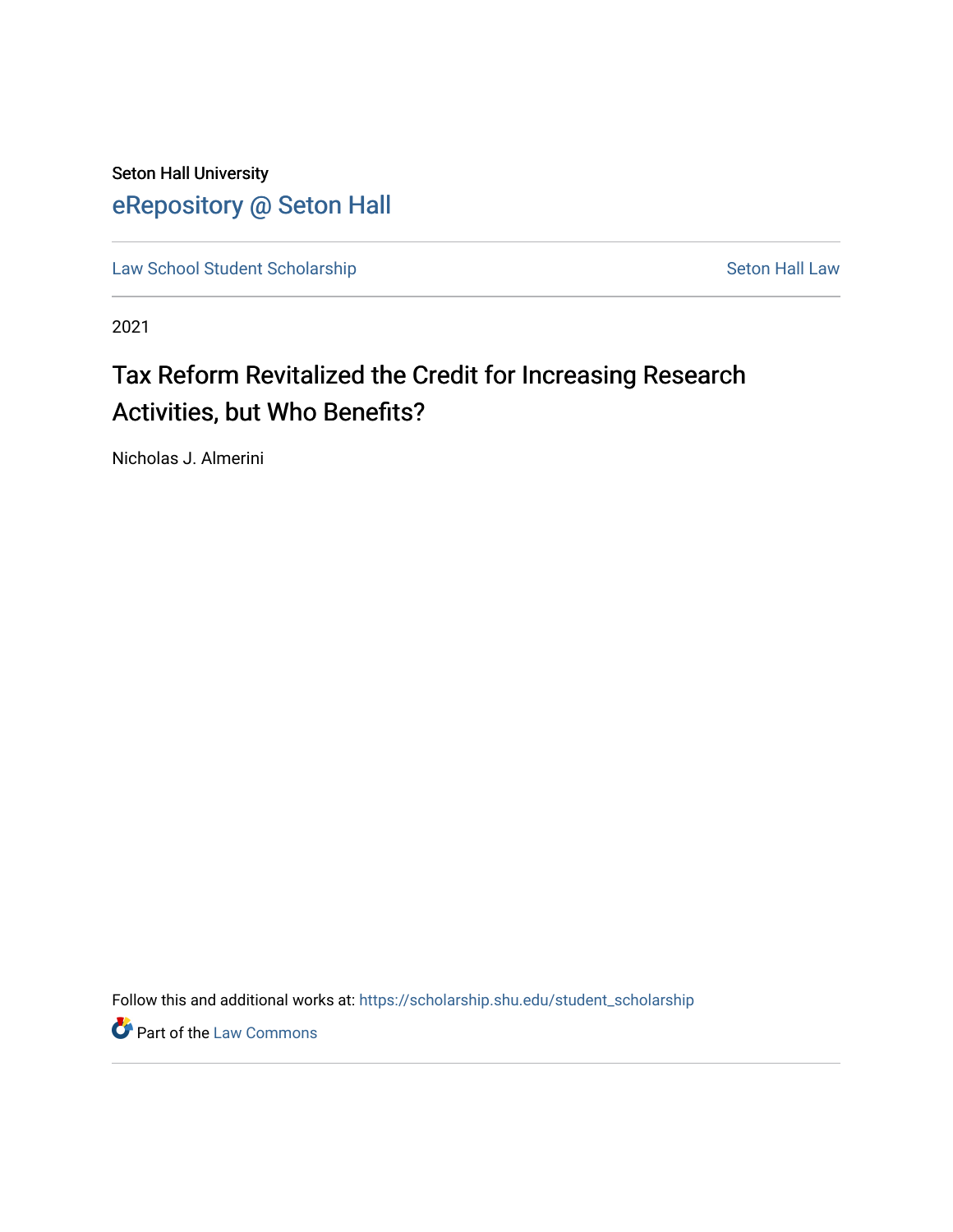#### **I. Introduction**

The Credit for Increasing Research Activities, known colloquially as the R&D Tax Credit, has lost its way. This conclusion is apparent in light of the undeniable divergence between the original fundamental aims of the Credit and its practical use today. A liberalized framework for computing the Credit and the contemporary tax regime have transformed the Credit's utility in such a way that it no longer fosters the very purpose it was designed to encourage. To be sure, the Credit's initial objective rested on sound policy which supplies the appropriate standard of reference for the analysis. Our inquiry is focused on business entities that generate R&D Tax Credits in excess of income and the reasons that surplus Credits are becoming more likely. A primary contention of this note is that a stockpile of R&D Credits increases the likelihood of exploitation and threatens the intended benefit to society.

The Credit was first introduced under the Economic Recovery Tax Act of 1981.<sup>1</sup> The stated purpose of the Credit was to foster investment in innovation because such activity was deemed essential to U.S. economic progress.<sup>2</sup> At the time, there was concern that American investment in onshore research and development was inadequate and declining.<sup>3</sup> Because research was considered essential to economic progress and competitiveness, corrective action was necessary.<sup>4</sup> In light of the Credit's impetus, two evaluative measures we will employ are economic progress and innovation.

<sup>1</sup> *See* Economic Recovery Tax Act of 1981, Pub. L. No. 97-34, § 221(d)(1), 95 Stat. 172, 221 (1981). As originally enacted, the credit was contained in subsection 44(F). *Id.* In 1984, the sections of various tax credits in the Code were renumbered, and the R&D credit was reassigned to section 30. The Tax Reform Act of 1984, Pub. L. No. 98- 369, § 30, 98 Stat. 494 (1984). In 1986, the R&D credit was again moved within the Code to section 41. The Tax Reform Act of 1986, Pub. L. No. 99-514, § 41, 100 Stat. 2085 (1986). Section 41 is where the R&D Tax Credit is contained today. 26 U.S.C.  $\S$  41 (2018). The proposed regulations with respect to the R&D credit were issued when the credit was originally at section 44(F), but the final credit regulations were promulgated under section 41. *See* T.D. 8251, 54 Fed. Reg. 21, 203 (May 17, 1989).

<sup>2</sup> *See* H. R REP. NO. 100–1104, 88 (1988).

<sup>3</sup> *See* S. REP. NO. 97–144, at 76–7 (1981); H. R. REP. NO. 97–201, 111 (1981).

<sup>4</sup> *See* H. R. REPT. NO. 100–1104, 88 (1988).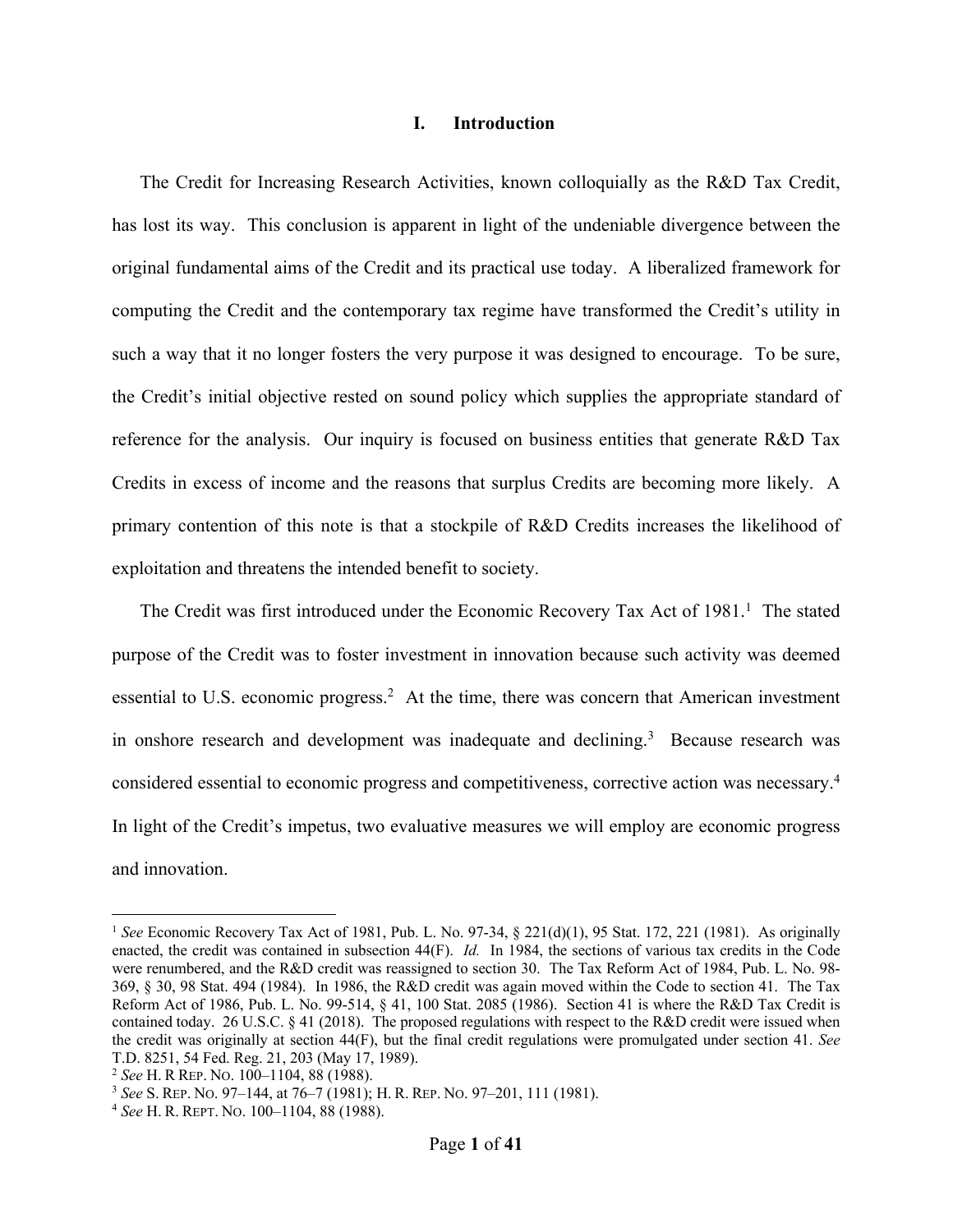Congress concluded that a substantial tax credit for incremental research and experimental expenditure was needed to overcome the reluctance of many companies to initiate and expand research programs in light of the significant attendant costs.<sup>5</sup> Its salutary objective was to stimulate innovation and encourage onshore investment in technological advancement.<sup>6</sup> The Credit aimed to incentivize companies to invest in obtaining new knowledge through the scientific process of experimentation.<sup>7</sup> Congress expressed a desire that the Credit not apply too broadly but also not so narrowly such that only major advances in science and technology were eligible.8 A fundamental goal of the R&D Tax Credit was to encourage research activity that otherwise would not otherwise be conducted, hence its "incremental" parlance.<sup>9</sup> Examining the Credit's objective supplies two additional criteria for evaluation: experimentation and incremental research.

The Credit, which in essence functions as a government subsidy, was designed to ameliorate dwindling investment in research by providing a means for companies to offset income tax liability as a function of their investment in research made through qualified expenditures.<sup>10</sup> The Credit then is a form of subsidy because the Federal Government is choosing to forego tax revenue it is otherwise entitled to collect and channel it instead as an investment to stimulate certain research activities.<sup>11</sup> Thus, companies that made qualifying research expenditures ("QREs") were entitled to claim a nonrefundable tax credit that could be used to offset regular

<sup>5</sup> STAFF OF THE JOINT COMM. ON TAX'N, *General Explanation of the Economic Recovery Tax Act of 1981*, 120 (1981) [hereinafter *ERTA Explanation*].

<sup>6</sup> *See* ERTA Explanation *supra* note 5, at 120. *See also* Prop. Reg. 1.41-1(a) (1998) (stating that the research credit "is intended to encourage business firms to perform the technological research necessary to increase innovative qualities and efficiency of the U.S. economy.").

<sup>7</sup> *See* ERTA Explanation *supra* note 5, at 120.

<sup>8</sup> David L. Cameron, *Research Tax Credit: Statutory Construction, Regulatory Interpretation and Policy Incoherence*, 9 COMP. L. REV. & TECH. J. 63, 69 (2004).<br><sup>9</sup> *See* 135 CONG. REC. S13114, S13125 (daily ed. Oct. 12, 1989).

<sup>10</sup> *See* H. R. REP. NO. 97–201 at 111. 11 *Id.*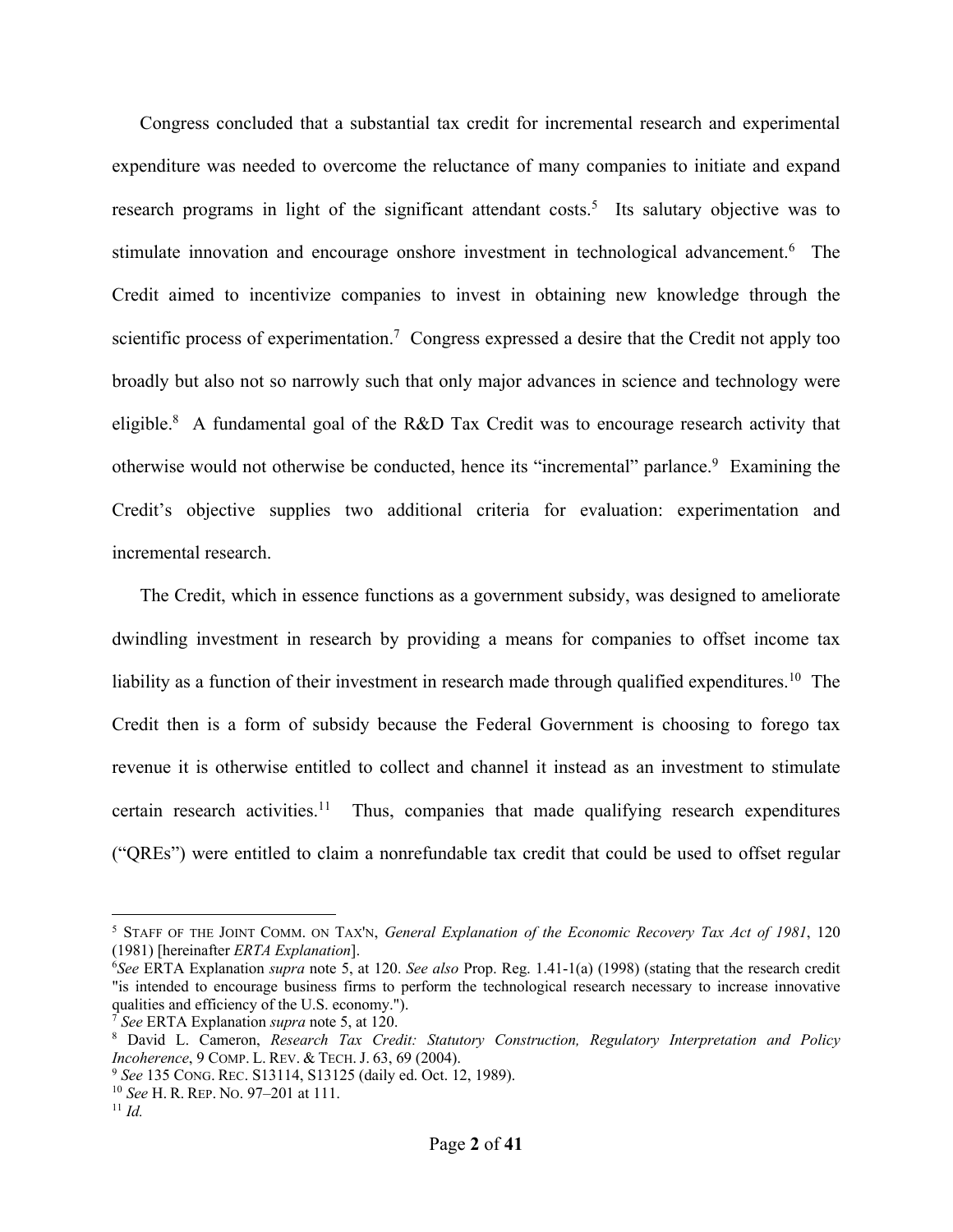income tax liability for the year the credits were generated.<sup>12</sup> A sunset provision automatically ending the credit's effect absent further action was included in the 1981 Act, effectively making the Credit a temporary provision.<sup>13</sup> The main reason for the temporary designation was due to concern over the revenue cost of making the credit permanent.<sup>14</sup> Indeed, a primary challenge is how to reasonably guarantee federal revenue foregone in the form of tax credits dollars is actually being used to perpetuate technological advancement.<sup>15</sup> Further, the R&D Tax Credit's original objective does not contemplate continuing tax relief for research that has already concluded or halted because Credits was required to be applied to income in the year they were generated.16 Considering the choice of a tax credit to achieve the stated purpose and reasons for its temporary nature, we then must look to revenue costs as yet another evaluative measure.

Distributing tax credits also has a societal cost.<sup>17</sup> The social welfare cost of the tax credit depends on the nature of the tax used to collect funds to pay for the Credit itself.<sup>18</sup> Ideally, the value of the Credit should equal the expected value of the research to the inventor and the expected value of the research to society.<sup>19</sup> Even if a given research objective does not result in a commercial success, innovative knowledge may still be obtained that has utility in some other endeavor.<sup>20</sup> Such a positive externality is known as a "spillover effect." <sup>21</sup> At some point

<sup>12</sup> *Id.*

<sup>13</sup> *See* Economic Recovery Tax Act of 1981 § 221(d)(1); S. REP. NO. 97-144 (1981); H. R. REP. NO. 97-201 (1981).

<sup>14</sup> Stephen E. Shay et. al., *R&D Tax Incentives: Growth Panacea or Budget Trojan Horse?,* 69 TAX L. REV. 419, 434 (2016).

<sup>15</sup> *See generally* Shay *supra* note 14, at 442 (discussing policy justifications for subsidizing R&D).

<sup>16</sup> *See* ERTA Explanation *supra* note 6, at 120.

<sup>17</sup> Shaun P. Mahaffy, *The case for Tax: A Comparative Approach to Innovation Policy*, 123 YALE L. J. 812, 826 (2013).

<sup>18</sup> *See* Mahaffy *supra* note 17, at 826.

<sup>19</sup> *See* Mahaffy *supra* note 17, at 826.

<sup>20</sup> Shay *supra* note 14, at 427.

<sup>21</sup> Evan Wamsley, *The Definition of Qualified Research Under the Section 41Research and Development Tax Credit: Its Impact on the Credit's Effectiveness*, 87 VA. L. REV 165, 185 (2001).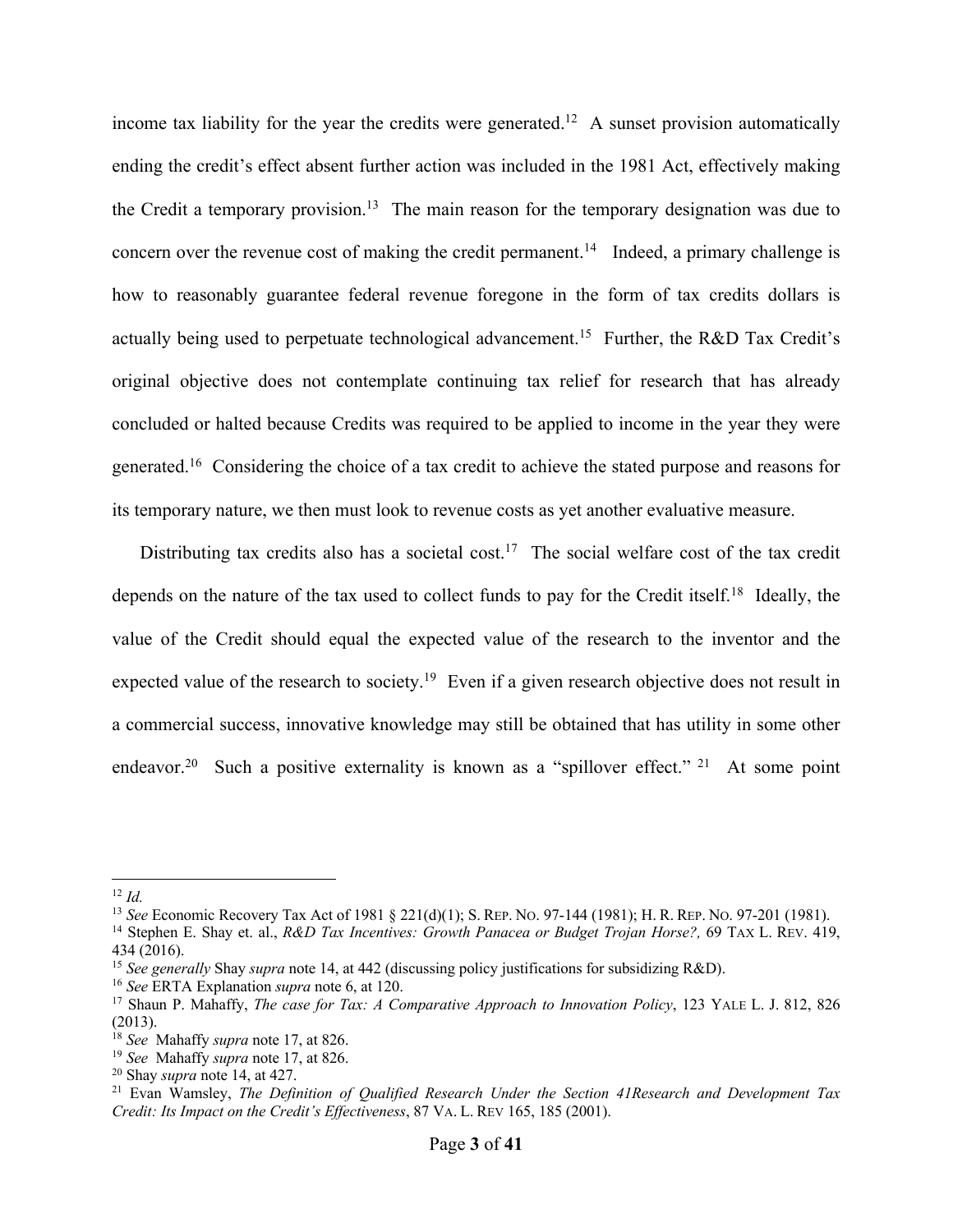though, the cost to society can outweigh the benefit of the subsidy for a particular endeavor.<sup>22</sup> Spillovers aside, the subsidy was intended to redound to the benefit of society, writ large.<sup>23</sup> Absent a benefit to society, the Credit's utility is vitiated.<sup>24</sup> Thus, the benefit to society must be considered as a final evaluative measure.

The R&D Tax Credit has been assumed by some authorities to induce two dollars of spending for every one credit dollar realized.<sup>25</sup> In 2013, it was estimated that businesses received approximately \$11 billion dollars in research credits across all sectors.<sup>26</sup> According to recent estimates, U.S. companies will receive more than \$25 billion dollars of R&D incentives in 2019 and 2020. <sup>27</sup> The majority of this figure will comprise self-reported R&D Tax Credits claimed on company tax returns.28 Such an expenditure by the federal government demands careful scrutiny. The trick is to ensure this money is being deployed in the spirit of the original intent.

The R&D Tax Credit appears somewhat stable in isolation today, but contemporary tax policy has led to significant changes in the way it can be used. The credit was renewed fifteen times until it was ultimately made a permanent via the Protecting Americans from Tax Hikes ("PATH") Act of  $2015<sup>29</sup>$  With permanency, businesses could reasonably rely on the Credit's availability and incorporate its benefits into their overall tax planning strategy. In addition to making the Credit permanent, the PATH Act made two key modifications to how the Credit

<sup>22</sup> *See* Wamsley supra note 21,at 186; Shay *supra* note 14, at 443 (noting a distinction between basic research, applied research, and experimental development, indicating developmental R&D has a reduced societal return)

<sup>&</sup>lt;sup>23</sup> See Wamsley *supra* note 21, at 187 (suggesting that ideally the Credit would be structured such that an entity will receive a sufficient payoff so that is carries out the same projects that society as a whole would choose to undertake). <sup>24</sup> See Wamsley *supra* note 21, at 186 (noting that for the Credit to be effective, the benefits of the research must outweigh the costs to society).

<sup>25</sup> *See* Martin A. Sullivan, *Putting the Research tax Credit to the Test,* 142 TAX NOTES 1223, 1223 (2014).

<sup>26</sup> *See* Tax Stats *supra* note 181, at Table 1. (revealing an \$11.29 Billion credit award across all business sectors in tax year 2013).

<sup>27</sup> Israel Klein, *Contemptuous Tax Reporting*, 2019 WIS. L. REV. 1161, 1161 (2019).

<sup>28</sup> *Id.*

<sup>&</sup>lt;sup>29</sup> Protecting Americans from Tax Hikes Act of 2015, Pub. L. No. 114-113, Div. Q, § 121, 129 Stat. 2242 (2015).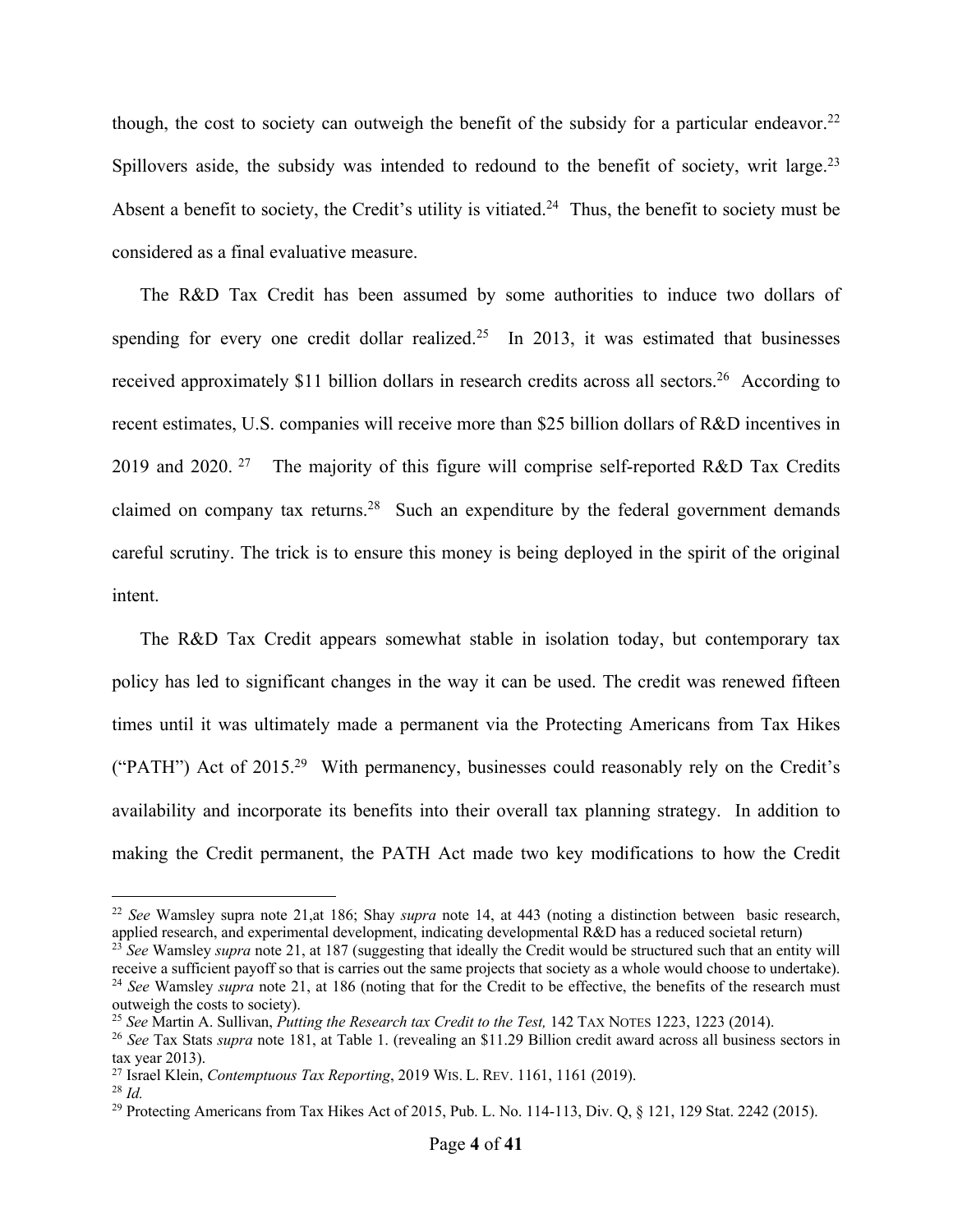could be utilized.30 The first modification allowed eligible small businesses ("ESBs") to apply R&D Tax Credits toward their corporate Alternative Minimum Tax ("AMT") liability.<sup>31</sup> In general, AMT establishes a tax liability floor that functions to limit the extent to which deductions and credits can be utilized by a taxpayer in a given year.<sup>32</sup> To determine AMT liability, the standard income tax is first calculated to which regular tax breaks and marginal rates apply.33 This result is then compared to an AMT threshold, which is typically computed at a lower tax rate with most deductions and credits omitted.<sup>34</sup> The taxpayer must pay the AMT figure if the standard calculation results in a lower tax liability.<sup>35</sup> Prior to the PATH Act, corporate taxpayers were subject to a twenty-percent AMT that could not be offset with the R&D Tax Credit.<sup>36</sup> The PATH Act represented a policy paradigm shift that removed this bar for ESBs.<sup>37</sup> For the first time, certain taxpayers could utilize R&D Tax Credits to offset their AMT burden.38 Thus, after the PATH ACT, ESBs were potentially able to generate enough credits to eliminate or exceed all of their tax liability for a given year.

The second PATH Act modification to the R&D Tax Credit allowed qualified small businesses ("QSBs)<sup>39</sup> to elect to claim the R&D Tax Credit as a payroll tax credit that can applied to offset required employer contributions to Old Age, Survivors and Disability Insurance ("OASDI").40 The OASDI program is administered by the Social Security Administration ("SSA") and provides benefits to qualified retired and disabled workers, their dependents, and to

<sup>30</sup> *See id.*

<sup>31</sup> *Id.* § 121(b). *See* I.R.C. § 41(h)(3)(A); *id.* at § 38(c)(4)(B)(ii).

<sup>32</sup> Klein *supra* note 27, at 1162.

<sup>33</sup> *Id.*

<sup>34</sup> *Id.*

<sup>35</sup> *Id.*

<sup>36</sup> *See* Protecting Americans from Tax Hikes Act of 2015, § 121(b).

<sup>37</sup> *See id.*

<sup>38</sup> *Id.*

<sup>39</sup> *See* I.R.C. § 41(h)(3)(A) (defining qualified small businesses, not to be confused with eligible small businesses under § 38(c)(5)(C)). ).<br><sup>40</sup> *See* Protecting Americans from Tax Hikes Act of 2015, Pub at § 121.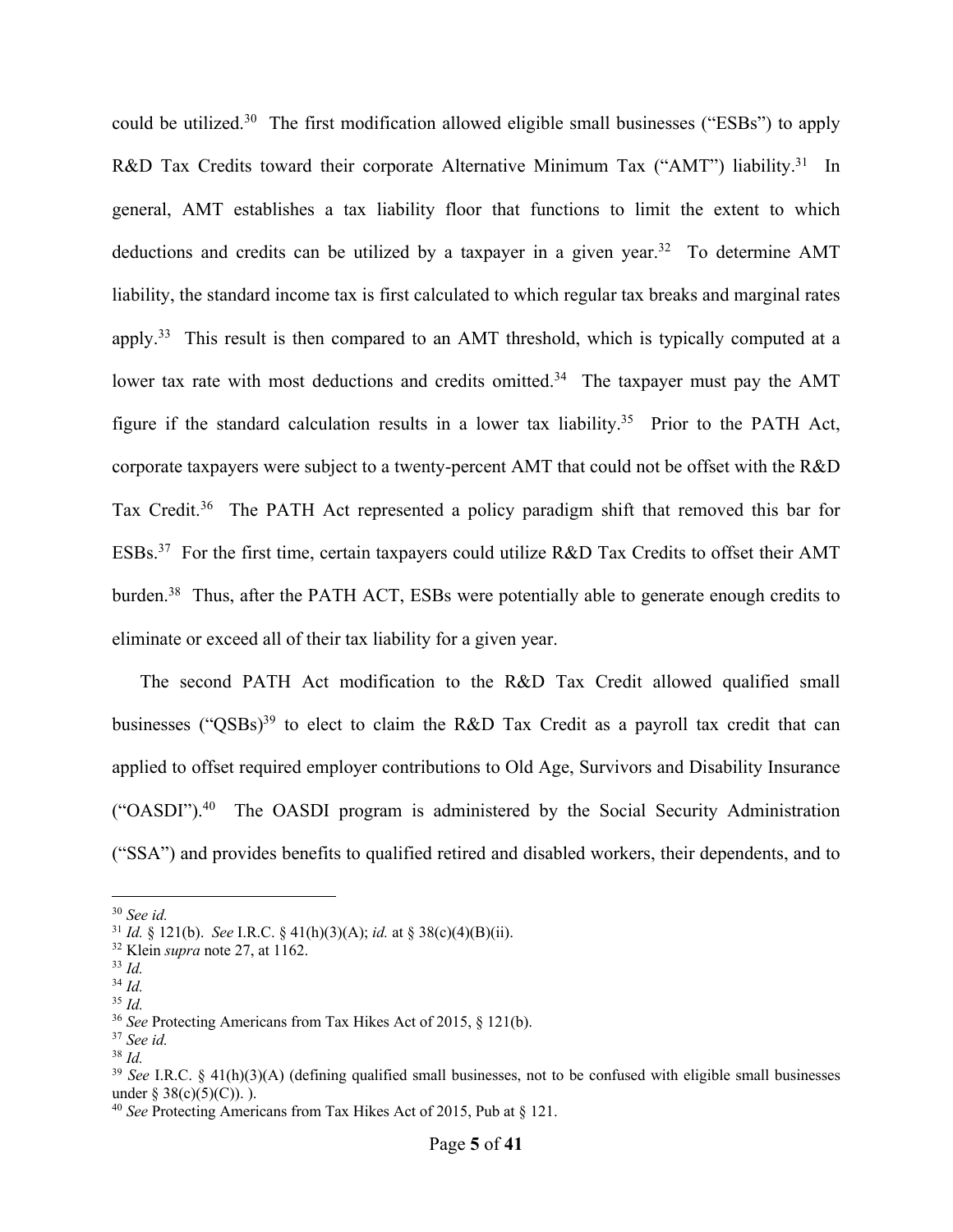survivors of insured workers.<sup>41</sup> Almost all employers are must make OASDI contributions for their employees.42 OASDI contributions represent the social security portion of every employer's payroll tax liability arising out of the Federal Insurance Contributions Act ("FICA").<sup>43</sup> The payroll tax credit option is of particular value to a QSB that has incurred losses or had no income tax liability because previously the Credit could only be used to offset regular income tax would therefore be unusable until income was generated.<sup>44</sup> Under this provision, the Credit can have immediate tax-offsetting effect for an entirely new category of taxpayer.<sup>45</sup> Because of the payroll tax credit election for QSBs, the Credit morphed into a pseudo-refundable variant because QSBs could realize a payroll tax offsetting benefit even if no income was generated; all other entities would be forced to carry the surplus to other tax years.

The Tax Cuts and Jobs Act ("TCJA") of 2017 enhanced the dollar-for-dollar potency of the R&D Tax Credit by lowering the maximum corporate income tax rate form thirty-five percent to twenty-one percent.<sup>46</sup> Reducing regular income tax rates plainly makes the Credit more powerful because each dollar has more force to eliminate preliminary tax liability. While the AMT remained intact for individual taxpayers, the TCJA removed the corporate AMT entirely.<sup>47</sup> Where PATH Act cracked the door by allowing only ESBs to offset AMT with the R&D Tax Credit, the TCJA opened the floodgates by removing the corporate AMT threshold altogether.<sup>48</sup> The resounding impact of the TCJA is that many businesses will be able to offset much more of

<sup>41</sup> SOCIAL SECURITY ADMINISTRATION, *Annual Statistical Supplement to the Social Security Bulletin*, 9 (2018) [hereinafter *SSA Bulletin*] (providing an overview of the program's administration and utilization). <sup>42</sup> *See id.*

<sup>43</sup> *See* Martin J. McMahon, Jr. et al., *Recent Developments in federal Income Taxation: the Year 2015*, 18 FLA. TAX. REV. 275, 308 (2016).

<sup>44</sup> I.R.C. § 41(h). *See also* I.R.C. § 38(c)(1) (allowing general business credits to be claimed to the extent to which they exceed twenty-five percent of the corporation's regular tax liability over \$25,000).

<sup>45</sup> *See* I.R.C. § 41(h). 46 *See* Tax Cuts and Jobs Act of 2017, Pub. L. No. 115-97, § 12001(b)(1), 131 Stat. 2054 (2017) (amending I.R.C. §  $38(c)(6)(E) (2012)$  (lowering the corporate income tax rate).

<sup>47</sup> *Id.*

<sup>48</sup> *See id.*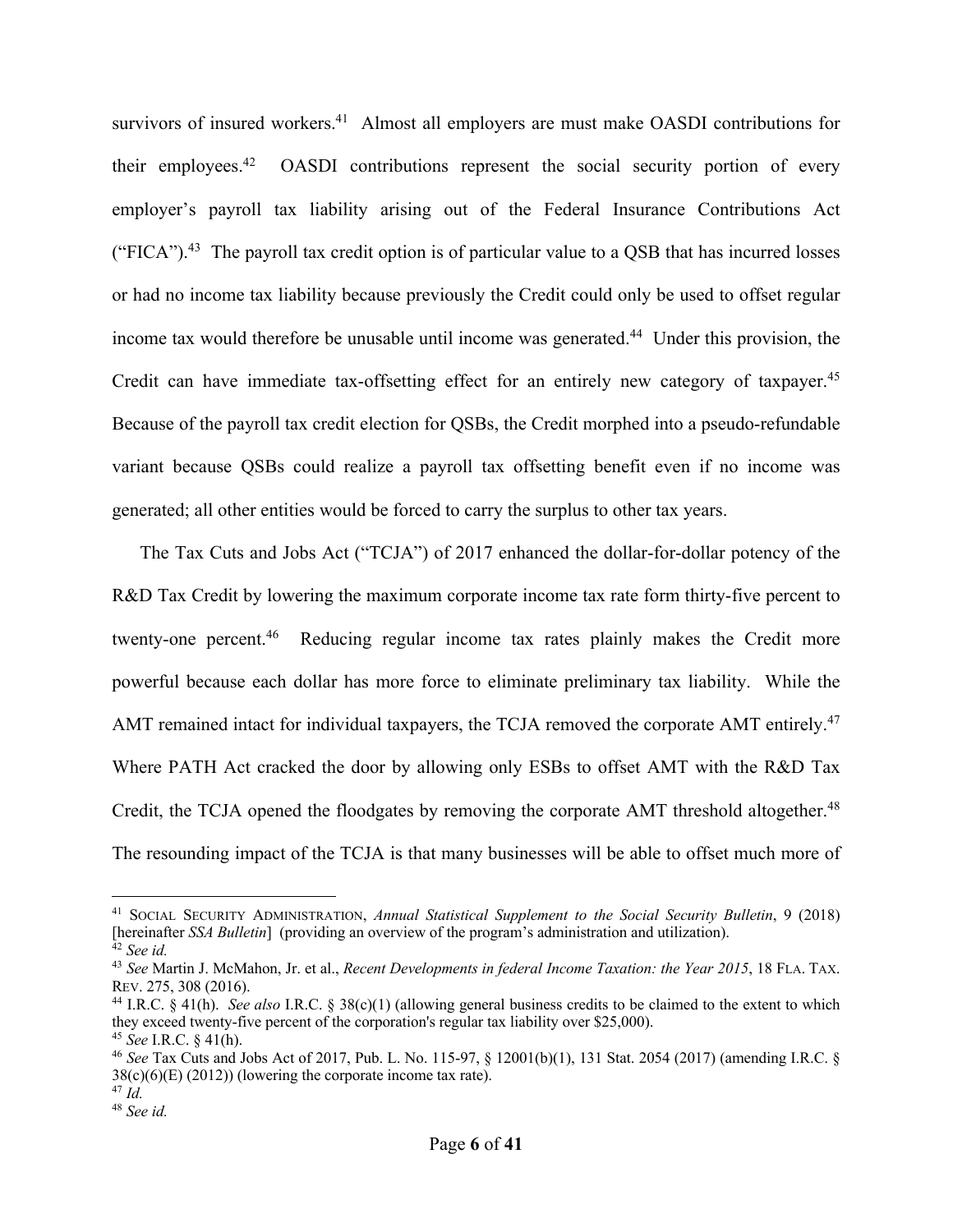their income tax liability, increasing the likelihood of a surplus.<sup>49</sup> This note endeavors to explore the how increased force of the Credit creates an incentive for exploitation and has the potential to forestall the Credit's very objective. Does a large Credit stockpile is generated that may exceed income tax liability for decades incentive new research?

In addition to tax reform, contemporary jurisprudence and the Treasury Regulations have liberalized key rules for computing QREs<sup>50</sup> and taxpayer reporting.<sup>51</sup> The Code sets forth a fourpart test to identify eligible research expenditures.<sup>52</sup> The elements of this inquiry are summarized as the "Section 174 test," the "technological in nature test," the "business component test," and "process of experimentation test."53 While the Code provides initial guidance, classifying an activity and related expenditures as R&D in nature is a much more "creative" endeavor than appears at first blush.<sup>54</sup> This is largely because the Treasury Regulations and case law have evinced a liberal framework.<sup>55</sup> QREs are now understood to broadly include employee wages, supply expenses, and contract expenses.<sup>56</sup> Moreover, once stringent contemporaneous record keeping requirements have been relaxed.<sup>57</sup> This is largely the

<sup>49</sup> *See id. See also* I.R.C. § 38(c)(1) (allowing general business credits to be claimed to the extent to which they exceed twenty-five percent of the corporation's regular tax liability over \$25,000

<sup>50</sup> *See* Shane T. Frank, et. al., *Courts Give Green Light to Claiming R&D Credit for Supplies*, 84 PRAC. TAX STRATEGIES 260, 261 (2010).

<sup>51</sup> *See* Klein, *supra* note 27, at 1165. *See e.g.* THOMSON REUTERS, *The Impact of Union Carbide on Research Credit Claims*, 110 J. TAX'N 271 (2009) (discussing how the court's interpretation Qualifying Research Expenditures under Section 41 leads to favorable taxpayer treatment).<br><sup>52</sup> I.R.C. § 41(d).

<sup>&</sup>lt;sup>53</sup> Wamsley *supra* note 21, at 169.

<sup>54</sup> Shay *supra* note 14, at 426.

<sup>55</sup> *See e.g.* Treas. Reg. § 1.41-(2); *id.* at § 1.74-(2); Union Carbide Corp. & Subsidiaries v. Comm'r, 97 T.C.M. 1207 (T.C. 2009), *aff'd*, 697 F.3d 104 (2d Cir. 2012) (discussing the section 174 test and asserting its interpretation based on various sources); TG Missouri Corp. v. Comm'r, 133 T.C.M. 278 (T. C. 2009) (discussing costs related to process development); Trinity Industries, Inc. v. United States 691 F.Supp.2d 688 (N. D. Tex. 2010) (discussing costs related to product development).

<sup>56</sup> *See* William R. Swindle, *Recent Cases Provide Relief for Substantiating Research Tax Credit Claims*, 84 PRAC. TAX STRATEGIES 316, 317 (2010).

<sup>57</sup> *Id.* at 319.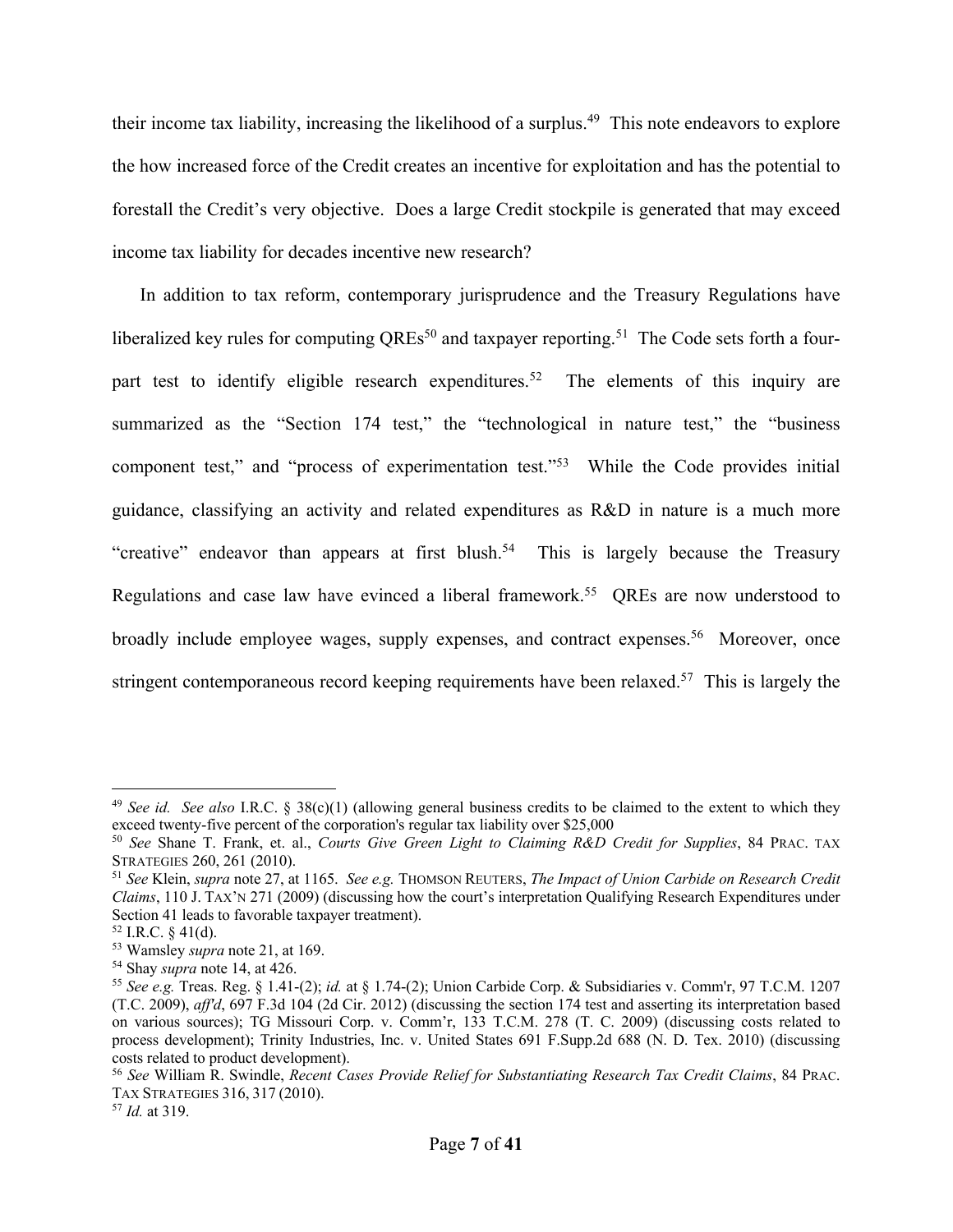result of generous statutory interpretation by the courts.<sup>58</sup> The current construct has come to permit self-reporting and assessment of QREs that makes it possible to report tax positions that are subject to virtually no administrative oversight and that may not conform to the Tax Code and prevailing doctrinal principles.<sup>59</sup> The liberalized rules for categorizing QREs, and relaxed reporting requirements all function to create a powerful incentive to artificially inflate QREs.

This incentive is perhaps most irresistible because of the discretion afforded to the taxpayer. For instance, all entities that have not yet claimed the Credit may do so by filing amended returns for all open tax years.<sup>60</sup> Just as with most business tax credits, the dollar-for-dollar R&D Tax Credit may carryover if it exceeds tax liability in a given year.<sup>61</sup> Moreover, there is no mandatory requirement to deploy any tax savings to promote ongoing research.<sup>62</sup>

While the R&D Tax Credit's original purpose is venerable, contemporary tax policy and a liberalized administration threaten its integrity. An evaluative framework considering the original 1981 policy aims of economic progress, innovation, experimentation, incremental research, minimizing revenue costs, and promoting societal benefit will be used to analyze the Credit's current practical use. Part II sets forth additional background material on the R&D Tax Credit and the relevant tax policy that influences its practical application. Part III analyzes how evolving tax policy and liberalized interpretations encourage manipulation and have the potential to countermand the fundamental purpose of the R&D Tax Credit. As a means to halt this

<sup>58</sup> *See e.g.* Treas. Reg. § 1.41; Union Carbide, 133 T.C. 278 (rejecting contemporaneous documentation requirement in favor of substantiation by credible oral testimony); U.S. v. McFerrin, 570 F3d 672 (5th Cir. 2009) (allowing taxpayer to use reasonable estimates to substantiate expenditures for the R&D Tax Credit).

<sup>59</sup> *See* Klein *supra* note 27, at 1161.

<sup>60</sup> MOSS-ADAMS, LLP, *Your Guide to Claiming the Federal R&D Tax Credit*, 3 (2016), https://.mossadams.com/getmedia/Moss-Adams\_RnD-WhitePaper\_rev111516.pdf (noting that a longer retroactive application period may be possible if the company suffered certain losses and that companion state credits are also available).

<sup>61</sup> *See* I.R.C. § 39 (limiting the application somewhat in that the credit may be used in the carryover years only to the extent of the tax liability for that year attributable to the business that generated the credit).

<sup>62</sup> *See generally* I.R.C. § 41 (specifying no requirement for reinvestment).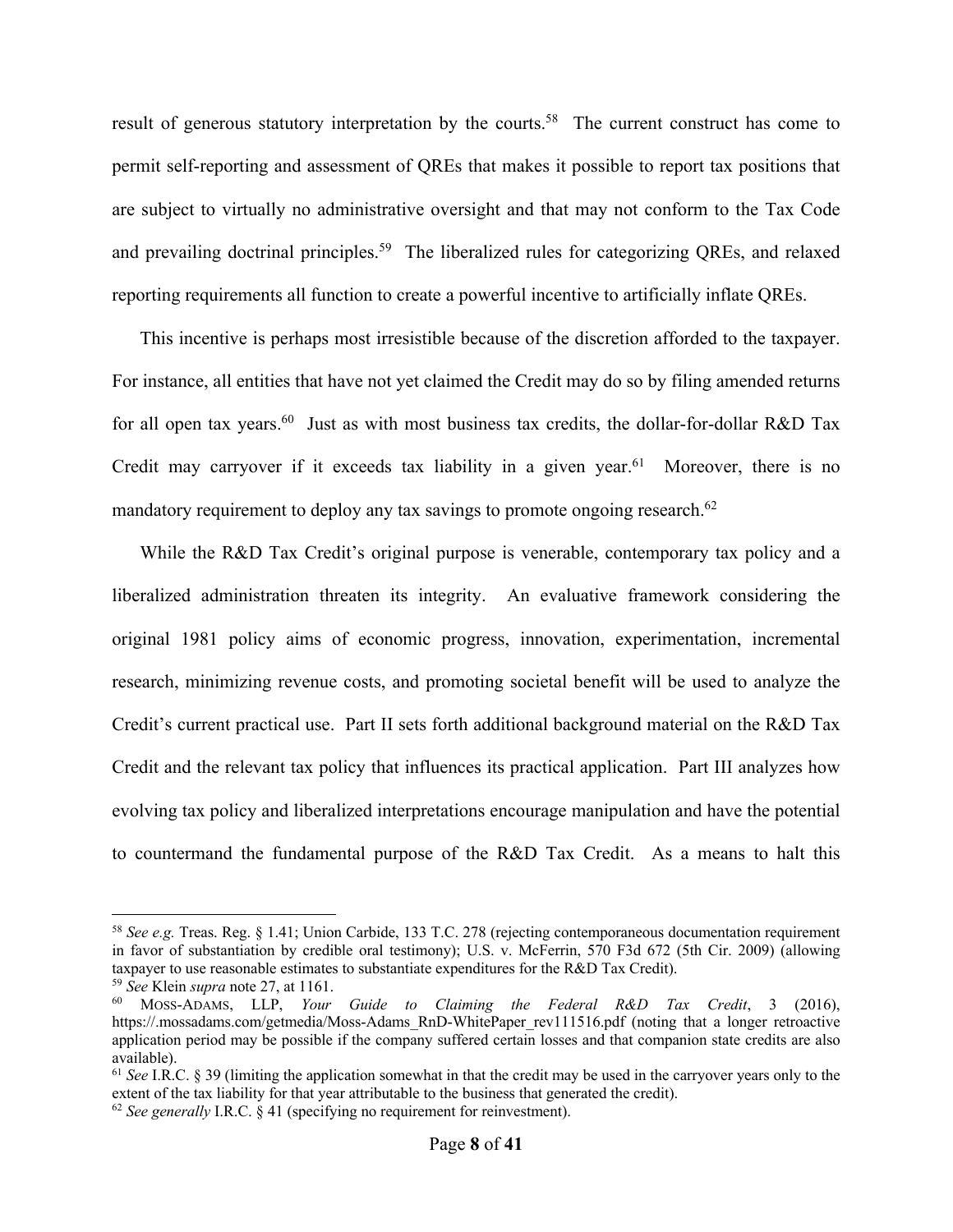undesirable result and restore the intended benefit to the American public, modest but effective revisions to the Treasure Regulations and the Code are offered for consideration. Specifically, a taxpayer's ability to claim the Credit for prior open tax years should be restricted and the Treasury Regulations need to be modified to more adequately control how businesses categorize and report research expenditures. Part IV concludes with a summary.

#### **II. Background and Mechanics of the R&D Tax Credit**

The R&D Tax Credit has been modified since its inception in 1981.<sup>63</sup> Supporting sections of the sections of Internal Revenue Code, which impact Credit's administration, have also evolved.<sup>64</sup> Additionally, the Credit's practical operation has been shaped through jurisprudence and clarified in various legislative and official materials.<sup>65</sup> Due to the complex interoperation between these governing materials, it is necessary to supply background information that will be used as a foundation for analyzing the Credit. This section provides the backdrop against which our evaluative framework will be used to analyze the Credit in its current form.

## **A. Evolution of the R&D Tax Credit**

Since its inception, the credit has endured multiple iterations of tax reform. Only the most significant are recounted here. From 1986 to 2006, the administrative policy of the R&D credit shifted from restricting eligibility to providing simplified access and generous classifications. The Tax Reform Act of 1986 extended the R&D Tax Credit for another year, reduced its rate of computation, and restricted eligibility. 66 Specifically, the amount of the credit was reduced from

<sup>&</sup>lt;sup>63</sup> *Compare* Economic Recovery Tax Act of 1981 § 221(d)(1) (setting forth the original provisions of the credit), with I.R.C. § 41 (containing the credit in its current form).

<sup>&</sup>lt;sup>64</sup> *See, e.g.* I.R.C. at § 41(d) (requiring research to be eligible for treatment as expenses as described by I.R.C. at § 174 as part of a conjunctive four-part test for eligibility).<br><sup>65</sup> See, e.g. Union Carbide, 97 T.C.M. 1207 (discussing the section 174 test and asserting its interpretation based on

various sources).

<sup>66</sup> *See* Tax Reform Act of 1986, Pub. L. No. 99-514, § 231(a), 100 Stat. 2085 (1986).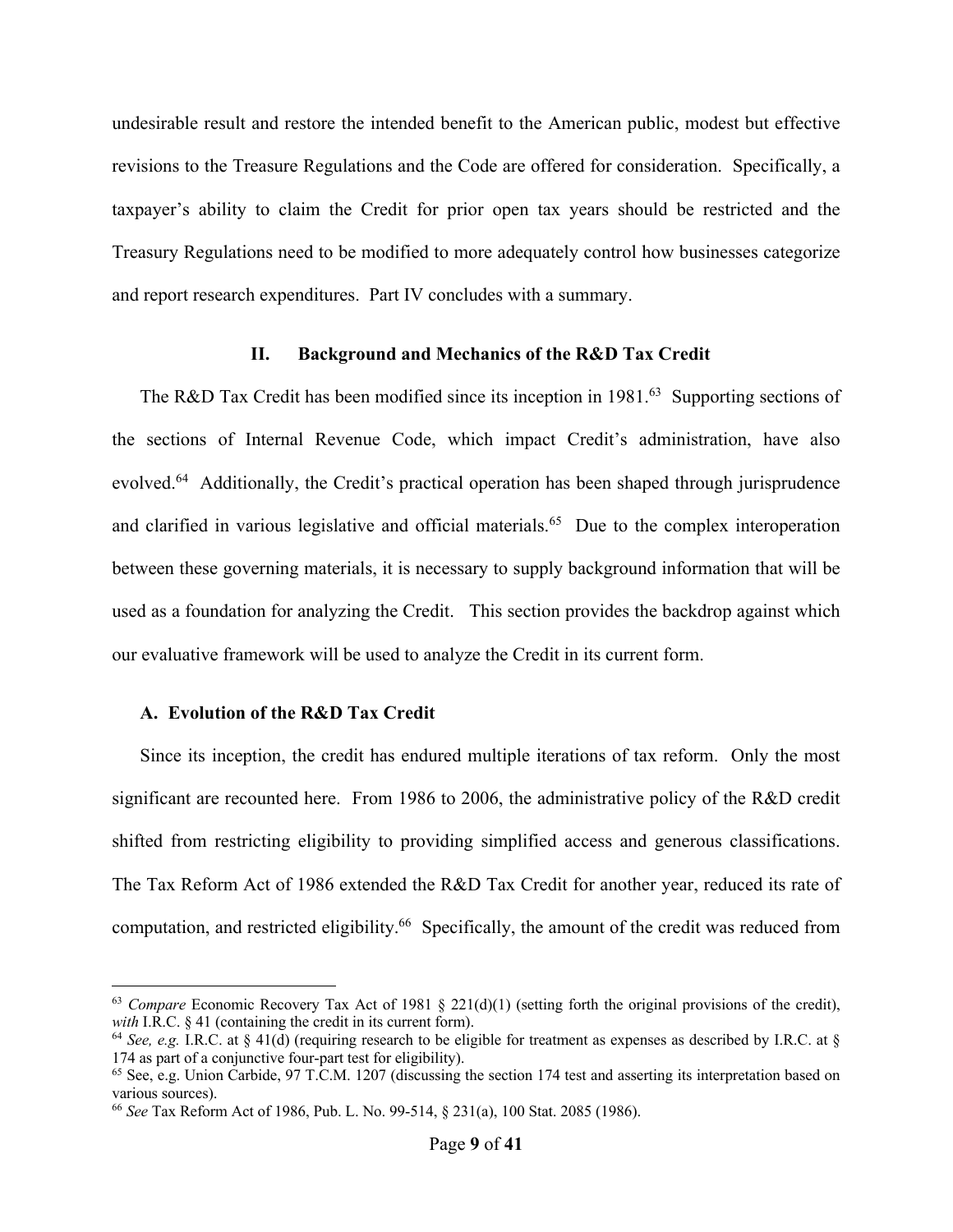twenty-five percent of the total QREs to twenty percent.<sup>67</sup> The reduction in rate appears to have been an attempt to lower tax rates and broaden the income tax base rather than in response to an analysis of the Credit's prior effectiveness.<sup>68</sup> Restricting eligibility addressed mounting concern that taxpayers were too liberally interpreting the Credit so as to qualify more expenses connected to product development than initially contemplated.<sup>69</sup> The restriction was accomplished by clarifying the definition of qualified research so as to target only research undertaken to discover information that was technological in nature and pertaining to functional aspects of products.<sup>70</sup> The effect of these changes was to reduce the number of credits generated, thus minding revenue costs, and ensure the incremental research aim was being fostered.

The Omnibus Budget Reconciliation Act of 1989 then made basic changes to the way the Credit was calculated.<sup>71</sup> First, the notion of a "base amount" of QREs was introduced.<sup>72</sup> The base amount was defined as the product of a taxpayer's fixed-base percentage and the average amount of the taxpayer's gross receipts for the four years preceding the year for which the Credit is being computed.<sup>73</sup> The change was enacted to safeguard the incremental research aim. By defining a base amount, Congress sought to ensure that only QREs above this fixed baseline would be countable when computing the Credit. Special provisions were made for "start-up" companies.74 The start-up provisions addressed how to compute the fixed-base percentage for companies having both gross receipts and QREs for fewer than three taxable years beginning after December 31, 1983, and before January, 1, 1989.75 The start-up designation recognized

<sup>67</sup> *Id.* at § 231(c).

<sup>68</sup> Xuan-Thao Nguyen & Jeffery A. Maine, *Attacking Innovation*, 99 B. U. L. REV. 1687, 1752 (2019). 69 *See* S. Rept. 99–313, at 695-95 (1986); H. Rept. 99–426, at 117 (1986).

<sup>70</sup> *See* Tax Reform Act of 1986 at § 231(b).

<sup>71</sup> *See* Omnibus Budget Reconciliation Act of 1989, Pub. L. No. 101–239, § 7110 (1989).

<sup>72</sup> *Id.* at § 7110(b) (*amending* I.R.C. § 41(c)(1)).

<sup>73</sup> *Id.*

<sup>74</sup> *Id. at* § 7110(b)(1).

<sup>75</sup> *See id.* at § 7110(c)(3)(B).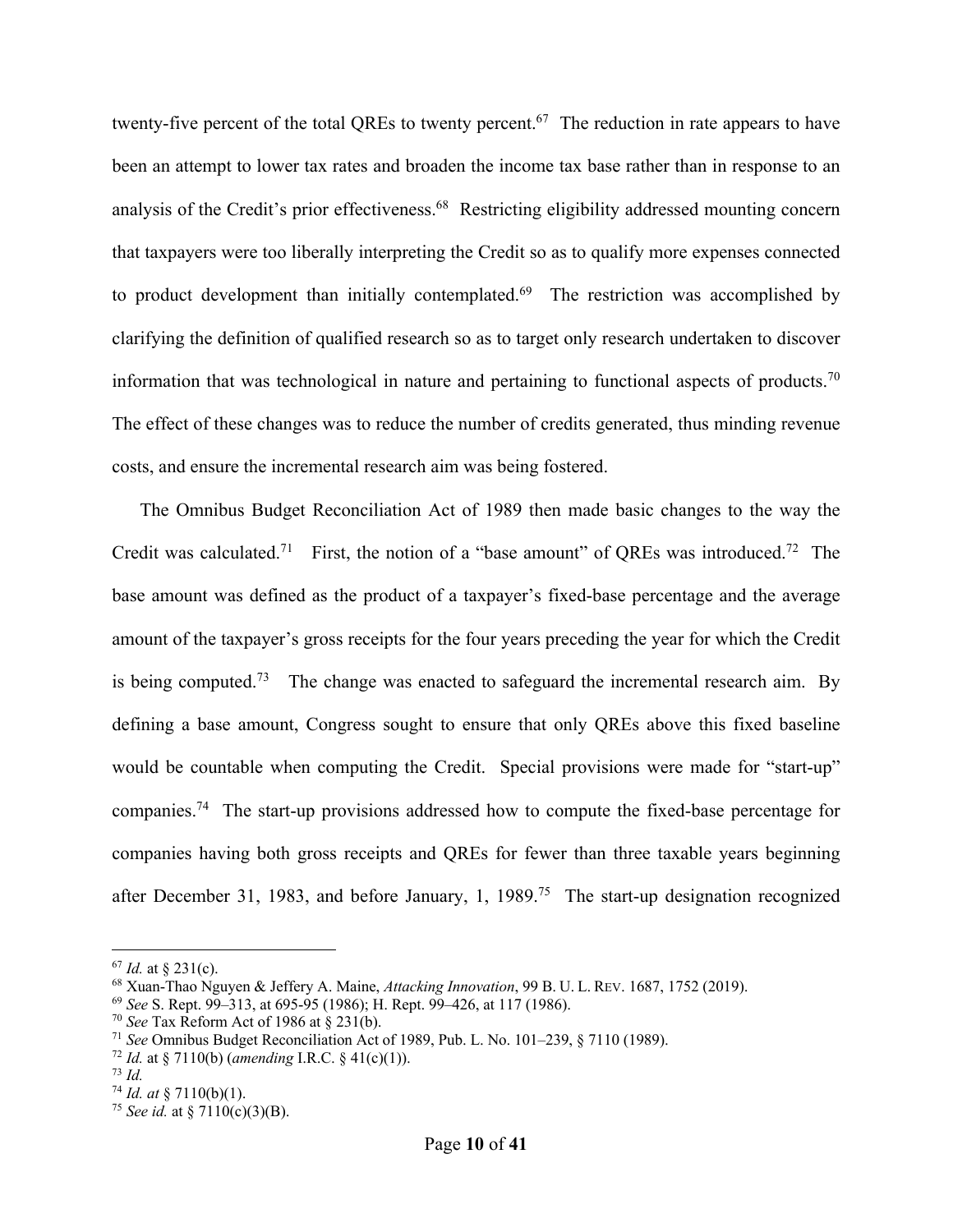that some companies may not have been engaged in research for a full four years if between the 1983 and 1989 window. This change expanded accessibility to the Credit, fostering the innovation and societal benefit aims, but perhaps at the expense of revenue cost.

The Small Business Job Protection Act of 1996 expanded the definition of a start-up company.76 The revised definition included any firm so long as the first tax year with both gross receipts and qualified research expenditures occurred after 1983.<sup>77</sup> Because of these changes, any firm first incurring QREs after 1983 can technically be a start-up. A start-up designation means a streamlined method of computing the base amount and instantaneous access to the Credit once QREs are made. These changes further expanded access to the Credit and made it easier for companies to claim its benefit. This possibly promoted innovation and positive spillover effects by allowing more companies to claim the Credit, but at the expense of revenue due to an increased likelihood of subsidizing superficial research.

The Tax Relief and Health Care Act of 2006 introduced the Alternative Simplified Credit ("ASC").<sup>78</sup> The ASC is discussed more completely in subsection C(3) *infra*, but it essentially allows a simple percentage-based computation of the Credit over a simplified baseline.79 The ASC provided all taxpayers with a streamlined method to compute the Credit, but start-ups who lack legacy accounting records would find this method particularly useful. This change allowed more companies to access and generate credits. This may have promoted innovation but at the expense of revenue. It took thirty years, but the Credit has generally developed over its course of its renewals to tolerate expanded access—virtually any company who even remotely conducts research can qualify.

<sup>76</sup> *See* Small Business Job Protection Act of 1996, Pub. L. No. 104–188, § 1204(b) (1996) (modifying Code section 41(c)(3)(B) of the 1996 Code).

<sup>77</sup> *See id.*

<sup>78</sup> *See* Tax Relief and Health Care Act of 2006, PL 109–432, § 104(c) (2006). 79 *See id.*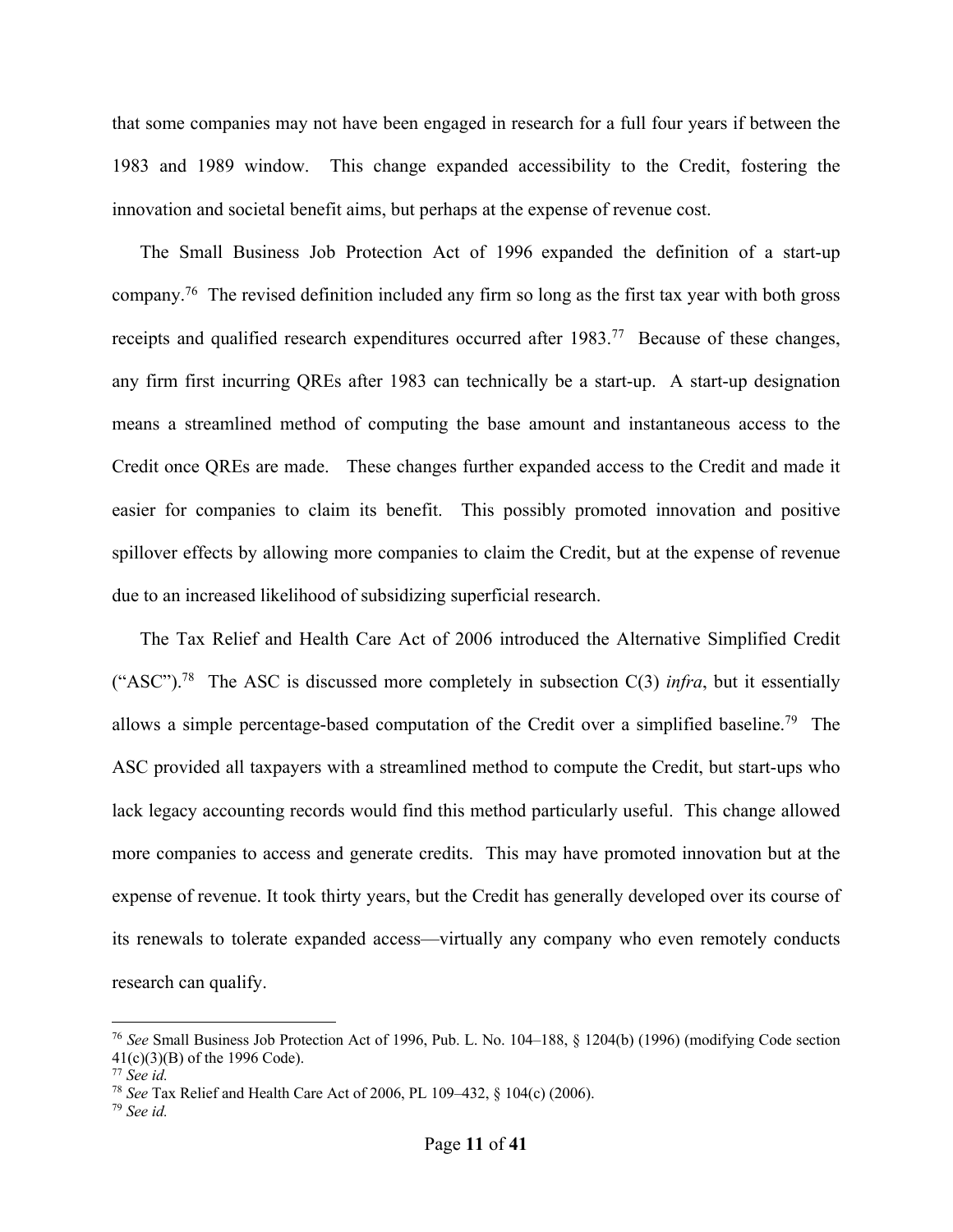## **B. Contemporary Tax Policy and its Influence on the R&D Tax Credit**

Contemporary tax policy has significantly altered both the way in which the R&D Tax Credit can be utilized and its tax-offsetting power. These modifications combine to increase the likelihood that surplus Credits will be generated and stockpiled. The two most prominent revisions to the Internal Revenue Code that contributed to this result were the Protecting Americans from Tax Hikes Act of 2015 and the Tax Cuts and Jobs Act of 2017. Section III discusses how and why a stockpile of Credits contravenes every element of our evaluative framework; specifically, economic progress, innovation, experimentation, incremental research, minimizing revenue costs, and maximizing societal benefit. This subsection explores the specific features of these Acts that affect the Credit and its use.

#### **1. Effects of the Protecting Americans from Tax Hikes Act of 2015**

The PATH Act made three key changes that significantly impacted the R&D Tax Credit. The first major substantive reform was to make the R&D Tax Credit permanent.<sup>80</sup> This development is relevant because prior to 2015, the credit was essentially a temporary provision which required legislative action to extend.<sup>81</sup> Businesses often criticized the temporary nature of the Credit on the ground that attendant uncertainty hindered business and tax planning activities.82 With permanency, however, businesses could reasonably rely on the Credit's availability. Making the Credit permeant was significant because it evidences a shift in policy in light of Congress's concern over revenue costs that kept the Credit temporary for over three decades.<sup>83</sup> Thus, this change potentially affects our evaluative measure of revenue costs.

<sup>80</sup> Protecting Americans from Tax Hikes Act of 2015 § 121(a) (amending I.R.C. § 41 accordingly). *See e.g.* McMahon *supra* note 43, at 308.

<sup>81</sup> *See id.*

<sup>82</sup> Shay *supra* note 14, at 434. *See also* Michael D. Rashkin, *The Dysfunctional Research Credit Hampers Innovation*, 131 TAX NOTES 1057, 1059-60 (June 6, 2011).

<sup>83</sup> Shay *supra* note 14, at 434.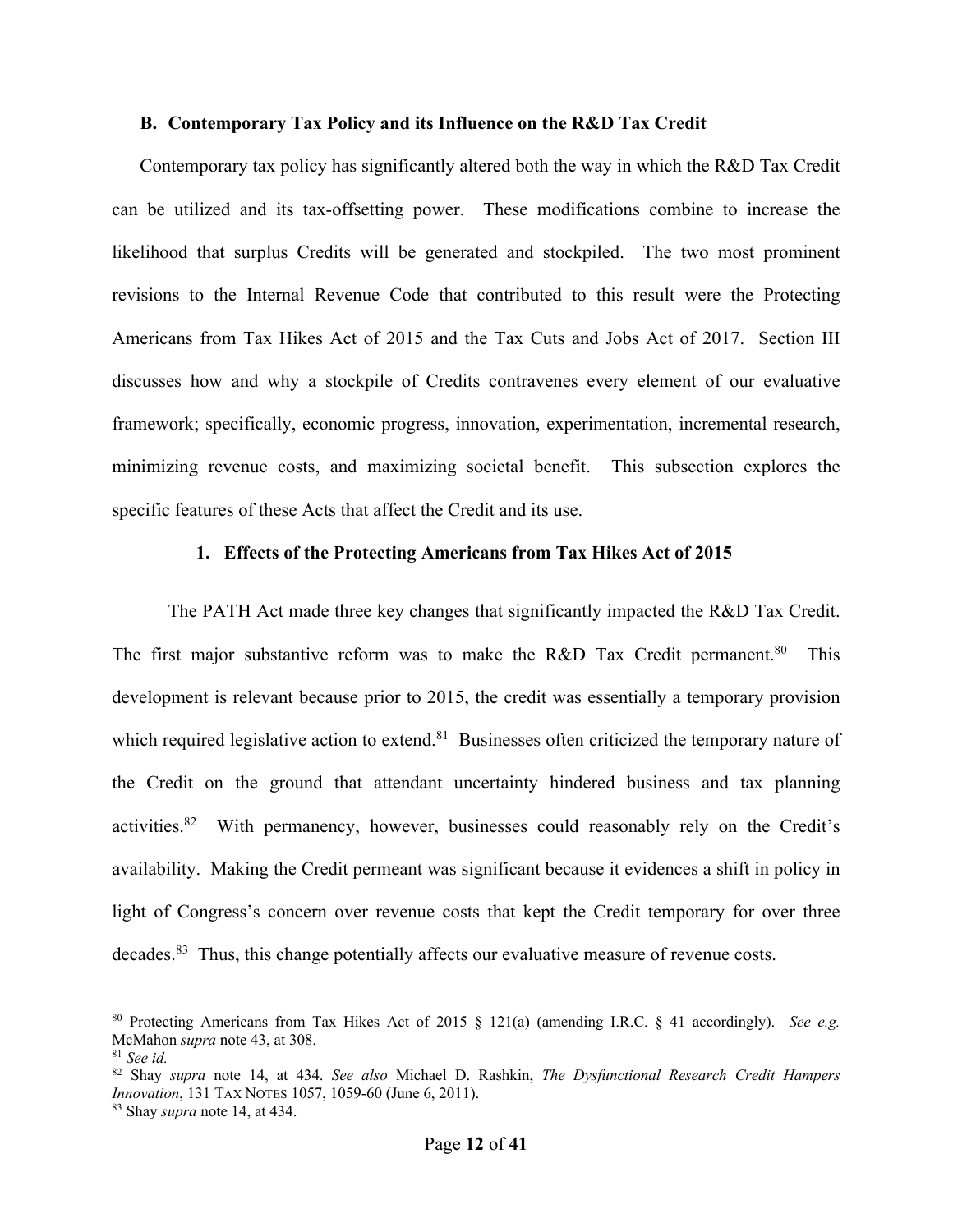The second noteworthy modification was to enable the R&D Tax Credit to offset AMT for eligible small businesses ("ESBs").<sup>84</sup> An ESB is a privately-held entity with less than \$50 million in average annual gross receipts within the prior three years.<sup>85</sup> To be sure, the Credit remained available for all businesses, but the ESB category received special treatment under the PATH Act. ESBs represent a large portion of the corporate landscape and associated tax implications are significant.<sup>86</sup> In fact, small businesses are estimated to account for as much as fifty percent of all entities claiming the Credit, though not necessarily fifty percent of the Credits claimed. This is meaningful because the PATH Act enabled a significant number of ESB taxpayers to offset corporate AMT.<sup>88</sup> Corporate AMT is essentially a minimum tax liability that an entity is responsible for.<sup>89</sup> Generally, a taxpayer—individual or corporate—must calculate the regular tax using the standard schedules of marginal rates, deductions, and credits to determine liability and compare it with an AMT computation at a prescribed lower rate that omits most deductions and credits.<sup>90</sup> If the regular tax is lower than AMT, the taxpayer must pay the difference.<sup>91</sup> That incremental amount historically could not be offset with the R&D Tax Credit.<sup>92</sup>

After the PATH Act, ESBs could use the Credit to offset their corporate AMT.<sup>93</sup> As we will see in the next section C, liberalized rules encourage QRE's to be artificially inflated, increasing the amount of credits generated. At least for ESBs, the PATH Act furthered an

<sup>&</sup>lt;sup>84</sup> *Id.* at § 121(b) (adding section 38(c)(4)(B)(ii) to the Tax Code).<br><sup>85</sup> *See* I.R.C. § 38(c)(5)(C). This is not to be confused with I.R.C. § 41(h)(3)(A) (defining qualified small businesses ("QSBs")).

<sup>86</sup> See Lerong He & Yuanlong He, *The R&D Tax Credit: What is in it for Small and Medium-Sized Businesses?*, 98 PRAC. TAX STRATEGIES 08 (2017) (quantifying the number of applicants in the small, medium, and large business sectors and presenting the claimed credit dollars for each).

<sup>87</sup> *Id.* at 3. Note though that in terms of claimed credit dollars, large corporations have dominated. *Id.* 

<sup>&</sup>lt;sup>88</sup> *Id.* (amending section  $38(c)(5)(C)$  of the tax Code).

<sup>89</sup> *See* I.R.C. § 38(c)(5)(C).

<sup>90</sup> *E.g.* Klein *supra* note 27, at 1162.

 $91$  *Id.* 

<sup>92</sup> *See* McMahon *supra* note 43, at 308.

<sup>93</sup> Protecting Americans from Tax Hikes Act of 2015 § 121(a).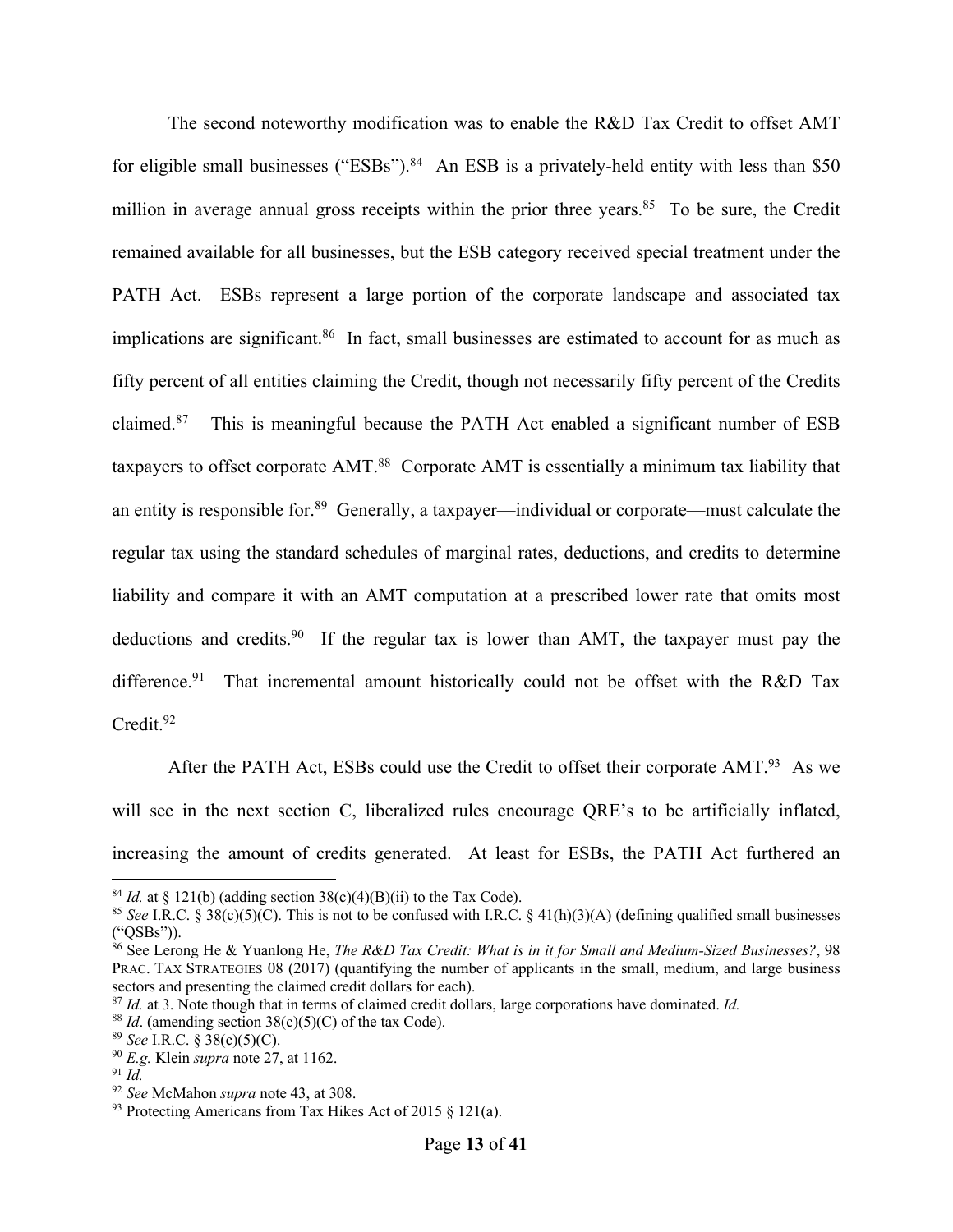incentive to inflate expenditures because all of their income tax liability was fair game for the Credit to offset. Artificial inflation of QREs increases revenue costs while decreases societal benefit and does nothing to promote additional experimentation, innovation or economic progress. Notably, the Tax Cuts and Jobs Act extended same the benefit to all corporate taxpayers.

A third provision of the PATH Act concerns qualified small businesses ("QSBs").<sup>94</sup> Like ESBs, QSBs represent a special class of taxpayer that received special treatment under the PATH Act. Other taxpayers could still access the Credit as per usual. A QSB is a partnership, corporation or person with gross receipts of less than \$5 million for the current tax year and no gross receipts for any tax year preceding the five year tax period ending with the current tax year.<sup>95</sup> For the purpose of the R&D Tax Credit, QSBs represent a subset of the ESB category. Under the PATH Act, QSBs can elect to claim a certain amount of the R&D Tax Credit as a payroll tax credit that can be used to offset the employer portion of the Old Age, Survivors and Disability Insurance ("OASDI") for up to five years.<sup>96</sup> OASDI contributions represent the social security portion of almost every employer's payroll tax liability arising out of the Federal Insurance Contributions Act ("FICA").<sup>97</sup> Virtually all employers are required to make OASDI contributions for their employees.<sup>98</sup>

The ability to utilize the R&D Tax Credit toward payroll tax liability is attractive to QSBs for two reasons. First, QSBs can claim and realize the benefit of a tax credit even when they have no income tax liability.99 Second, a QSB has discretion to use the Credit to offset

<sup>94</sup> *See* I.R.C. § 41(h)(3)(A).

<sup>&</sup>lt;sup>95</sup> *Id.* (defining qualified small businesses, not to be confused with eligible small businesses under § 38(c)(5)(C)).

<sup>96</sup> *See id.*; I.R.C. § 3111(f). *See e.g.* McMahon *supra* note 43, at 308.

<sup>97</sup> *See e.g.* McMahon *supra* note 43, at 308.

<sup>&</sup>lt;sup>99</sup> *See* He *supra* note 86, at 9 (providing an example for how the payroll tax credit option works).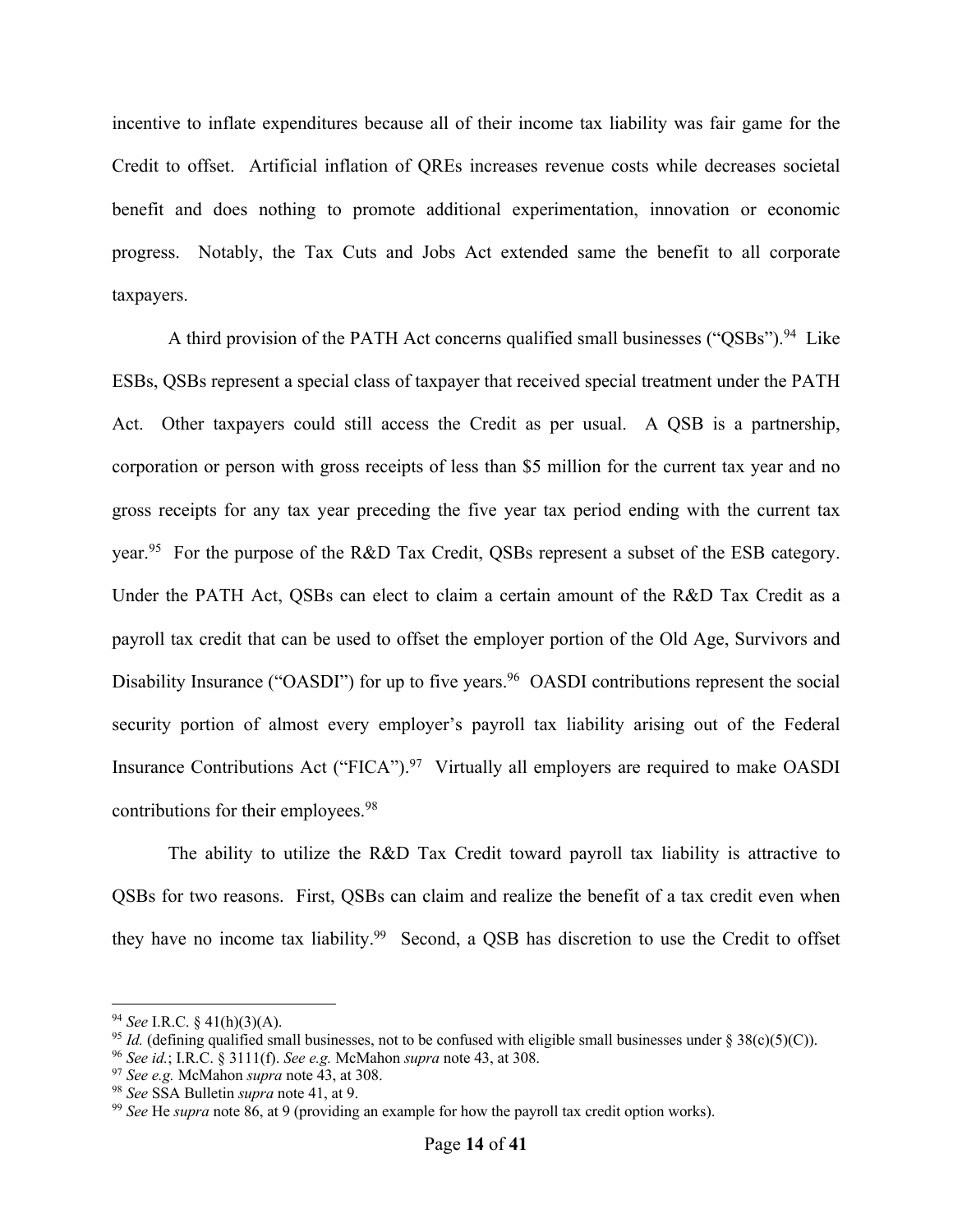regular income tax liability if it should arise.<sup>100</sup> The Credit was thus transformed into a pseudorefundable variant because QSBs have the option to realize a payroll tax offsetting benefit even if no income is generated; all other entities are forced to carry the surplus to other tax years. Under the PATH Act, QSBs were also given an incentive to artificially inflate QREs. Any surplus Credits generated could be stockpiled and deployed at the QSBs sole discretion. Artificial inflation of QREs increases revenue costs and offers no benefit to society. Such a maneuver also does nothing to promote experimentation, innovation, or economic progress.

## **2. Effects of the Tax Cuts and Jobs Act of 2017**

The TCJA of 2017 propagated the upside created by the PATH Act of 2015 by increasing the tax-offsetting power of the Credit. With the increased potency of the Credit, it became much more likely that a taxpayer would encounter a surplus, meaning generated Credits exceed tax liability. As section III will discuss, a stockpile of R&D Credits increases the likelihood of exploitation and threatens the intended benefit to society. This section explores how the TCJA functioned to increase the force of the Credit. Two modifications to the Code are largely responsible for this consequence.

The first major change engendered by the TCJA was the complete removal of corporate AMT.<sup>101</sup> This is significant because corporate tax payers are no longer required to compare their regular income tax liability—including deductions and credits—against a minimum threshold AMT value.<sup>102</sup> Under the TCJA, it is impossible for a corporation to discover that it must pay a higher AMT than its computed regular tax liability.<sup>103</sup> Instead, the opposite is true: Corporations simply have no AMT liability for the purpose of determining tax credit limitations, and the R&D

<sup>100</sup> *Id.*

<sup>101</sup> *See* Tax Cuts and Jobs Act of 2017 § 12001(b)(1). 102 *See id*.

<sup>103</sup> *See id.*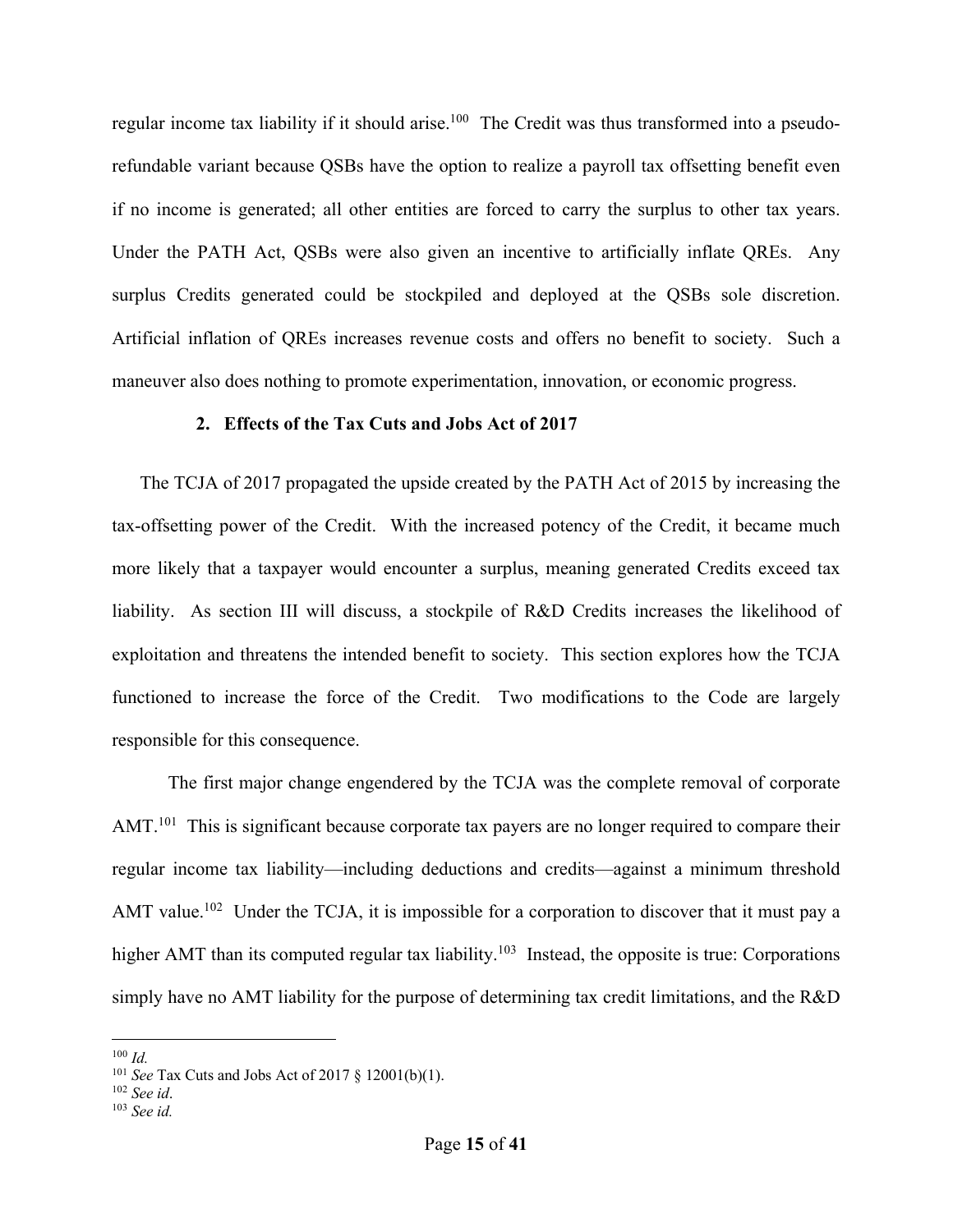Tax Credit directly offsets regular income tax.<sup>104</sup> Utilization of the R&D Tax credit for corporations is not unfettered though because other provisions of the Code still operate to limit application.<sup>105</sup> For instance, corporations may only claim general business credits to the extent of twenty-five percent of the corporation's regular tax liability over \$25,000.106 Nonetheless, corporations are no longer constrained by the AMT when offsetting income. Just as the PATH Act did for ESBs, the TCJA perpetuated an incentive to all corporations previously subject to AMT to inflate expenditures because now all of their income tax liability was fair game for the Credit to offset. Artificial inflation of QREs increases revenue costs while decreases societal benefit and does nothing to promote additional experimentation, innovation or economic progress.

The second critical modification by the TCJA was the overall reduction in the corporate income tax rate from thirty-five percent to twenty-one percent.<sup>107</sup> It follows that the dollar-fordollar force of a tax credit is necessarily increased whenever marginal tax rates decrease. Tax credits generally function to reduce preliminary tax liability and the R&D Tax Credit is no different.<sup>108</sup> Preliminary tax liability is computed as the product of taxable income and the tax rate.<sup>109</sup> Thus, when the tax rate is reduced, a Credit whose value has not decreased will have more tax-reducing force. This is precisely how the TCJA works to increase the tax offsetting power of the R&D Tax Credit. Due to the increased potency of the Credit, it is possible that a corporation can generate more Credits than its income tax liability. This potentially compounds the incentive for corporations to inflate QREs due to the perceived value of a stockpile.

<sup>104</sup> *See id.*

<sup>105</sup> *See* I.R.C. § 38(c) (specifying limitations of the application of tax credits to tax liability).

<sup>&</sup>lt;sup>106</sup> *See id.* at § 38(c)(1)(B). Recall the R&D Tax Credit is still a general business credit *Id.* Previously, only ESBs enjoyed special designation under the PATH Act). Protecting Americans from Tax Hikes Act of 2015 § 121(a).  $107$  Tax Cuts and Jobs Act of 2017 § 12001(b)(1) (amending Code section 11(b)).

<sup>108</sup> *See generally* JOINT COMM. ON TAX'N, *Overview of the Federal Tax System as in Effect for 2019 (JCX-9-19)* (2019) (providing an overview of the federal taxation system). <sup>109</sup> *Id.*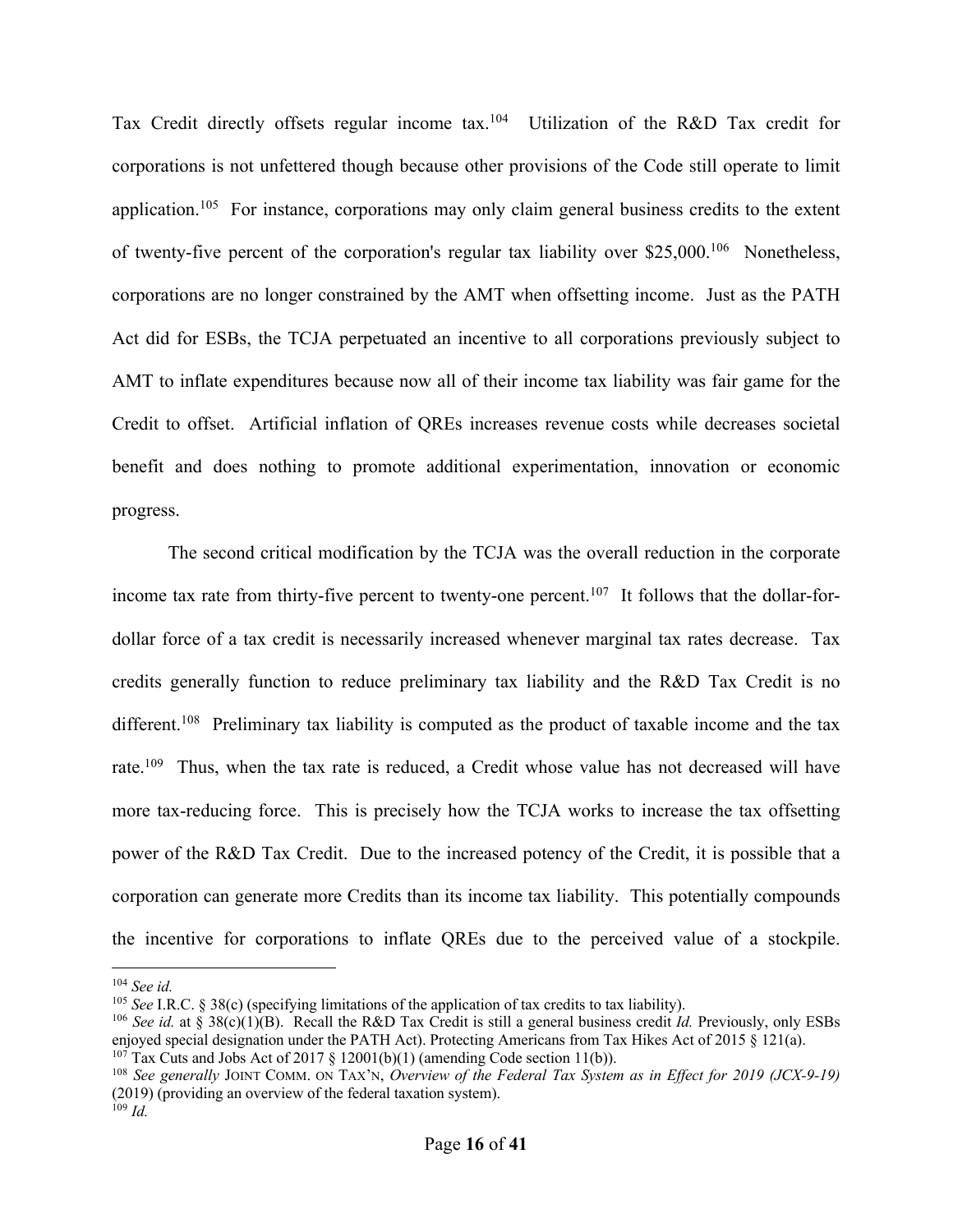Artificial inflation of QREs increases revenue costs while decreases societal benefit and does nothing to promote additional experimentation, innovation or economic progress.

Reducing the tax rate works a less obvious but equally compelling benefit for entities utilizing other Code sections in tandem with the R&D Tax Credit.<sup>110</sup> For instance, amortization of research and experimental expenditures is an available tax deduction under Code section 174.<sup>111</sup> Public policy disfavors a double tax benefit and would normally preclude a tax credit and a tax deduction for the same qualifying expenditure.<sup>112</sup> As workaround, the taxpayer is permitted to elect to take a reduced R&D Tax Credit under Code section 280 so that she may claim both an R&D Tax Credit and an R&D Tax Deduction.<sup>113</sup> Here again, the Credit's benefit is a function of the corporate tax rate. Prior to the TCJA, section 280 reduced the Credit thirtyfive percent, matching the maximum corporate tax rate at the time.<sup>114</sup> With a Code section  $280(C)(c)$  election, taxpayers could then only apply sixty-five percent of a the computed R&D Tax Credit if they also wanted to take the R&D Deduction. 115

Because the TCJA lowered the corporate income tax rate by fourteen percentage points, the adjusted Credit required by Code section  $280(C)(c)$  was re-indexed to twenty-one percent.<sup>116</sup> Thus, under the TCJA, taxpayers making the same Code section  $280(C)(c)$  election can now apply seventy-nine percent of the Credit when implementing both section 174 and 41 in tandem.<sup>117</sup> The net effect is a twenty-one and one half percent increase in Credit utilization

<sup>110</sup> Yair Holtzman & Sharlene Sylvi, *Insight: 2017 Tax Law Changes Increase Value of R&D Credit*, BLOOMBERG L. NEWS (Jan. 23, 2019).<br><sup>111</sup> *See* I.R.C. § 174 (specifying the requirements for amortizing research and experimental expenditures).

<sup>&</sup>lt;sup>112</sup> *See Id.* § 280(C)(c)(1) (prohibiting a Code section 41 credit and Code section 174 deduction to operate in tandem unless election is made).

<sup>&</sup>lt;sup>113</sup> *Id.* § 280(C)(c)(3) (permitting both a research expenditure credit and deduction if a reduced credit is elected).

<sup>114</sup> I.R.C. § 280(C)(c)(3)(B)(II) (2012) (*amended* 2017).

<sup>&</sup>lt;sup>115</sup> *Id.* (subtracting the 35% reduction from the 100% gross credit amount).

<sup>116</sup> *See* Tax Cuts and Jobs Act of 2017 § 12001(b)(1) (amending Code section 11(b) and Code section 280(C)(c) of the Internal Revenue Code).

<sup>117</sup> *See* I.R.C. § 280(C)(c)(3)(B)(II).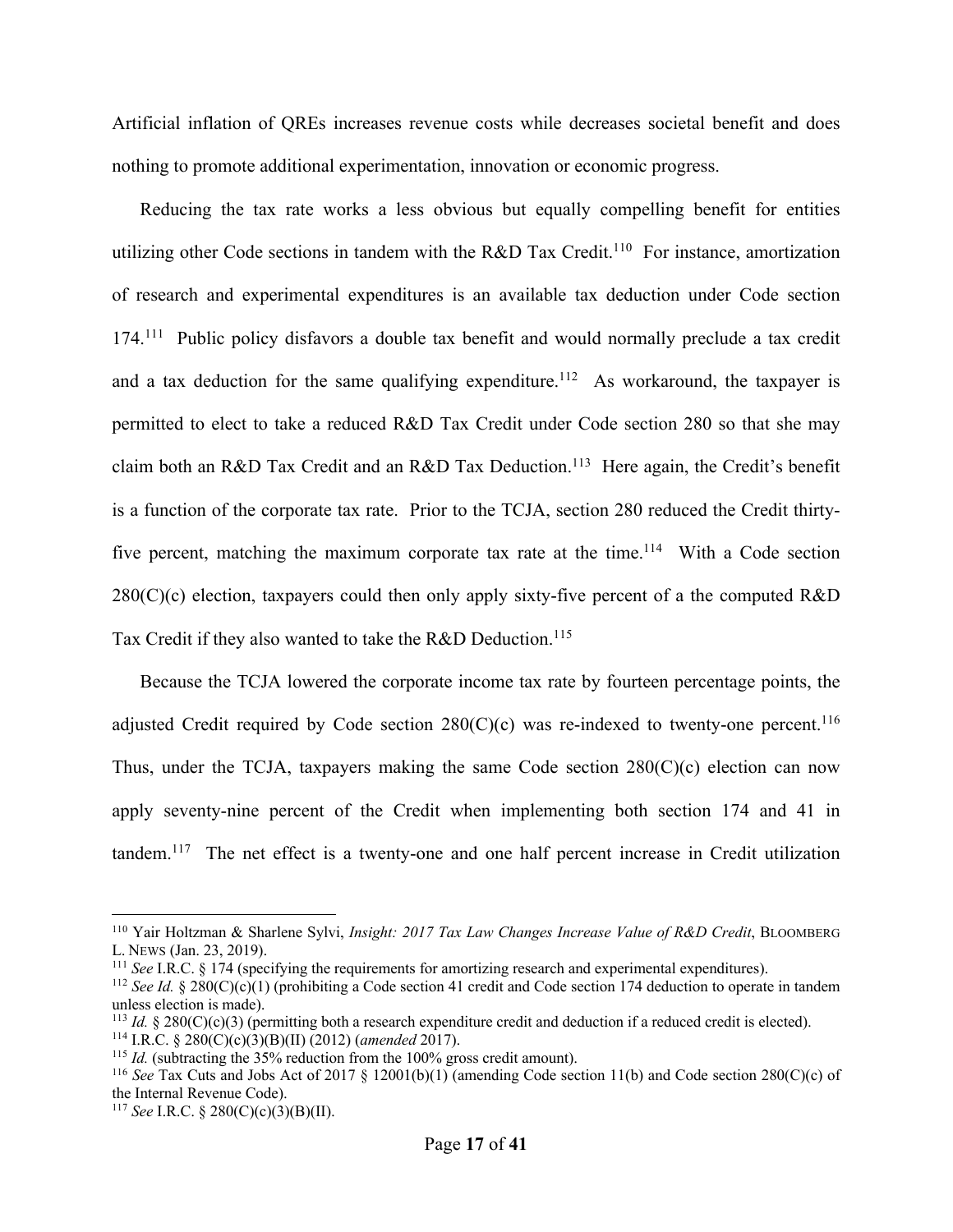capacity. The Credit is therefore more powerful when utilized to offset tax liability. This result also potentially compounds the incentive for corporations to inflate QREs. Artificial inflation of QREs has negative externalities that offend every element of our framework. Given the increased likelihood of a Credit surplus, the question becomes: At some point will a stockpile grow to exceed its practical value and cause a company to cease QREs altogether?

## **C. Determining QREs and Computing the Amount of R&D Tax Credits**

In addition to tax reform, contemporary jurisprudence and the Treasury Regulations have liberalized key rules for computing the Credit, classifying  $QREs$ ,<sup>118</sup> and taxpayer reporting.<sup>119</sup> Certain tactical decisions within the province of the taxpayer can significantly influence the mount of Credit computed in a given year.<sup>120</sup> Section III will discuss how artificial inflation of QREs can lead to a stockpile of R&D Credits that threatens the very aims of our evaluative framework. The following subsections outline the dominant considerations and mechanisms that must be navigated and nuances that should be appreciated when computing and claiming the R&D Tax Credit.

## **1. Methods to Compute the Credit**

There are two primary procedures available to compute the R&D Tax Credit: the Traditional (or Regular) method and the Alternative Simplified Credit ("ASC") method.121 The regular computation method generally provides a tax credit equal to twenty percent of the tax

<sup>120</sup> *See* Klein *supra* note 27, at 1196 (explaining various ways in which companies report qualified expenditures).

<sup>118</sup> *See* Frank *supra* note 50, at 261.

<sup>119</sup> *See* Klein, *supra* note 27, at 1165. *See e.g.* THOMSON REUTERS, *The Impact of Union Carbide on Research Credit Claims*, 110 J. TAX'N 271 (2009) (discussing how the court's interpretation Qualifying Research Expenditures under Section 41 leads to favorable taxpayer treatment).

<sup>&</sup>lt;sup>121</sup> *See* I.R.C. at § 41(a)(1) (specifying the traditional method); *id.* at § 41(c)(4)(A) (specifying the alternative simplified method). The so-called basic research credit method also exists, but it is limited to corporations, and it essentially modifies the recognized base period amount. *See id.* at § 41(e)(7)(E). The details of this method are not discussed at length herein. Some commentators also cite the so-called reduced credit method. *See* He *supra* note 86, at 1196. This method was explained *supra* in subsection II(B)(2) and arises when a taxpayer makes the Code section 280(c)(C) election and utilizes the R&D Tax Credit and R&D Tax Deduction in tandem. *Id.*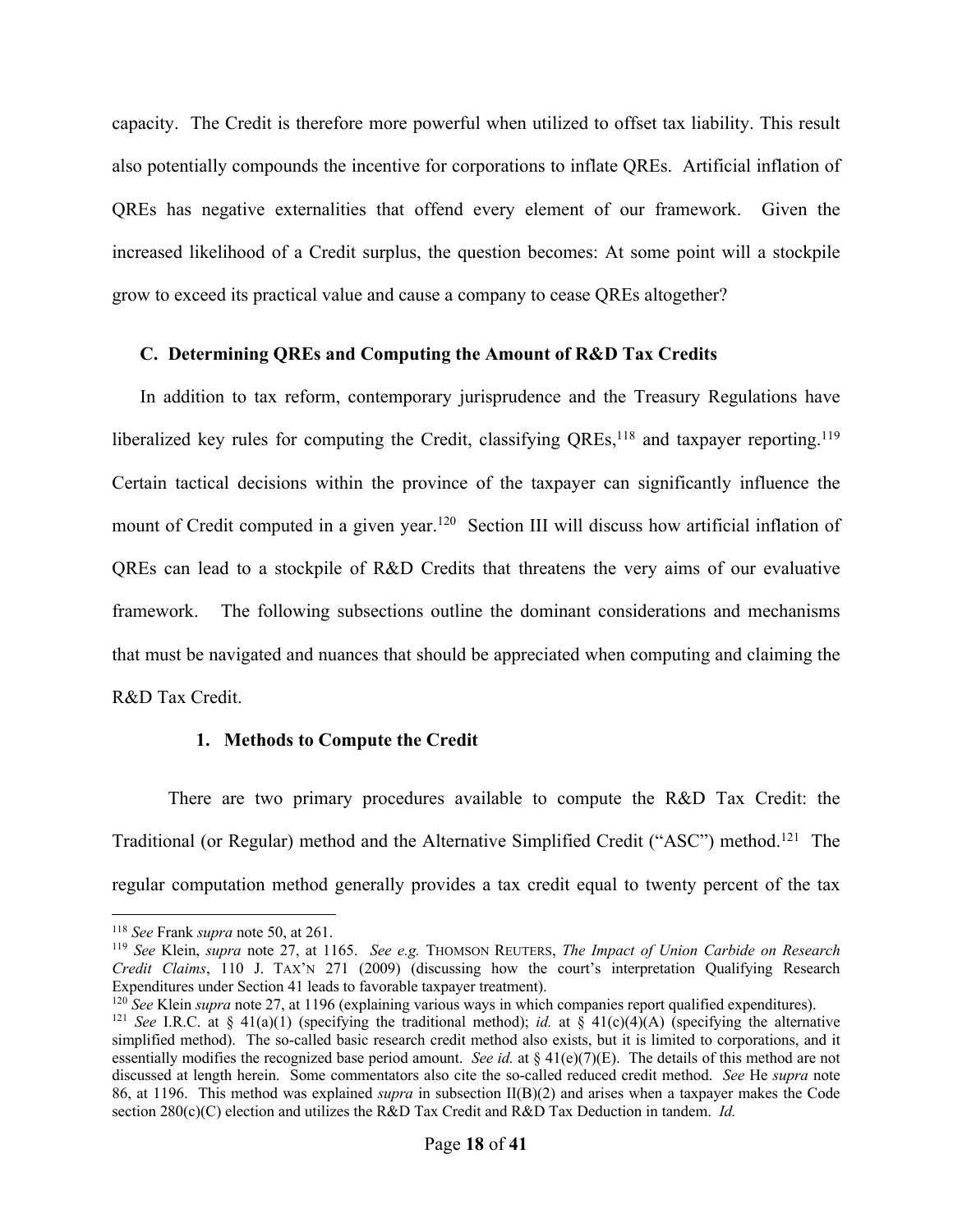payer's qualified research expenditures (QREs) over a base amount for that year.<sup>122</sup> The base amount is defined as the product of the so-called fixed-base percentage and the average annual gross receipts of the taxpayer in the four preceding tax years.<sup>123</sup> The taxpayer's base amount cannot be less than fifty percent of its QREs for the year in which the credit is assessed.<sup>124</sup> The term fixed-base percentage refers to the proportion of aggregate QREs to aggregate gross receipts the taxpayer incurred based on historical tax years, starting after December 31, 1983 and ending before January 1, 1989.<sup>125</sup> The fixed-base percentage cannot exceed sixteen percent.<sup>126</sup> If a company is classified as a start-up, the fixed base percentage is computed differently.<sup>127</sup> The fixed base percentage for a start-up is calculated as three percent of QREs for the first five years where QREs manifest and then as a scaled average of QREs for successive years.<sup>128</sup> Importantly, this does not necessarily mean that a start-up company, as regarded by the Code, is a nascent business.129 Given the Credit's framework, a company can be in business many years and still be considered a start-up company for the purpose of assessing its research activities.<sup>130</sup>

As an alternate to the traditional method, the ASC provides a streamlined approach to computation. The ASC value is equal to fourteen percent of the portion of QREs in excess of fifty percent of the average QREs for the preceding three tax years.<sup>131</sup> If a taxpayer has no QREs in any of the preceding three tax years, the credit is simply computed as six percent of QREs

<sup>&</sup>lt;sup>122</sup> *Id.* at § 41(a)(1)(B).

<sup>&</sup>lt;sup>123</sup> *Id.* at § 41(c)(1).

<sup>&</sup>lt;sup>124</sup> *Id.* at § 41(c)(2).

<sup>&</sup>lt;sup>125</sup> I.R.C. § 41(c)(2).<br><sup>126</sup> Id. at § 41(c)(3)(C).

<sup>&</sup>lt;sup>127</sup> *See id.* at §41(c)(3)(B) (defining start-up companies as having both gross receipts and OREs beginning after Dec. 31 1983 or any company that has fewer than three tax years between Dec. 31, 1983, and Jan. 1 1989, with both gross receipts and QREs).

<sup>&</sup>lt;sup>128</sup> *See id.* at  $\frac{$41(c)(3)(B)(ii)}{2}$ .

<sup>129</sup> Kreig D. Mitchell, *The R&D Tax Credit for Start-Up Companies*, 88 PRAC. TAX STRATEGIES 52, 53 (2012).

<sup>130</sup> *Id.*

<sup>131</sup> I.R.C*.* at § 41(c)(4)(A).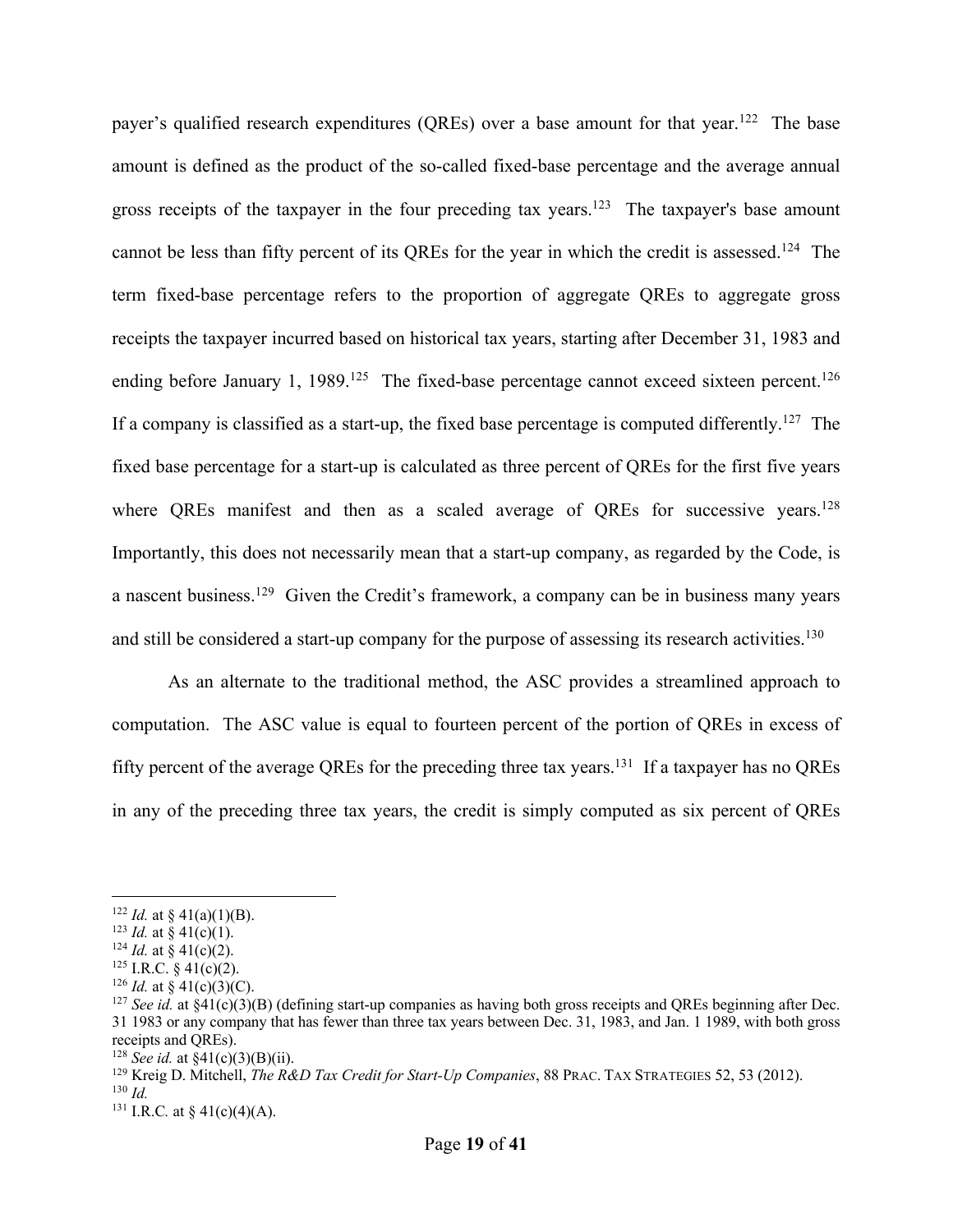made in the current year.<sup>132</sup> Electing to use the ASC method can only be revoked with IRS consent, and it applies to all subsequent tax years.<sup>133</sup> While the ASC method contemplates a reduced credit award when compared to the traditional method, it can be the less burdensome option for a taxpayer if historic data is unreliable or unavailable. Importantly, a taxpayer is permitted to make an ASC election for a tax year on an amended return within the timeframe for filing such a return.<sup>134</sup> This option is available for all taxpayers and it can be elected even when claiming the Credit retroactively for open tax years.135

## **2. Qualifying Research Activities and Expenditures**

Identifying and reporting eligible expenditures are perhaps the most significant factors affecting the amount of a claimed R&D Credit.<sup>136</sup> Recall, U.S. companies stand to receive more than \$25 billion dollars of R&D incentives in 2019 and 2020.137 The majority of this figure will comprise self-reported R&D Tax Credits claimed on company tax returns.<sup>138</sup> An improper classification or apportionment of expenses, either during everyday accounting or when preparing either IRS Form 6765 (income tax credit) or Form 8974 (payroll tax credit), can severely impact the credit computation or prevent eligibility altogether.<sup>139</sup> The procedure for classifying QREs is codified by statute, and the rules promulgated by the Treasury Regulations and interpreted further by case law.<sup>140</sup>

<sup>&</sup>lt;sup>132</sup> *Id.* at  $\frac{$41(c)(4)(B)}{2}$ .

<sup>133</sup> *See id.* at §41(c)(4)(C).

<sup>134</sup> *See* Treas. Reg. § 1.41-9(b)(2) (2018). 135 *See id.*

<sup>136</sup> *See* Wamsley *supra* note 21, at 191(discussing the cost implications with varying definitions of QREs).

<sup>137</sup> Klein *supra* note 27, at 1161.

<sup>138</sup> *Id.*

<sup>139</sup> *See* Siemer Milling Co. v. Comm'r of Internal Revenue, 117 T.C.M. 1196 (T.C. 2019) (holding applicant failed to demonstrate that expenses for which it claimed research credits were qualified research expenses and denying credits).

<sup>140</sup> *See e.g.* I.R.C. § 41(b) (announcing the test for QREs); Treas. Reg. § 1.41-(2) (adding additional detail and considerations to the statutory test); Union Carbide Corp. 97 T.C.M. at 1277 (synthesizing the four-part test for QREs).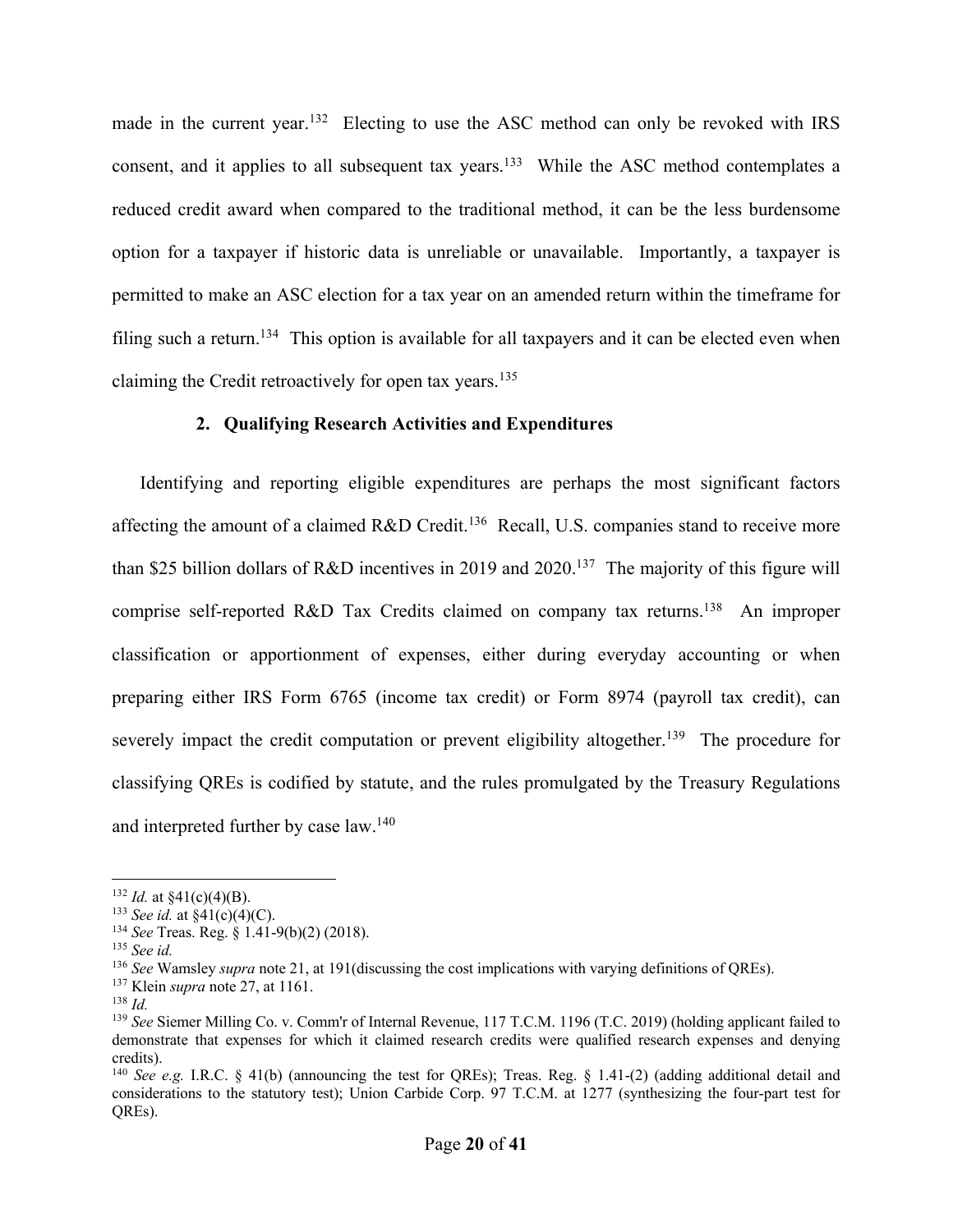In order for expenditures to qualify for the Credit, certain statutory criteria must be met.<sup>141</sup> As a preliminary matter, some activities are expressly disqualified as QREs.<sup>142</sup> Disallowed activities include research after commercial production, adaptation of existing business component, duplicating an existing business component, surveys and studies, non-sanctioned computer software development, foreign research, research involving social sciences, and funded research.143 The TCJA has amended this section such that expenditures for the development of any software will be expressly considered as QREs after December 31, 2021.<sup>144</sup> This is a noteworthy modification as qualifying research activity connected to software is currently limited and has been throughout the Credit's history.<sup>145</sup> While historically not qualified, there is no reason to conclude companies are underinvesting in software in general—quite the contrary.146 While data is not currently available, it is likely that this change will increase revenue costs significantly.

QREs are broadly defined as the sum of in-house research expenses and contract research expenses.<sup>147</sup> In-house research expenses include wages paid to employees engaging in qualified research.<sup>148</sup> Notably, qualifying research activity includes the direct supervision or support of others engaging in research.149 In-house qualifying expenditures also include amounts paid for supplies, characterized as any tangible property other than land or depreciable property used in

<sup>141</sup> *See* I.R.C. § 41(b).

<sup>&</sup>lt;sup>142</sup> *Id.* at § 41(d)(4).

<sup>143</sup> *See id.*

<sup>&</sup>lt;sup>144</sup> *Id.* at  $\delta$ 174(c)(3) (as amended by the Tax Cuts and Jobs Act of 2017  $\delta$  13206).

<sup>145</sup> *See* Sara J. O'Connell, *No Research and Development Tax Credit for Commercial Software Developers: Tax Accounting Software Corp. V. United States*, 57 TAX LAW. 273 (2003) (providing historical context for how certain software research expenses became qualified).

<sup>146</sup> *See id.*  $147$  I.R.C. at § 41(b)(1).

<sup>&</sup>lt;sup>148</sup> *Id.* at § 41(b)(2).

<sup>149</sup> *Id.*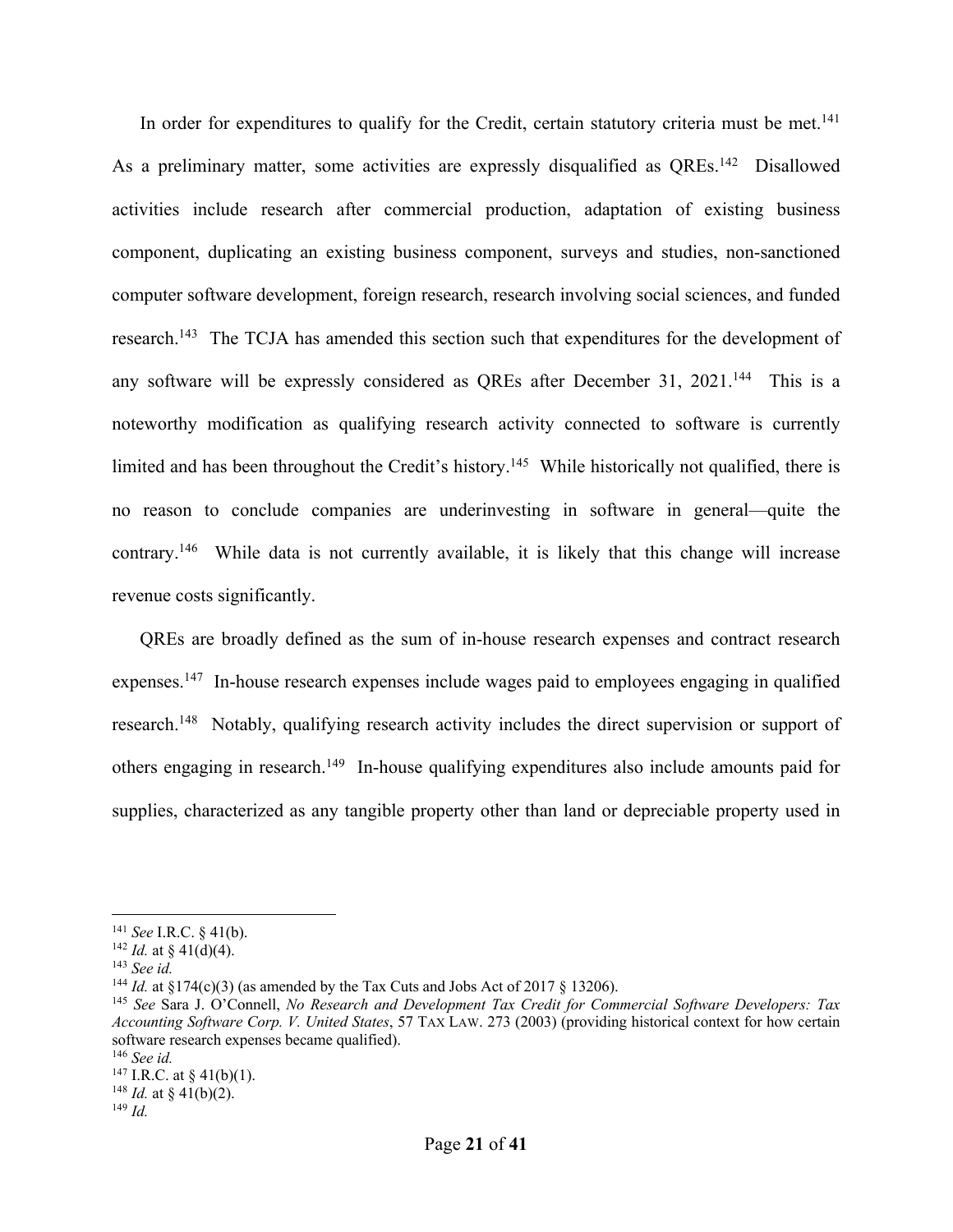the conduct of qualified research.<sup>150</sup> Finally, amounts paid to another person for the right to use computers while conducting research counts as a QRE, so long as the taxpayer is not reimbursed.<sup>151</sup> Eligible contract research expenses are defined as sixty-five percent of any amount paid or incurred by the taxpayer to any person other than an employee for qualified research.<sup>152</sup> A three-prong test further qualifies contract research expenses.<sup>153</sup> This requires the contractor to enter into an agreement with the taxpayer prior to performing qualified research, the research must be conducted on behalf of the taxpayer or the "Rights test," the taxpayer must bear the expense of the research even if unsuccessful or "At-Risk test."<sup>154</sup>

Code section 41 prescribes a four-part test that must be satisfied for research activity to qualify for the Credit: the Section 174 Test, the Technological Information Test, the Process of Experimentation Test, and the Business Component Test.<sup>155</sup> The Section 174 test mandates that expenditures be eligible for treatment as expenses under Code section 174 for R&D Tax Deductions.<sup>156</sup> This essentially means research or experimental expenditures incurred in connection with the taxpayer's trade or business representing research and development costs in the experimental or laboratory sense.<sup>157</sup>

The second element requires the research to be undertaken for the purpose of discovering eligible information.<sup>158</sup> Such information must be technological in nature, the application of which is intended to be useful in the development of a new or improved business component for

<sup>150</sup> *Id.*

<sup>151</sup> *Id.*

 $152$  *Id.* at § 41(b)(3).

<sup>153</sup> *See* Treas. Reg. § 1.41-2(e)(2) (establishing a three-prong test for contract research expenses necessitating: (1) an agreement entered into prior to the performance of the qualified research; (2) requires the taxpayer to bear the expense, even if unsuccessful (the "At-Risk test"); and (3) provides that the research be performed on behalf of the taxpayer (the "Rights test").

<sup>154</sup> *See e.g. id*.; Cameron *supra* note 8, at 147 (discussing Lockheed Martin Corp. v. United States, 210 F.3d 1366 (Fed. Cir. 2000)).

<sup>155</sup> *See* I.R.C. § 41(d).

<sup>&</sup>lt;sup>156</sup> *Id.* at § 41(d)(1)(A).

<sup>157</sup> Treas. Reg. § 1.174-2(a)(1).

<sup>&</sup>lt;sup>158</sup> I.R.C. § 41(d)(1)(B)(i).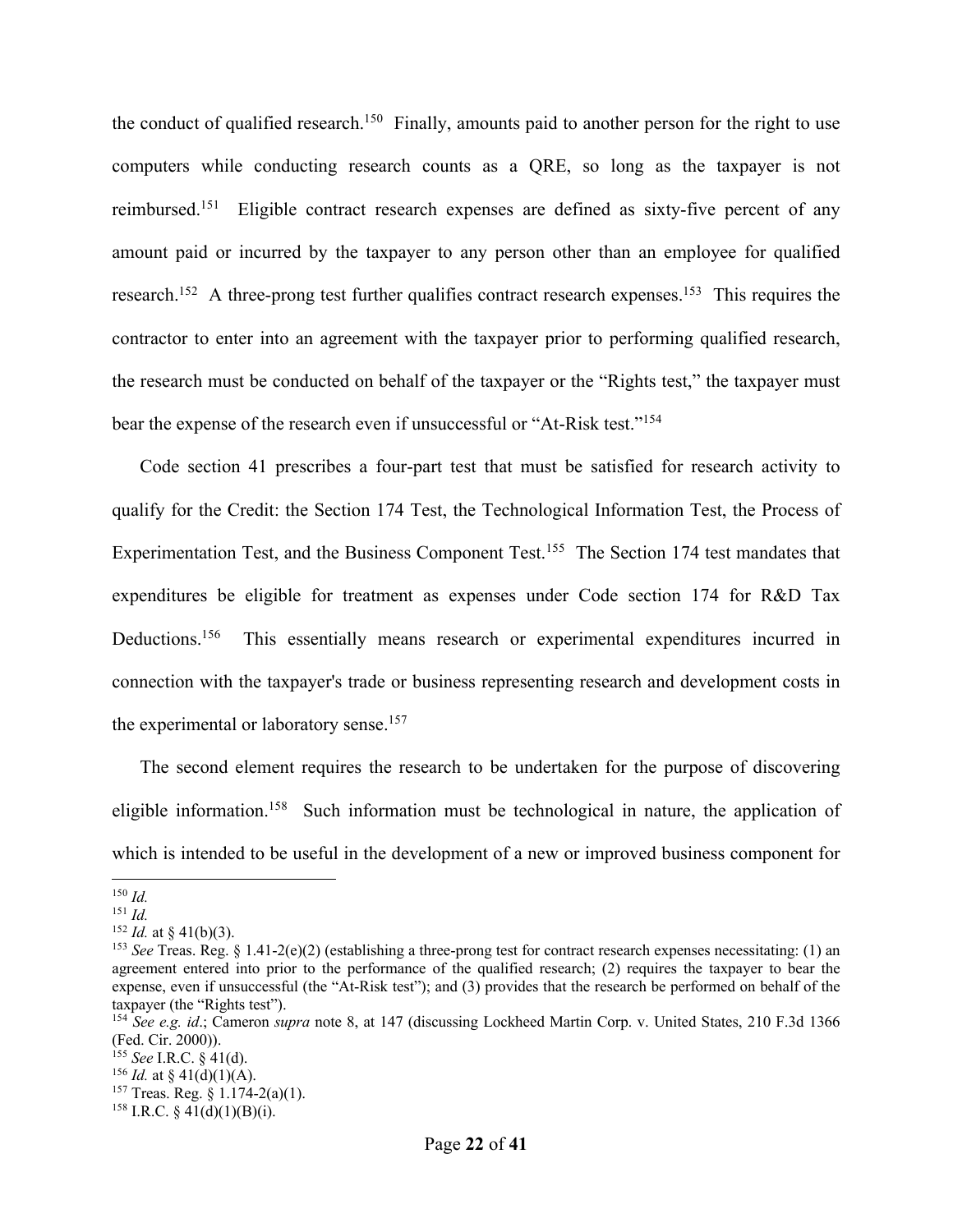the taxpayer.159 There is a discovery requirement which is satisfied if the research is intended to eliminate uncertainty concerning the development or improvement of a business component.<sup>160</sup> Moreover, the credit is available regardless of whether the taxpayer succeeds or fails in achieving her objective.161

The third element requires substantially all of the research activities to constitute indicia of a process of experimentation.<sup>162</sup> Four core requirements sufficiently demonstrate satisfaction of the third element: (1) identifying uncertainty in the development or improvement of a business component; (2) implementing one or more alternatives intended to eliminate said uncertainty; (3) specifying a process to evaluate the alternatives; and (4) conducting an evaluative process through, modeling, simulation, or systematic trial and error. 163 As a final point of distinction, the grant of a U.S. patent is neither a necessary nor sufficient condition to claim the R&D Credit.<sup>164</sup> A patent does work an advantage though because it serves as conclusive evidence that the elimination of uncertainty element has been satisfied.<sup>165</sup>

The fourth, and final, element requires the taxpayer to deliberately set out to discover information that will be useful in the development of a new or improved business component for the taxpayer.<sup>166</sup> Research satisfies the permitted purpose sub-test if the taxpayer attempts to improve the function, performance, reliability, or quality of a new or improved business

<sup>&</sup>lt;sup>159</sup> *Id.* at  $\frac{159}{41}$ (d)(1)(B).

<sup>&</sup>lt;sup>160</sup> Treas. Reg. § 1.41-4(a)(3)(i).

 $161$  *Id.* at §1.41-4(a)(3)(ii).

 $162$  I.R.C. § 41(d)(1)(C)(3).

<sup>163</sup> *See* Treas. Reg. § 1.41-4(a)(5).

<sup>164</sup> *See* Mahaffy *supra* note 17, at 825 (comparing the various costs of the patent and taxation channels to incentivize research).

<sup>165</sup> *Id.*

<sup>166</sup> I.R.C. §41(d)(1)(B)(ii).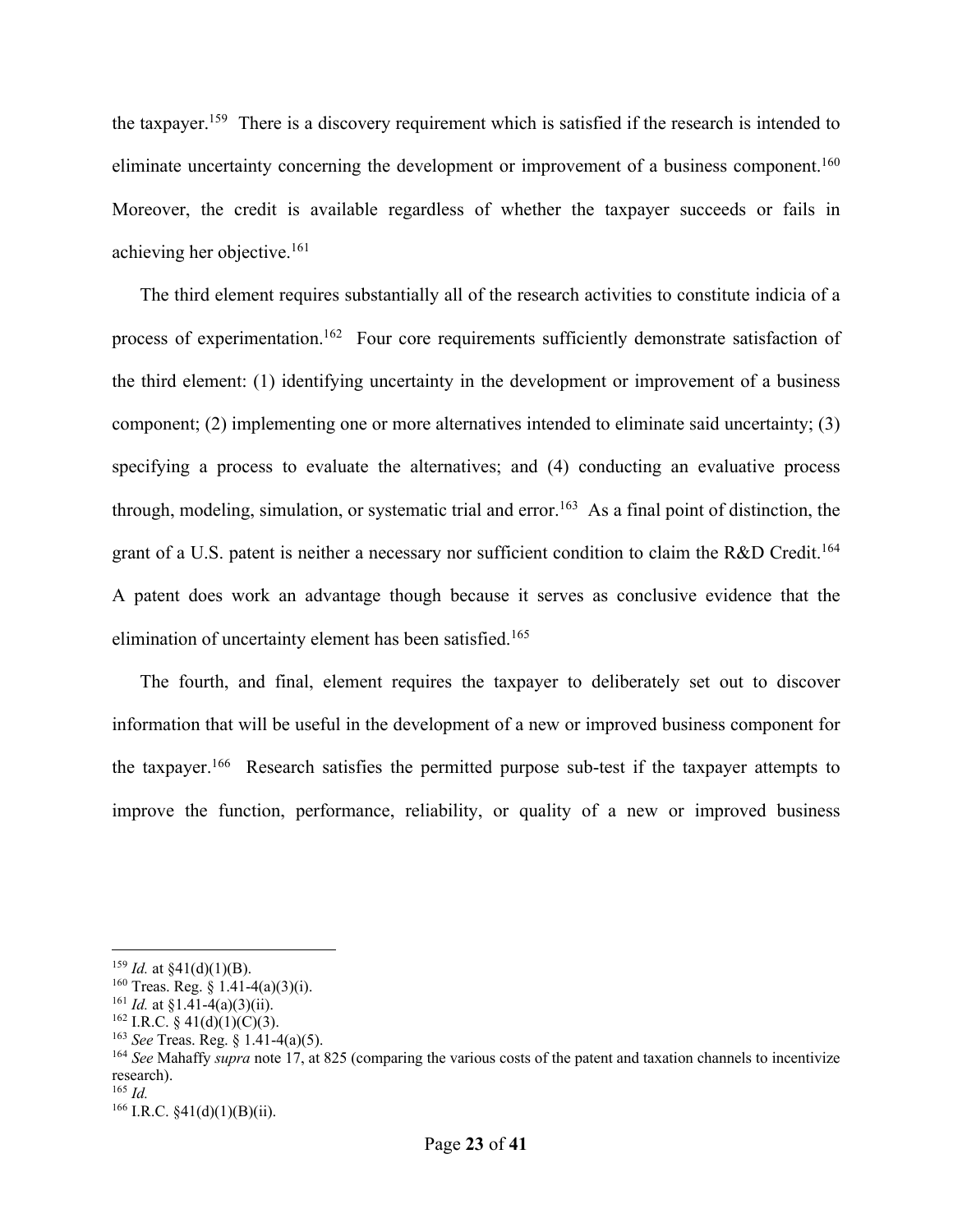component.167 Thus, a process of experimentation is for a permitted purpose if it relates to a new or improved function, performance, reliability or quality of the business component.<sup>168</sup>

The issue of how taxpayers claiming the R&D Tax Credit should document and account for qualified research activities has presented a challenge since inception.<sup>169</sup> Prior to 2003, special recordkeeping requirements established high standards for substantiating expenditures.<sup>170</sup> For example contemporaneous documentation meant research activities needed to be accounted for in real time.<sup>171</sup> However, the burdens of contemporaneous record keeping have since been alleviated.<sup>172</sup> Interestingly, the latest regulations do not establish any special documentation requirements to claim the Credit.<sup>173</sup> Instead, taxpayers are directed to simply comply with the Code's general recordkeeping requirements.<sup>174</sup> Moreover, courts have relaxed the contemporaneous record keeping requirement by allowing reasonable estimates.<sup>175</sup> This liberalization has given rise to three typical methods of accounting used to document research activities and associated expenditures: the project, departmental, and hybrid methods.<sup>176</sup> While there are nuanced differences between the three methods, they all essentially rely on the principal of self-reporting.177 Self-reporting means that taxpayers are not beholden to administrative

<sup>&</sup>lt;sup>167</sup> *Id.* at § 41(d)(3)(A).

<sup>&</sup>lt;sup>168</sup> Treas. Reg. § 1.41-4(a)(5)(ii).

<sup>169</sup> *See* e.g. Cameron *supra* note 8, at 95 (discussing historic commentary on the subject and how the Treasury Regulations have evolved).

<sup>&</sup>lt;sup>170</sup> *See* Swindle *supra* note 56, at 318 (discussing historic stringent recordkeeping requirements).

<sup>171</sup> *See id*.

<sup>172</sup> *See* Mahaffy *supra* note 17, at 831.

<sup>173</sup> *See* Treas. Reg. § 1.41-4(d).

<sup>174</sup> See id. (pointing to Treas. Reg. 1.6001-1).

<sup>&</sup>lt;sup>175</sup> *See* McFerrin, 570 F.3d at 679 (approving the use of reasonable taxpayer estimates for claimed R&D Tax Credits); Union Carbide, 97 T.C.M. at 1268 (noting substation acceptable by creditable oral testimony).

<sup>176</sup> Swindle *supra* note 56, at 318.

<sup>177</sup> *See id.*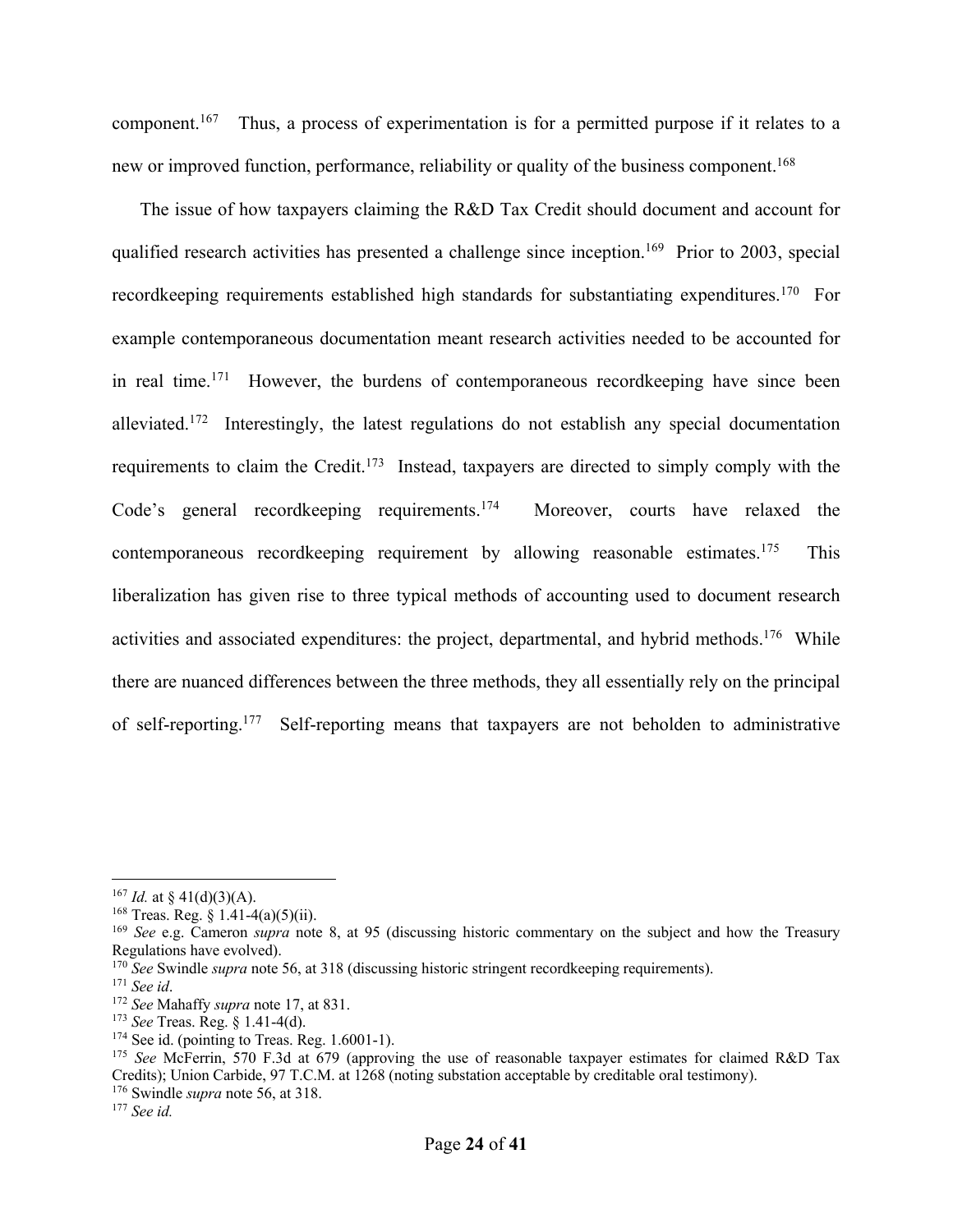oversight.<sup>178</sup> With only the risk of ex-ante examination, the current recordkeeping construct creates fertile ground for abuse through over-allocation of expenditures to research activities.<sup>179</sup>

It is clear that various tests and guiding principles endeavor to control the kinds of activities and expenditures that qualify under the credit; however, it is also evident that the strictures have been relaxed over time. While the framework is salutary in its aim, it is largely unworkable and exploitable in practice. The process of identifying expenditures is reduced to blind reliance on corporate records and designations of spending by the very entity that stands to benefit. Indeed, it is fairly assumed that illicit conduct such as fraud is not a common enterprise; however, the undeniable incentive to inflate expenditures in light of the Credit's newfound potency cannot be ignored. Artificial inflation of QREs increases revenue costs while decreases societal benefit and does nothing to promote additional experimentation, innovation or economic progress.

## **III. Liberalized Rules Threaten the Integrity of the R&D Tax Credit**

In this section our evaluative measures of promoting economic progress, fostering innovation, encouraging experimentation, recognizing incremental research, minding federal revenue cost, and maximizing societal benefit are employed to analyze how the Credit has come to lose its way. While the R&D Tax Credit may appear stable in isolation, there are a number of ways in which its function in practice strays from its primary objective of increasing research activities that would not have otherwise been pursued.180 Recall that businesses receive approximately \$11 billion dollars in research credits across all sectors in a given year.<sup>181</sup> A

<sup>178</sup> *See* Klein *supra* note 27, at 1161.

<sup>179</sup> *See id.* (showing a significant positive correlation between R&D expenditures and contemptuous tax reporting). 180 Sullivan, *supra* note 25.

<sup>&</sup>lt;sup>181</sup> INTERNAL REVENUE SERVICE, SOI Tax Stats - Corporation Research Credit, Table 1, https://www.irs.gov/statistics/soi-tax-stats-corporation-research-credit [hereinafter *Tax Stats*] (revealing an \$11.29 Billion credit award across all business sectors in tax year 2013).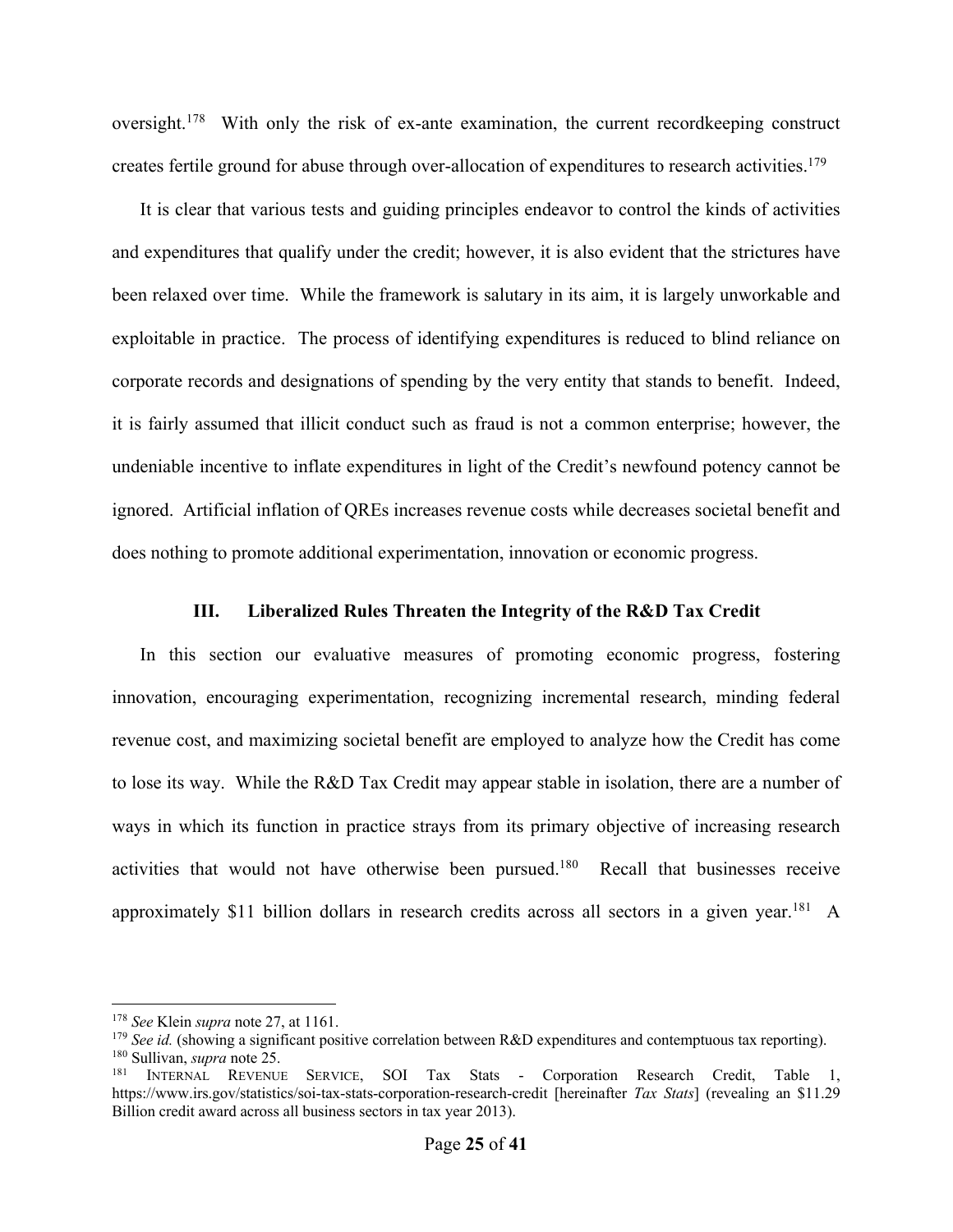primary challenge is how to reasonably guarantee federal revenue foregone in the form of R&D Tax Credits is actually being used to perpetuate technological advancement.<sup>182</sup>

As we have seen, the tax environment in which the Credit operates has changed. The Credit itself has also evolved. The rules for qualifying expenditures and computing the Credit have been liberalized. It is now much more likely that entities will be able to generate Credits that exceed their regular income tax liability, resulting in a surplus. A primary question to address is whether a stockpile promotes any of the salutary aims the Credit was designed to achieve. We contend at some point a stockpile of Credits offends six evaluative measures of our framework. After discussing the incentives for creating a Credit stockpile and its deleterious effects, this section concludes with a suggested restructuring to reconcile the divergence between the R&D Credit's primary aims and its present utilization.

## **A. Incentive to Artificially Inflate Qualifying Research Expenditures**

There has always been an incentive to make sure no eligible research expenses are overlooked because the possible R&D Tax Credit is directly proportional to the aggregate QREs.<sup>183</sup> The more QREs a company accumulates, the greater the amount of the computed R&D Tax Credit. Indeed, at a minimum, the four-part test must be satisfied to comply with the statute.184 There are, however, numerous expense categories that can prove difficult to police in practice.185 This is particularly true with the employee wage sub-category of in-house

<sup>182</sup> *See generally* Shay *supra* note 14, at 442 (discussing policy justifications for subsidizing R&D).

<sup>&</sup>lt;sup>183</sup> *See* I.R.C. § 41(a). This is true regardless of the credit computation methodology selected.

<sup>184</sup> *Id*. at § 41(d). *See also* McFerrin, 570 F.3d at, 676 ("Qualified research" has four separate and independent requirements: (1) the expenses must be of the type deductible under I.R.C.  $\frac{1}{2}$  and research must be undertaken 'for the purpose of discovering information ... which is technological in nature;' (3) the application of that information must be 'intended to be useful in the development of anew or improved business component of the taxpayer;' and (4) substantially all of the research activities must 'constitute elements of a process of experimentation.').

<sup>&</sup>lt;sup>185</sup> *See e.g.* Shay *supra* note 14, at 426-29 (discussing the difficulty with categorizing employee wages).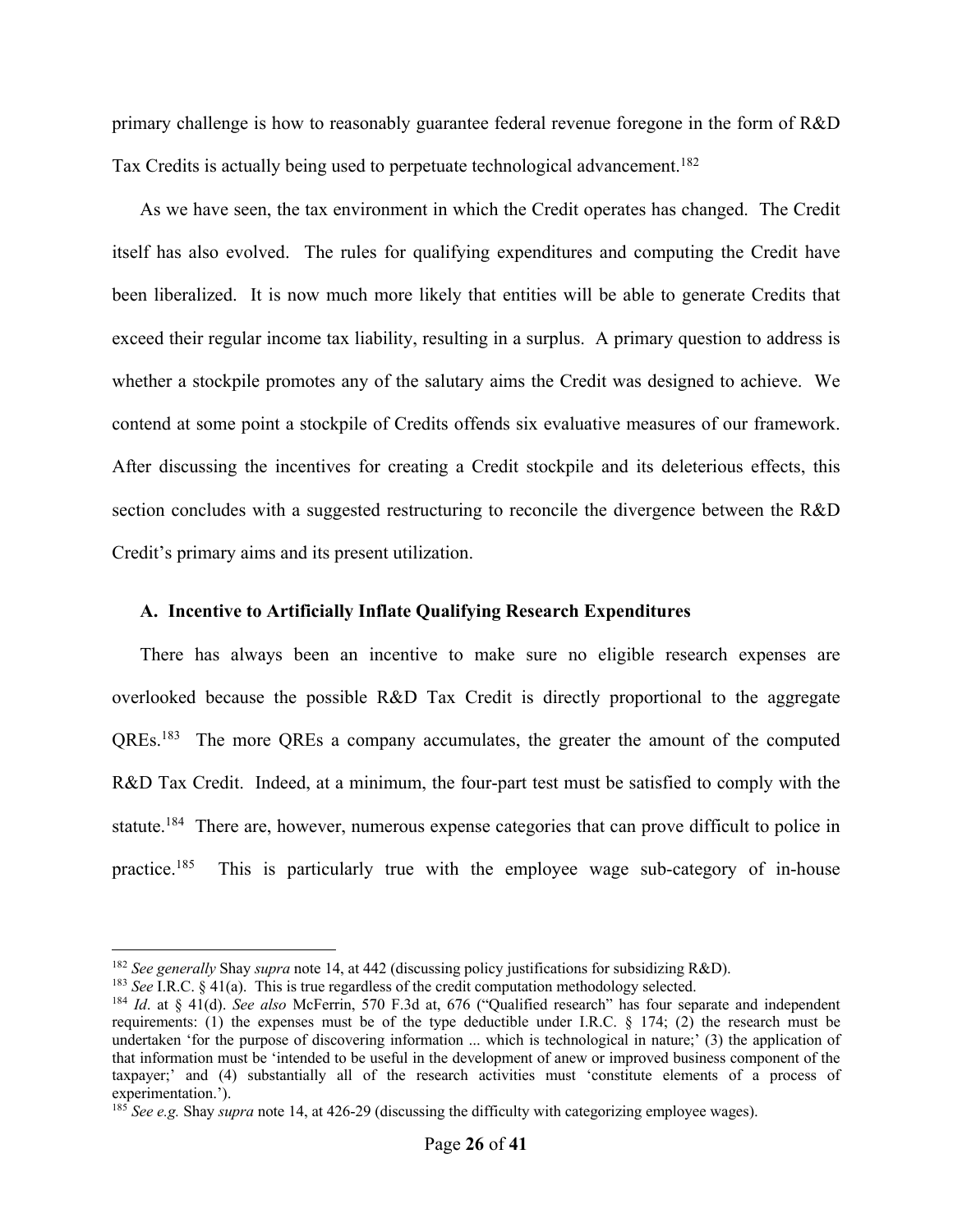expenses.186 Wages are defined to mean all remuneration for services performed by an employee for her employer, which is a construct adopted from elsewhere in the Code.<sup>187</sup> Applying the statutory four-part test then means if "substantially all" of the services rendered by an employee during a tax year is spent on research activities, then the entirety of that employee's wage becomes a QRE for the purposes of the R&D Credit.<sup>188</sup> The Treasury Regulations announce that the "substantially all" threshold is satisfied for a given employee if the time devoted to qualified research constitutes at least eighty percent of the total time.<sup>189</sup>

Recall that the recognized categories of employee service include direct research activity, direct supervision of the same, direct support, or any combination thereof.<sup>190</sup> Under the rules then, the entire wage paid to a given employee who has directly engaged in, supervised, supported, or otherwise contributed to any research activity is considered a QRE so long as eighty-percent of her time was dedicated in the effort.<sup>191</sup> Considering the self-reporting and relaxed recordkeeping requirements, it is not hard to imagine "creative accounting" tactics when assessing whether a given employee has conducted just enough direct, supervisory, or support activity such that the eighty percent threshold is crossed.<sup>192</sup> Administrative feasibility is indeed desirable, but perhaps the salary of an employee is too significant an expense to "guestimate."

<sup>186</sup> *See id. Compare* Shami v. Comm'r, 741 F.3d 560, 564 (5th Cir. 2014) (noting that the salaries of the president and the cochairman of the board, neither of whom had "any formal education or training in chemistry or engineering," amounted to eighty percent of the research expenditures claimed even though dozens of other employees were claimed to have been engaged), *with* Suder v. Comm'r, 108 T.C.M. 354 (T.C. 2014) ("During the years at issue Mr. Suder served as the chief executive officer (CEO) of ESI. However, he did not perform the typical duties of a CEO. He spent most of his time brainstorming ideas for new products and ways to improve existing products.").

<sup>&</sup>lt;sup>187</sup> *See* I.R.C. § 41(b)(2)(D) (indicating wages are identical to the Code section 3401(a) definition).

<sup>188</sup> *See id.* at § 41(b)(2)(B); Treas. Reg. § 1.41-2(d)(2). 189 *See* Treas. Reg. §1.41-2(b)(1).

 $190$  I.R.C. § 41(b)(2).

<sup>&</sup>lt;sup>191</sup> Cameron *supra* note 8, at 147 (discussing wages and the interaction with the "substantially all" test).

<sup>192</sup> *See* U.S. GOV'T ACCOUNTABILITY OFF., *The Research Tax Credit's Design and Administration Can Be Improved (GAO-10-136),* (Nov. 2009) [hereinafter *GAO Report*] (noting wages to be included in costs eligible for the R&D Credit are a source of dispute, particularly to what constitutes direct supervision or support of research).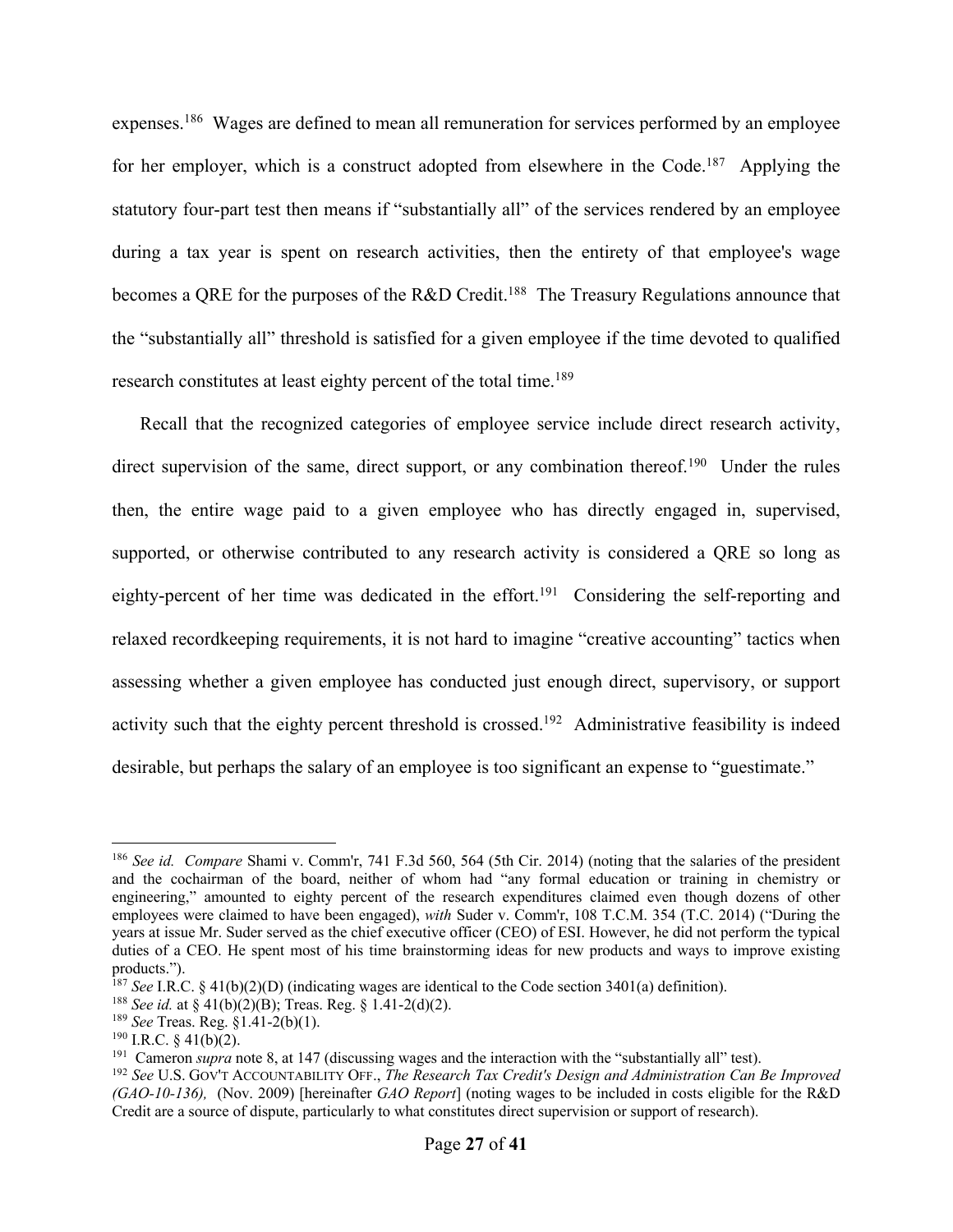The statute does not expressly require an investment in R&D to pay off. In fact, quantifiable success is not an essential element of the statutory four-part test.<sup>193</sup> The real question is how to properly determine the value of research efforts that cannot be deemed a conventional success. For instance, there may be a time delay between when the research activity was conducted and when a property right, product, or other benefit with a positive return materializes.<sup>194</sup> Research is inherently iterative and tentative in nature; the Code by its own terms requires uncertainty to be addressed via a process of experimentation.<sup>195</sup> Even if a given research objective does not result in a commercial success, innovative knowledge may still be obtained that has utility in some other endeavor.<sup>196</sup> Such a positive externality is referred to as a "spillover effect."<sup>197</sup>

Spillover notwithstanding, the R&D Credit has real costs to society and its effectiveness must be objectively evaluated in the context of its aim of promoting economic progress.<sup>198</sup> Today, researchers need not be demonstrably efficient or effective in their efforts—pyrrhic victories are acceptable.<sup>199</sup> Some amount of "failure" should be tolerated as part of the process, but at some point the cost to society can outweigh the benefit of the subsidy for a particular endeavor.<sup>200</sup> The issue is that there is currently no mechanism to limit the duration or scope of any QRE that an entity may be incurring. Thus, the credit can virtually be claimed in perpetuity for a particularly persistent entity for even superficial research activity. A nefarious taxpayer may choose to

<sup>&</sup>lt;sup>193</sup> *See* I.R.C. § 41(d) (not specifying a test for employee competence or qualifications); Treas. Reg. at §1.41-4(a)(3)(ii) (allowing satisfaction of the four-part test even if experimental efforts are unsuccessful). *See also* Shay *supra* note 14 at, 427-28 (discussing difficulties in qualifying and assessing the value of unsuccessful research). <sup>194</sup> Shay *supra* note 14 at, 427. 195 *See* I.R.C. § 41(d).

<sup>196</sup> Shay *supra* note 14, at 427.

<sup>197</sup> Wamsley *supra* note 21, at 185.

<sup>&</sup>lt;sup>198</sup> *See i*d. at 184.<br><sup>199</sup> Treas. Reg. §1.41-4(a)(3)(ii) (allowing satisfaction of the four-part test even if the efforts are unsuccessful).

<sup>200</sup> *See* Wamsley supra note 21,at 186; Shay *supra* note 14, at 443 (noting a distinction between basic research, applied research, and experimental development, indicating developmental R&D has a reduced societal return)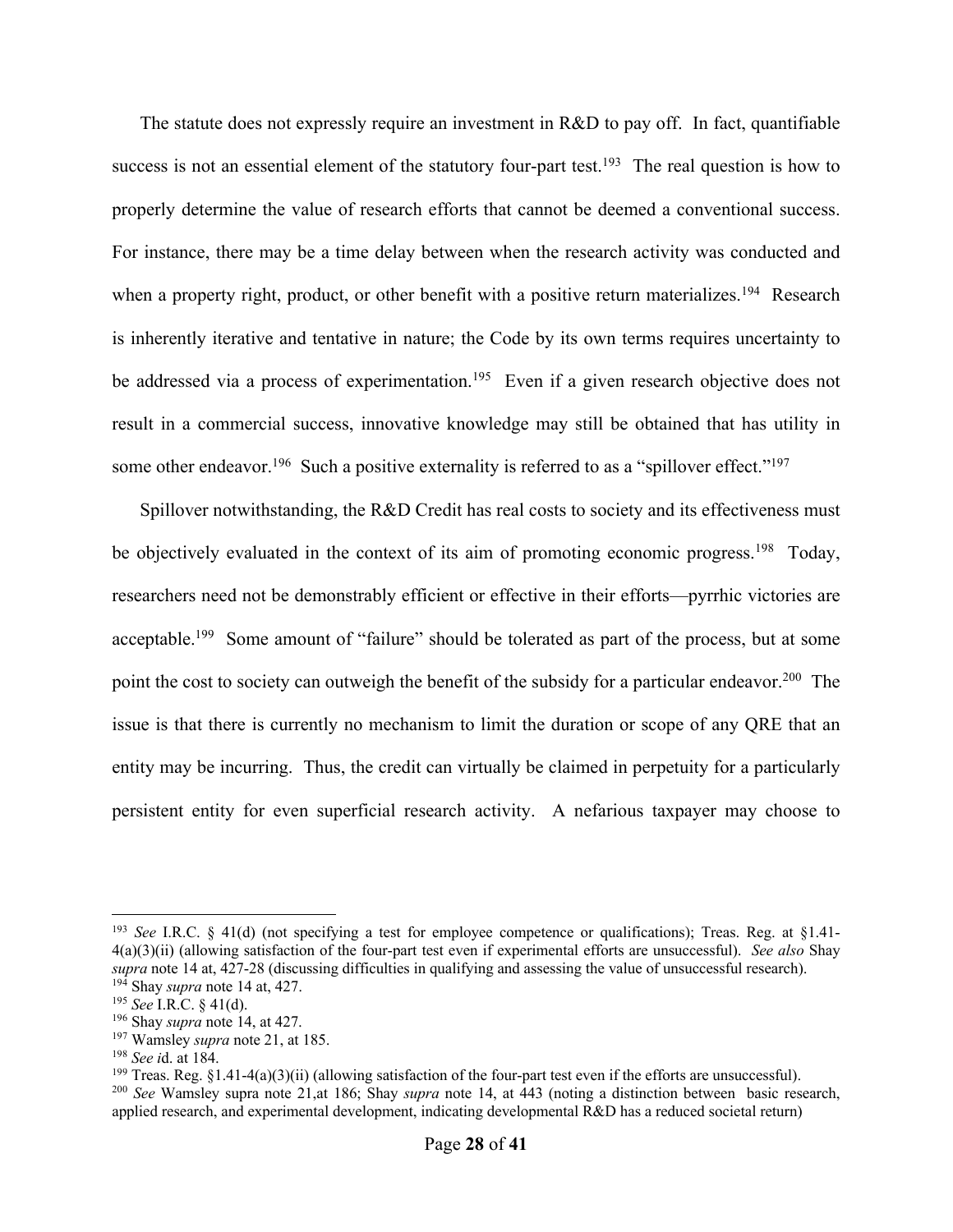tenuously maintain what amounts to a sham research program such that the attractive tax benefit the Credit offers can be preserved. The Credit is ill-equipped to address such issues.

The regulation's "substantially all" interpretation as applied to employee wages seemingly offers more of an incentive for companies claim eighty percent of certain employee's time was research-related than it does to promote technological advancement through innovation and experimentation. It is not difficult to imagine a scenario where a business entity assigns gratuitous supervisory or support tasks to satisfy the statute and tip the balance over the critical threshold so the entire employee's wage is a countable  $QRE<sup>201</sup>$  In fact, mere brainstorming activities have been held to satisfy the test.<sup>202</sup> Even with the most scrupulous accounting, it does not seem likely that eighty-one percent of an employee's time is tantamount to a one hundred percent commitment to research. It would seem plausible that nineteen percent more dedication would have an equally measureable benefit. Of course, if the eighty percent figure is arrived at using an overgenerous gloss the problem is exacerbated. This is especially troubling in light of the fact that wages make up the majority of QREs for most taxpayers.<sup>203</sup>

The resulting classification of salary as a QRE may redound to the benefit of offsetting an entity's tax bill, but society foots the bill when legitimate research commensurate with the wage allocation does not occur.<sup>204</sup> The aims of promoting innovation and economic progress are forestalled when a company's research investment is merely illusory. Unless genuine research is

<sup>201</sup> *See* Shami 741 F.3d at 564 (finding an over allocation of eligible wages when a company claimed that dozens of its employees engaged in qualified research each year, and the bulk of its wage QREs came from the salaries of only the CEO and Cochairman of the Board, neither had formal training in chemistry or research).

<sup>202</sup> *See* Suder v. Comm'r, 108 T.C.M. at 354 (holding CEO's time brainstorming ideas for new products and ways to improve existing products was a QRE).

<sup>203</sup> Mitchell *supra* note 129, at 52.

<sup>&</sup>lt;sup>204</sup> See Wamsley *supra* note 21, at 186 (noting societal benefits of the research activity encouraged must outweigh the social costs and that benefit is proportional to additional research generated).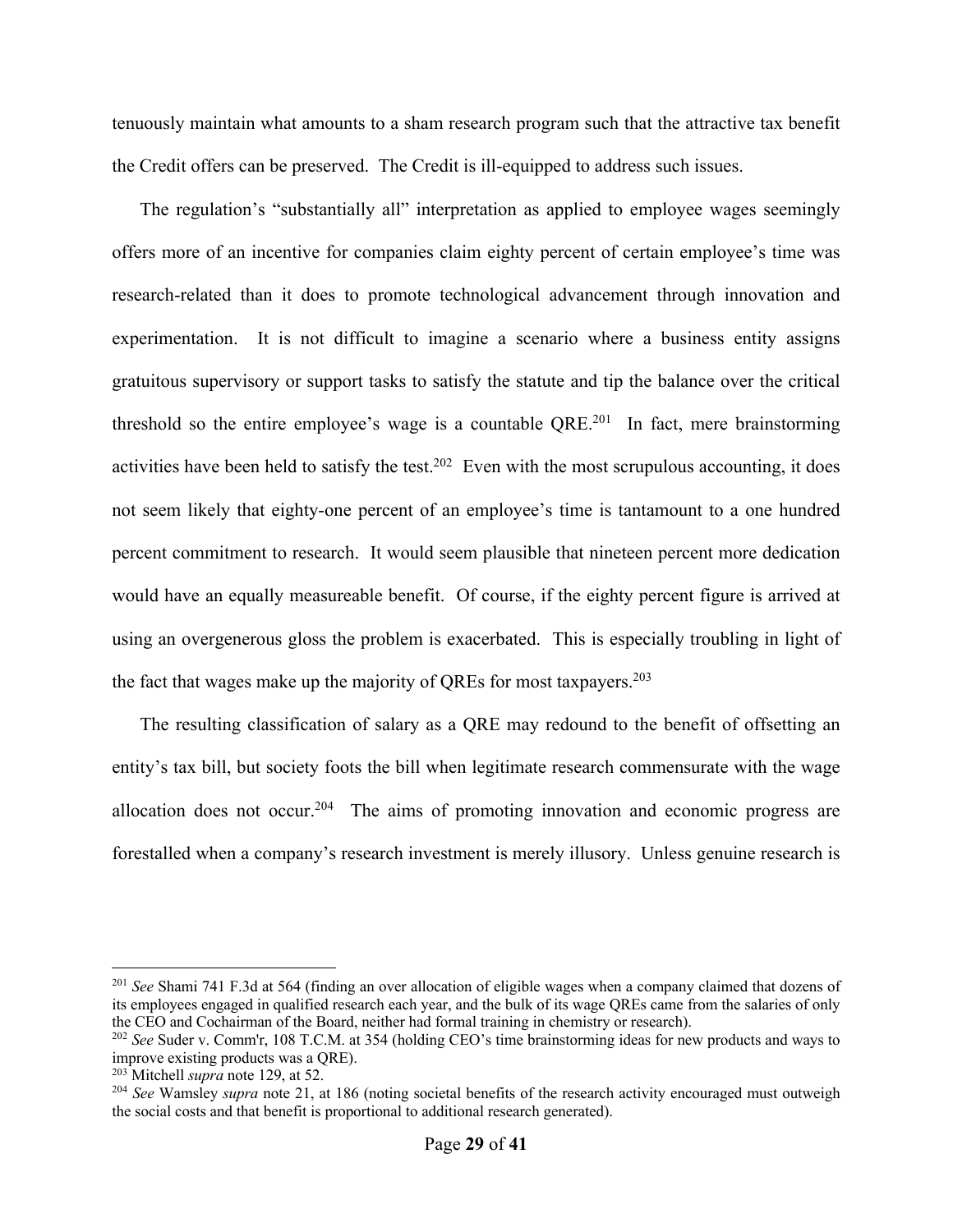conducted, no subsidy should be extended.<sup>205</sup> Moreover, extending a subsidy for no return in societal benefit patently offends the aim of minimizing costs to federal revenue.

There may also be a detrimental effect on employee upward mobility. For instance, consider a deserving employee whose promotion would mean her involvement in research activity would fall below the almighty eighty-percent threshold. In such a scenario, the employer may realize that said employee's wage is no longer completely eligible as a QRE, thereby increasing the outof-pocket cost to the company. While undocumented, an unfortunate scenario can be imagined whereby eligibility for an anticipated tax credit may factor into the calculus of employee development and career trajectory. These problems are particularly evident in small businesses, such as an ESB, where employees are likely to assume multiple duties.<sup>206</sup> Overzealous estimates of employee time dedicated to research and tenuous classification of research activities is difficult to police in a small business environment, especially when relying on the self-reporting construct.207

## **B. The Current Tax Environment Threatens the R&D Tax Credit's Purpose**

The PATH Act and TCJA open the door for entities to exploit the Credit at a great cost the very society it is intended to benefit. Ideally, the Credits available would be assessed as the difference between the value of the research to the company and the value of the research to society.<sup>208</sup> The value of the research to the company is expected to be realized through the beneficial return in the form of profit. The contemplated benefit to society is new knowledge that leads to innovation and economic growth.209 The cost of the societal benefit is federal

<sup>&</sup>lt;sup>205</sup> *See* Wamsley supra note 21, at 191 (noting that one risk of incentivizing research through tax credits is that is cannot be targeted and it can end up subsidizing research with little or no societal benefit).

<sup>206</sup> *See* Wamsley *supra* note 21, at 171.

<sup>207</sup> *See generally* Klein *supra* note 27 (noting elements contributing to contemptuous tax reporting).

<sup>208</sup> Mahaffy *supra* note 17, at 825.

<sup>209</sup> *See* Shay *supra* note 14, at 419.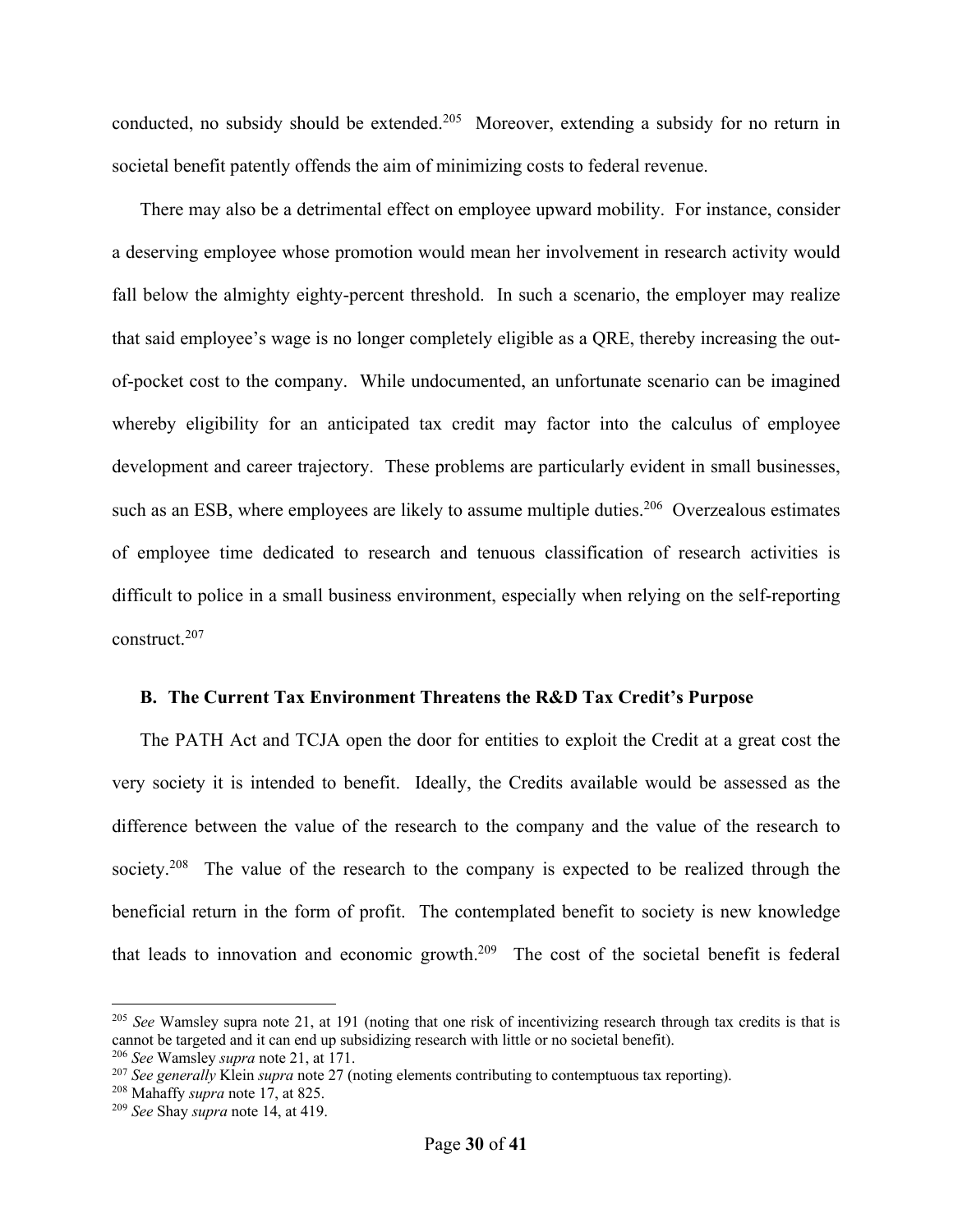revenue used to subsidize non-trivial research that would not otherwise have been conducted absent an incentive.<sup>210</sup> The issue is that the PATH Act and TCJA's provisions significantly altered the tax landscape but failed to rebalance costs. Specifically, the changes made were not offset by revenue increases or expenditure decreases.<sup>211</sup>

The TCJA threatens the integrity of the Credit. Inflating QREs in a given tax year maximizes the potential tax break because the Credit is directly proportional to QREs.<sup>212</sup> As previously discussed, the TCJA's elimination of AMT for corporations and its reduction in the corporate income tax rate significantly increases the dollar-for-dollar tax offsetting power of the Credit.213 Since the Credit is directly applied to offset income, it becomes much more likely for a claimed Credit to exceed the taxpayer's entire liability, resulting in a surplus.<sup>214</sup> But what value does a stockpile actually have? There may be an erroneously perceived value of a Credit stockpile. A company may derive some form of comfort in knowing that the surplus may one day be used to offset unanticipated income tax liability. But the stockpile may grow to such an extent that it is virtually unusable. The increased potency of the Credit afforded by the TCJA and the incentive to overinflate QREs may very well lead to a surplus of this magnitude. If an entity realizes that its R&D Credit dollars have no utility to offset actual tax, it may simply cease to invest in research. If this occurs, the R&D Tax Credit has functioned contravene its purpose. It no longer creates an incentive to invest in incremental research, economic progress through research does not occur, innovation and its positive spill-over effects halt, and the overall benefit to society is no longer achieved.

<sup>210</sup> *See* Shay *supra* note 14, at 419.

<sup>211</sup> *See* Shay *supra* note 14, at 419.

<sup>212</sup> *See* I.R.C. at § 41(f)(1)(A); Cameron *supra* note 8, at 144.

<sup>213</sup> *See* Tax Cuts and Jobs Act of 2017 § 12001(b)(1) (amending Code section 38(c)(6)(E)); Holtzman *supra* note 110.

<sup>214</sup> *See* Holtzman *supra* note 110.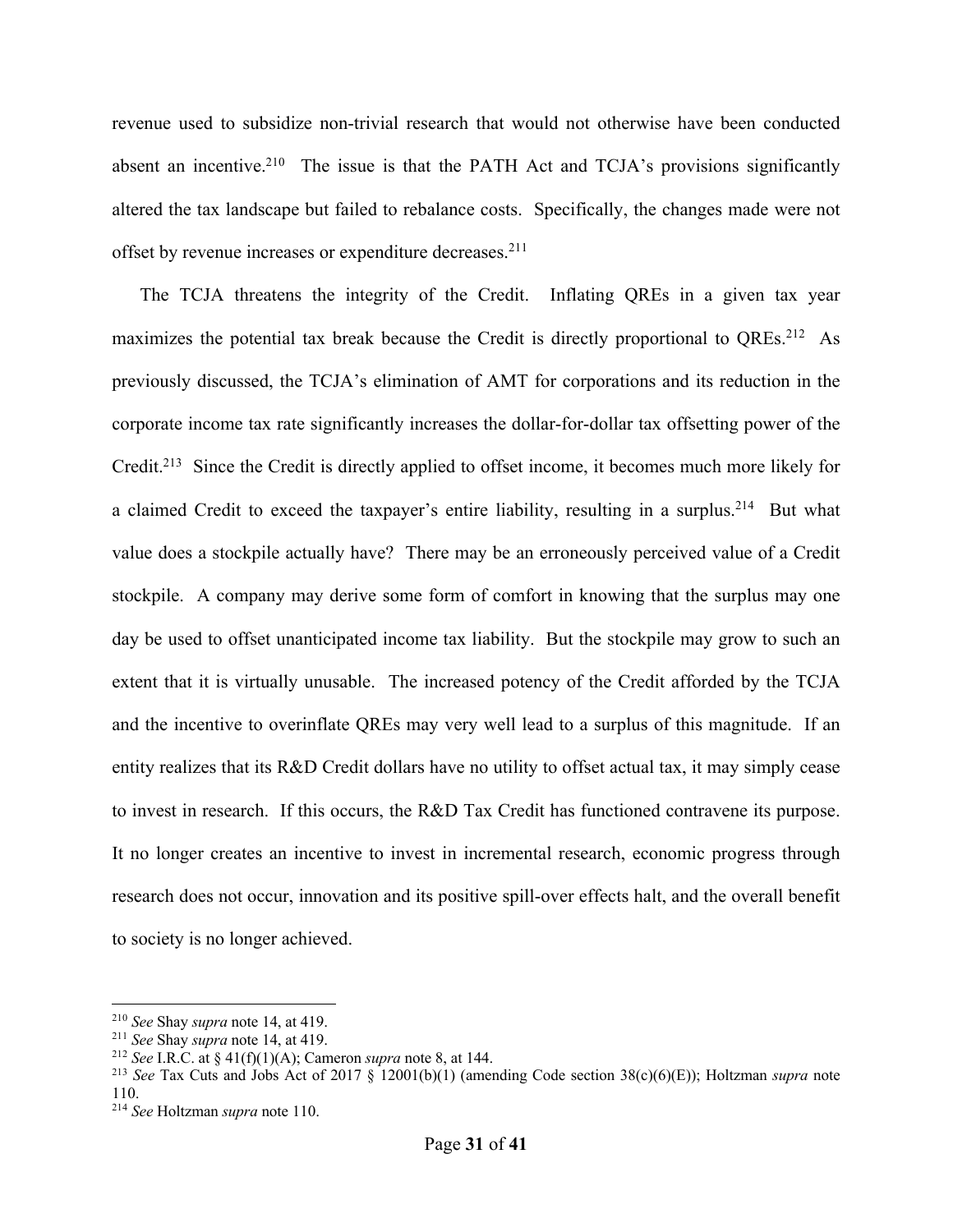As the Code typically allows, to the extent that business credit dollars exceed income tax liability they may be carried back (i.e. applied to previous open tax years) or carried forward (i.e. applied to future tax liability).<sup>215</sup> In fact, surplus Credit may be carried forward to each of next twenty years.<sup>216</sup> The carry back and carry forward provisions apply to all taxpayers, including: corporations, partnerships, and individuals.217 The same kind of benefit is available to a taxpayer making the Code section  $280(C)(c)$  election, allowing for a tandem R&D Tax Credit and Tax Deduction.<sup>218</sup> As we have seen, the likelihood for surplus is increased in that context as well due the Credit's tax offsetting potency afforded by the TCJA.

Due to carryover provisions, the Credit can continue to offset tax liability even long after the investment in research activity was made and recovered. 219 Recall the stated justification for the Credit was to foster investment in innovation because it was deemed essential to U.S. economic progress.<sup>220</sup> The subsidy was intended to redound to the benefit of society, writ large.<sup>221</sup> Absent a benefit to society, the Credit has no legitimate purpose.<sup>222</sup> The R&D Tax Credit's original objective does not contemplate continuing tax relief for research that has already concluded or halted.<sup>223</sup> Due to the liberalized construction of QREs and the implications of the TCJA, a Credit surplus is far more likely today than it was in 1986.<sup>224</sup> Where other operating provisions of the

<sup>&</sup>lt;sup>215</sup> I.R.C. § 39(a). The Taxpayer Relief Act of 1997, Pub. L. No. 105-34, 111 Stat 788 (1997) (amending § 39(a)(1) and changing the carry back and carry forward periods from 3 and 15 years to 1 and 20 years, respectively). *See also* He supra note 86, at 19 (providing an example to illustrate options for surplus Credits).

<sup>216</sup> *See* The Taxpayer Relief Act of 1997 § 39(a).

<sup>217</sup> *See* I.R.C. § 39(a).

<sup>218</sup> *See* I.R.C. § 280(C)(c)(3)(B)(II) (reducing the Code section 41 Credit reduction by twenty one percent when claimed in tandem with a Code section 174 Deduction).

<sup>219</sup> *See* I.R.C. at § 39(a)(1).

<sup>220</sup> *See* H. R REP. NO. 100–1104 at 88 (1988).

<sup>&</sup>lt;sup>221</sup> *See* Wamsley *supra* note 21, at 187 (suggesting that ideally the Credit would be structured such that an entity will receive a sufficient payoff so that is carries out the same projects that society as a whole would choose to undertake). <sup>222</sup> See Wamsley *supra* note 21, at 186 (noting that for the Credit to be effective, the benefits of the research must outweigh the costs to society).

<sup>223</sup> See ERTA Explanation *supra* note 6, at 120.

<sup>224</sup> *See* Klein, *supra* note 27, at 1164 (the current tax regime incentivizes companies to inflate their expenditures).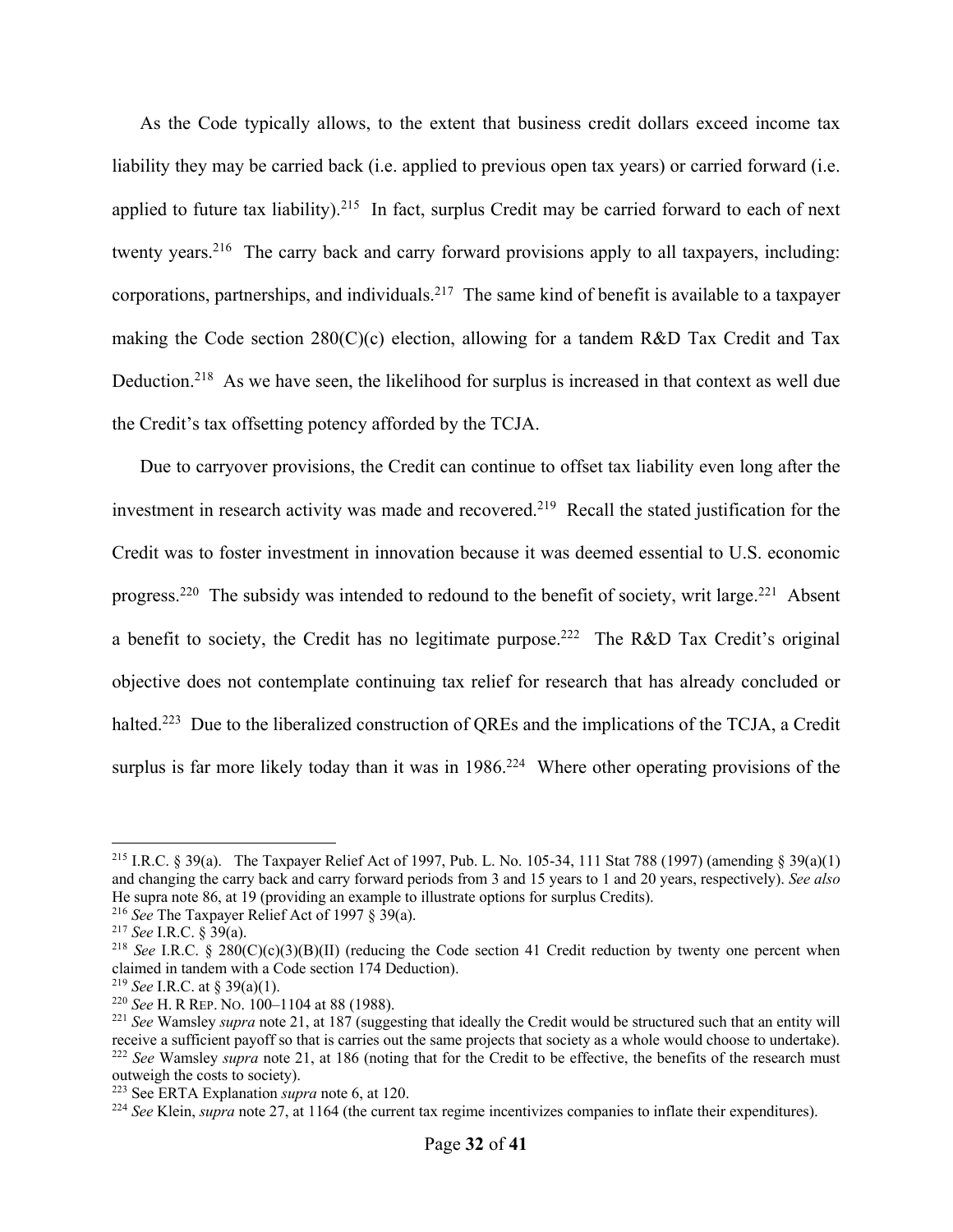Code—such as carryovers—are incorporated, the result should be consistent with the aims of the evaluative framework.

## **C. The R&D Tax Credit to Offset Payroll Tax Liability**

The R&D Tax Credit can function to offset payroll tax liability.<sup>225</sup> As previously described, the PATH Act made it possible for certain entities to claim the R&D Tax Credit in the form of a payroll tax credit used to offset required employer contributions to OASDI.<sup>226</sup> Recall, OASDI contributions represent the social security portion of virtually every employer's payroll tax liability arising out of FICA.<sup>227</sup> Social security is funded through payroll taxes, with half of the tax paid for by the employer and the other half paid for by the employee.<sup>228</sup> Receiving the Credit in this form is not available to all taxpayers; the entity must be considered a QSB to be eligible.<sup>229</sup> To be deemed a QSB, the entity must first operate as a partnership, corporation, or sole proprietorship.<sup>230</sup> Next, gross receipts must not exceed \$5 million in the current tax year.<sup>231</sup> Finally, there can be no gross receipts at all for any tax year immediately preceding the five-year period ending with the current tax year.<sup>232</sup> A QSB more closely aligns with the colloquial understanding of a start-up company, although a mature company can technically qualify.

If eligible as a QSB, the entity can elect to apply a portion or all of the R&D Tax Credit toward employer OASDI contributions for up to five years.<sup>233</sup> Applying the Credit in this

<sup>225</sup> *See* I.R.C. § 41(h)(2).

<sup>226</sup> Protecting Americans from Tax Hikes Act of 2015 § 121 (amending Code section 41(h)). *See also* McMahon *supra* note 21 at 308 (discussing the PATH Act's major implications for the Credit).<br><sup>227</sup> McMahon *supra* note 43, at 308 (describing the implications of the PATH Act to the R&D Tax Credit).

<sup>&</sup>lt;sup>228</sup> Tristen J. Cohen, Retirement Security: Leveraging the Research and Development Tax Credit, 15 MAR. ELDER's ADVISOR 291, 292 (2014).

<sup>229</sup> *See* I.R.C. § 41(h). *See also* He supra note 86, at 8-9 (discussing eligibility for the payroll tax Credit).

<sup>&</sup>lt;sup>230</sup> *See id.* at  $\frac{8}{3}$  41(h)(3)(A) (defining a OSB, not to be confused with an ESB under Code section  $\frac{8}{3}$ 8(c)(5)(C))

<sup>231</sup> *Id.* <sup>232</sup> *Id.*

<sup>233</sup>*See id.* at § 41(h)(4)(B). The election is made by completing Section D of IRS Form 6765, *Credit for Increasing Research Activities*, and also submitting Form 8974, *Qualified Small Business Payroll Tax Credit for Increasing Research Activities*, per the instructions and statutory filing requirements depending on the business entity type.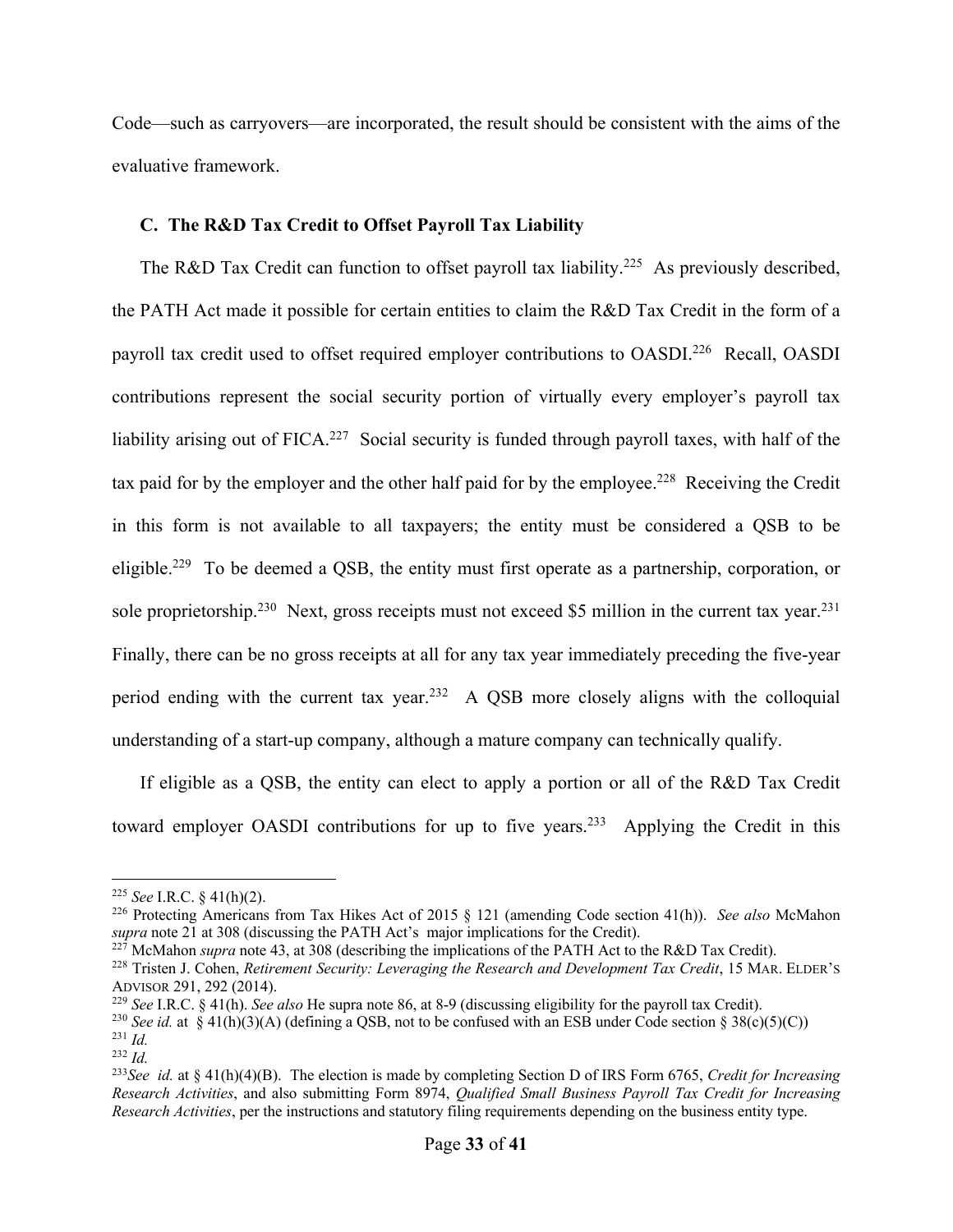manner is generally limited to the lesser of: (1) a \$250,000 cap; (2) the Credit computed for the current year; or (3) the amount of any business credit carry forward under Code section 39 that is carried from the tax year when the election was made.<sup>234</sup> Recall that if the computed R&D payroll Tax credit exceeds the statutory limits, surplus may be carried forward.235 Under ideal circumstances then, a QSB can theoretically offset \$1.25 million over a five year period.236

The Credit is available to offset employer payroll tax liability for QSBs that have no net income or even incur a net operating loss.<sup>237</sup> The credit's utility, however, does not vanish in the event that a QSB turns a profit.<sup>238</sup> While the amount of credit that can be channeled to offset OASDI payroll tax liability is capped, nothing in the statute precludes apportioning the credit to both to income and payroll tax.239 QSBs can decide for themselves how to best utilize Credit dollars to offset OASDI payroll tax liability and income tax liability exceeding twenty-five percent of over \$25,000.<sup>240</sup> With the TCJA's reduction in corporate tax rates, the Credit's tax offsetting potency—making it more likely that surplus of Credits will be generated. These consequences flow whether or not the Credit is used to offset payroll or income tax liability. Such a framework unfairly enhances the benefit to QSBs.

The payroll tax credit election was designed to incentivize new, risk-taking firms and encourage private-sector decisions that prioritize investment in research and development as opposed to disproportionately subsidizing research activities of large established firms.241 The philosophy was to use the R&D Tax Credit to make labor less expensive for nascent companies

<sup>234</sup>*See* I.R.C. § 41(h)(2); *id*. at § 39. 235 *See id.* § 3111(f)(3).

<sup>236</sup> *See id.* § 41(h)(4)(B).

 $237$  MOSS-ADAMS, LLP, supra note 60, at 3.

<sup>238</sup> *See id*.

<sup>239</sup> *See* I.R.C. § 41(h) (requiring the election to indicate the amount of tax credit to apply to payroll obligation, implying that the unapplied amount can be used elsewhere). 240 *See* I.R.C. § 38(c).

<sup>241</sup> *See* Cohen *supra* note 228, at 309 (discussing the policy justification for the so-called Startup and Innovation Credit, which was eventually incorporated in substantially similar form by the PATH Act).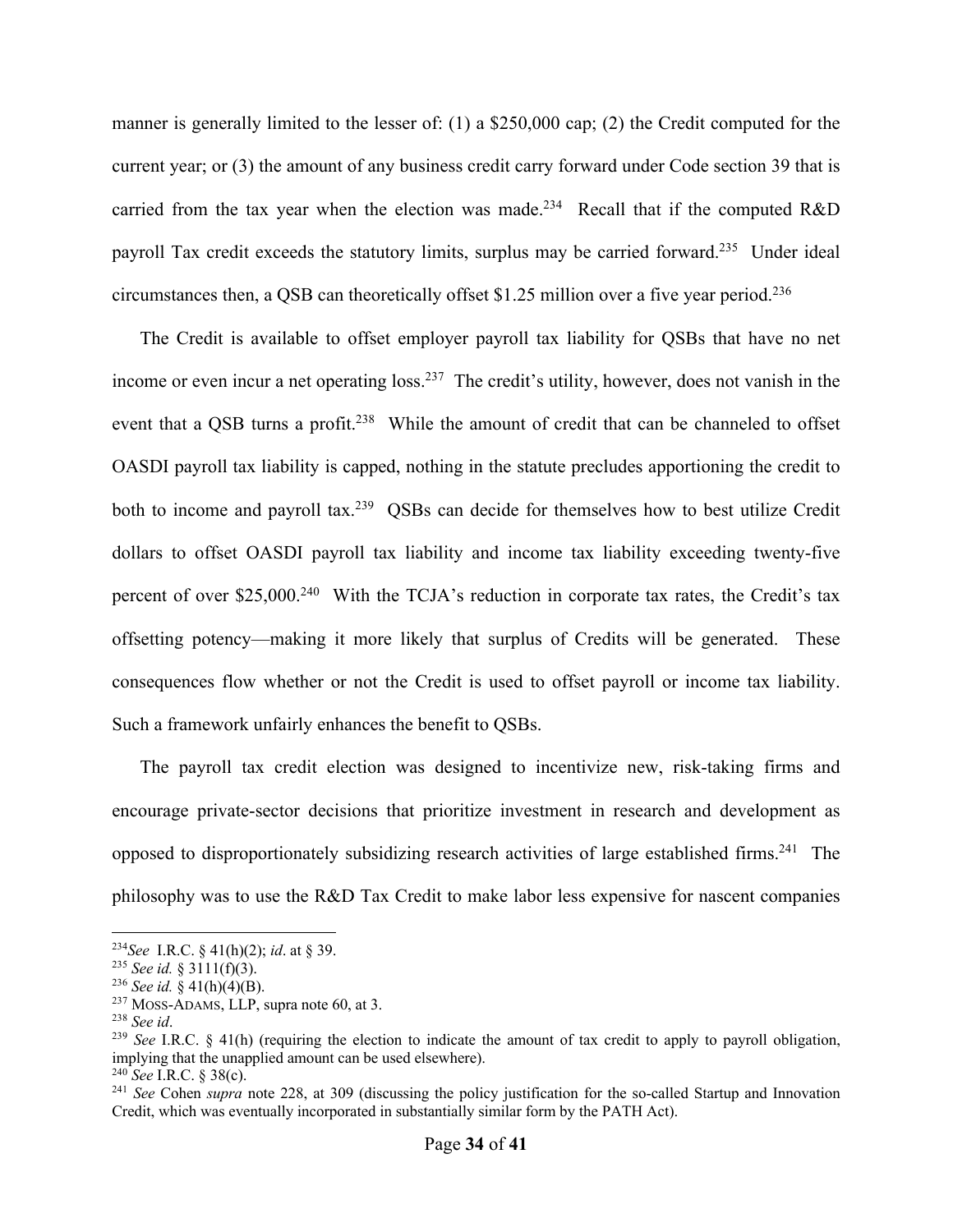heavily invested in research who would otherwise be unable to access its conventional tax benefits because it is unlikely they would generate income early on.<sup>242</sup> In the advent of the current tax regime, a QSB can choose when to begin amassing a Credit stockpile. The QSB can simply elect how many Credits generated should be apportioned to offset income, payroll tax liability, or carried forward.<sup>243</sup> Economic growth is primary justification for tax credits in general.244 As we have seen, a stockpile can exceed its utility when a company cannot use the Credits to offset QREs. A start-up may then conclude that it should halt investing in research the very issue Congress sought to eliminate when the payroll tax credit option was installed for QSBs.245 If this occurs, the aims of promoting innovative and incremental research are threatened and progress stagnates.

At least two scenarios involving abuse by QSB owners are possible and cannot be tolerated. First, a QSB owner may be able to obtain a government subsidy for a sham investment. Selfclassification and reporting enable QSBs to liberally categorize expenses as QREs.<sup>246</sup> Artificially inflating QREs is not a unique problem to QSBs,<sup>247</sup> but its effect is particularly egregious when considering OASDI funding is potentially at stake. Under the "substantially all" rule, QREs can be significantly increased by including entire paid wages if it is estimated that research activities comprise at least eighty percent of the employee's time.<sup>248</sup> Research investments and efforts are not monitored, and the four-part test does not require any measurable

<sup>242</sup> *Id.*

<sup>243</sup> *See* I.R.C. § 41(h) (requiring the election to indicate the amount of tax credit to apply to payroll obligation, implying that the unapplied amount can be used elsewhere).

<sup>&</sup>lt;sup>244</sup> Shay *supra* note 14, at 441.<br><sup>245</sup> See Cohen *supra* note 228, at 309.

<sup>&</sup>lt;sup>246</sup> *See* Klein supra note 27, at 1161 (showing a significant positive correlation between R&D expenditures and contemptuous tax reporting).

<sup>247</sup> *See id.*

<sup>248</sup> *See* Treas. Reg. § 1.41-2(d)(2). *See also* Union Carbide, 133 T.C. 278 (rejecting contemporaneous documentation requirement in favor of credible oral testimony); McFerrin, 570 F3d at 672 (allowing taxpayer to use reasonable estimates of expenditures).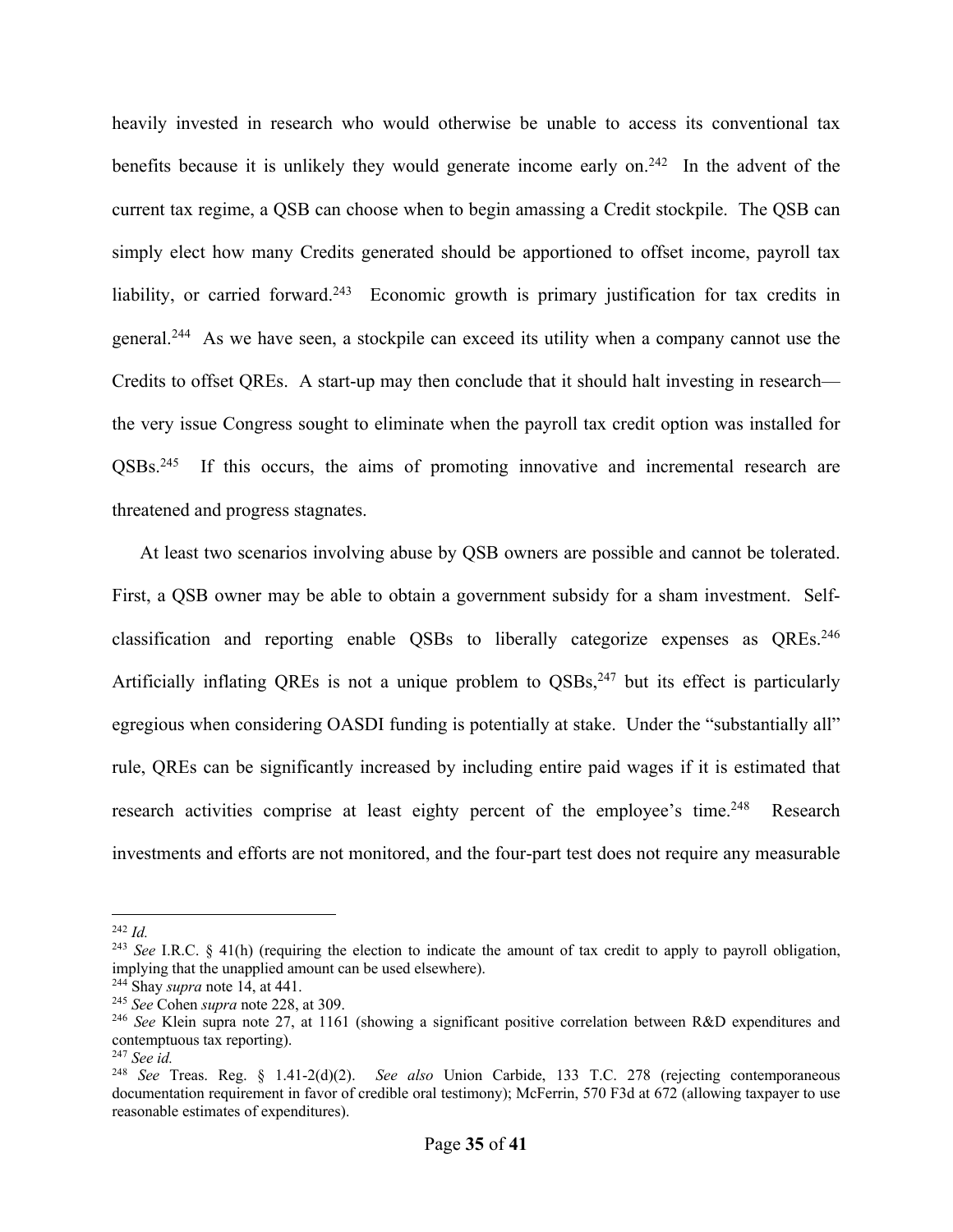objective be achieved.<sup>249</sup> Indeed, the taxpayer largely decides which research is worth conducting, how to invest, and what is to be done with the results; a research plan is not necessary to claim the credit.<sup>250</sup> This affords too much discretion to QSB owners. With some ingenuity, a savvy QSB owner can leverage the credit to completely avoid millions in FICA payroll taxes obligation over five years—without ever delivering any measurable technological advancement to society.<sup>251</sup> Such an outcome is likely either due to superficial research or artificially inflating QREs. Meanwhile, the employee must pay her income tax with no relief.<sup>252</sup> In this scenario, the federal government has diverted revenue for no meaningful benefit to society.

The second consequence arises out of the flexibility afforded to the QSB to decide whether to apply its Credit to payroll taxes, income taxes, or some combination thereof. With the advent of the TCJA, Credits have much more tax-offsetting value, and tax planning can effectively engender a Credit stockpile that can be carried forward up to twenty years.<sup>253</sup> Such a posture can facilitate a chilling and nefarious maneuver in the QSB context. Consider, for instance, a QSB that employs a skilled researcher. This researcher's salary can be completely assignable as a QRE if at least eighty-percent of her time devoted to qualified research activities.<sup>254</sup> The QSB may apply the claimed Credit as a payroll tax credit for up to five years and reduce out-of-pocket costs for its human capital investment.<sup>255</sup> If this research then becomes profitable, resulting in income tax liability, the QSB may shift Credit allocation to use some or all of the Credit to offset

<sup>249</sup> *See* Treas. Reg. §1.41-4(a)(3)(ii).

<sup>250</sup> Mahaffy *supra* note 17, at 825.

<sup>251</sup> *See* I.R.C. § 41(h) (allowing for a possible \$250,000 cap over five years of credit to be applied).

<sup>252</sup> *See* Cohen *supra* note 228, at 292.

<sup>253</sup> *See* Holtzman *supra* note 110.

<sup>254</sup> *See* I.R.C § 41(b)(2)(B); Treas. Reg. § 1.41-2(d)(2).

<sup>255</sup> *See* I.R.C. § 41(h)(2).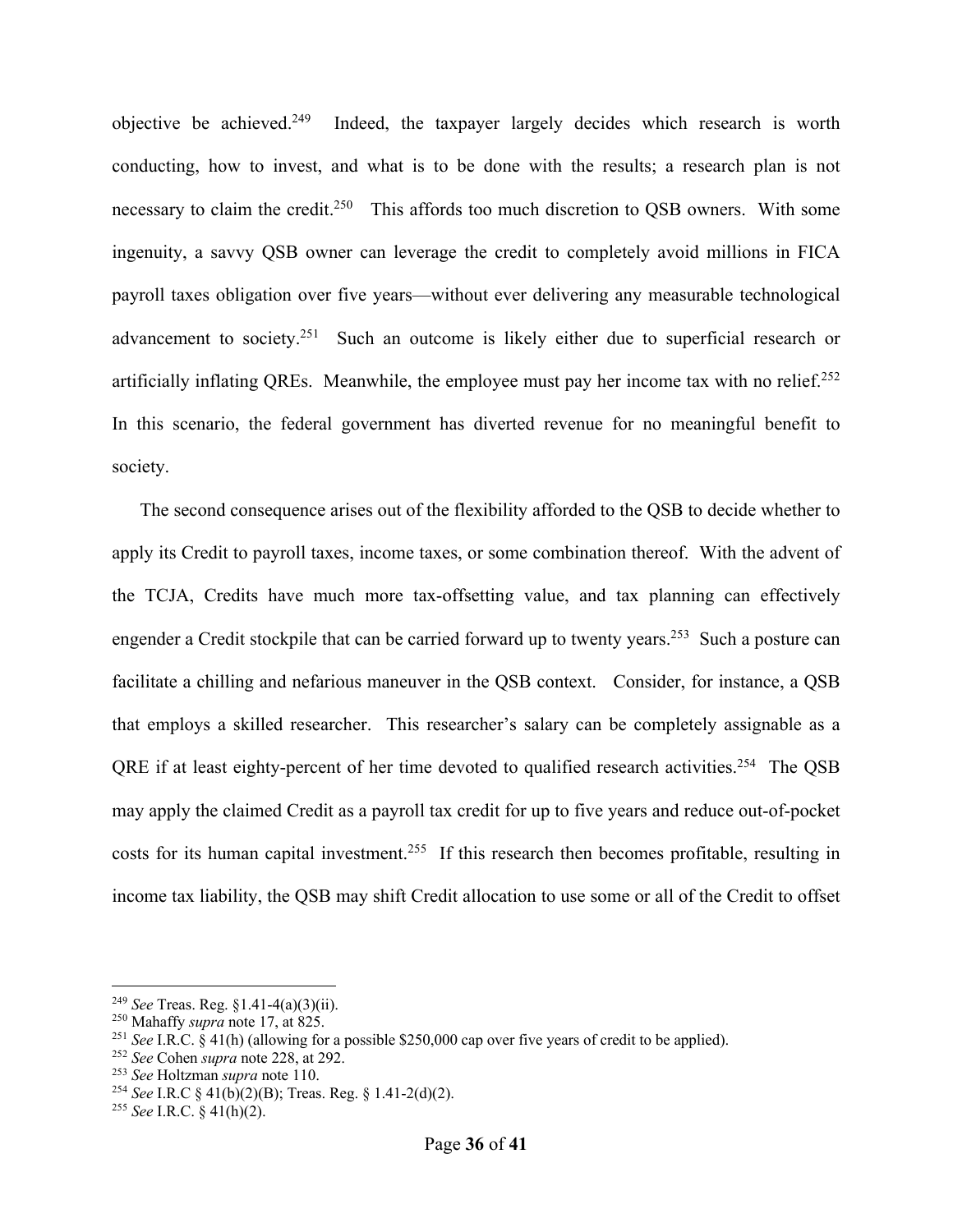its liability, and choice can be made each year.<sup>256</sup> The TCJA operates to reduce corporate taxes and increase the tax-offsetting force of the credit, making carry forward of a Credit surplus more likely. Because ongoing research is not required to utilize the Credit stockpile, there is no safeguard for the researcher's job. A nefarious owner driven by avarice could have the government subsidize a portion of his workforce for five years, reap the payroll tax benefit while stockpiling surplus credits, terminate R&D initiative/employee, and apply the Credit toward income tax into the future for twenty years. Indeed this would require a five year development cycle and there is a theoretical limit to the pro rata tax benefit, but the possibility exists. Such a high social welfare and tax revenue cost was not a contemplated outcome in 1981.

## **D. Restructuring to Minimize Exploitation and Restore Purpose**

The current framework for claiming the R&D tax credit needs to be adjusted to realign its purpose in the context of the current tax regime. The R&D Tax Credit's own codifying section has remained largely unchanged in the advent of the PATH Act and TCJA.<sup>257</sup> As we have seen, the interplay with other Code sections creates powerful incentives to exploit its liberalized rules and increases the likelihood that a Credit stockpile will be generated. This is not to say the entire R&D Tax Credit has run its useful course, as others have contended.<sup>258</sup> Recall that the R&D Tax Credit has been assumed by some authorities to induce two dollars of spending for every one credit dollar realized.<sup>259</sup> The Credit represents over \$20 billion in spending though, and such an expenditure demands careful scrutiny.<sup>260</sup> A sum of this magnitude can be positively transformative if deployed to obtain new knowledge and promote the positive externalities

<sup>259</sup> Sullivan, *supra* note 25.

<sup>256</sup> *See id.*

<sup>&</sup>lt;sup>258</sup> See Jacob Nussim & Anat Sorek, *Theorizing Tax Incentives for Innovation*, 36 VA. TAX REV. 25, 49 (2017) (doubting the social desirability of current practices for promoting innovation through tax incentives, and considering why non-tax cash-transfers are perhaps socially superior).

<sup>260</sup> Sullivan, *supra* note 25, at 1223.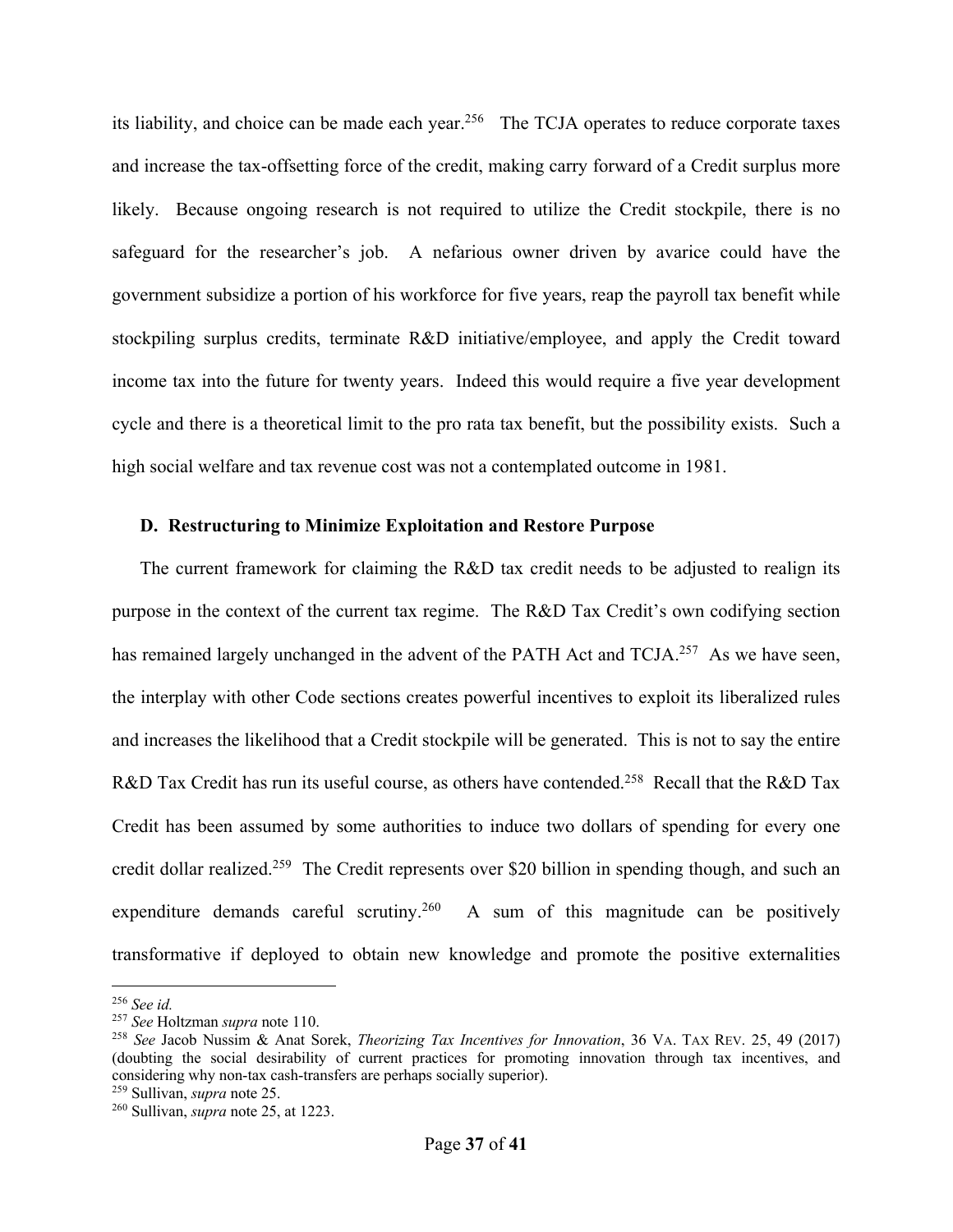discussed earlier.<sup>261</sup> Two modifications are suggested to redress the Credit's vulnerabilities. First, a taxpayer's ability to look back and open prior tax years to generate the Credit needs to be restricted. Second, the Regulations need to be revised to mandate more exacting control over qualified research expenditures ("QREs"). Each of these remedial measures is discussed in turn.

Taxpayers should be restricted from opening prior tax years and claiming the R&D Tax credit. Currently, an entity may look back to an open tax year and claim the credit by filing an amended return.<sup>262</sup> The Alternative Simplified Credit computation method may be used to streamline this process, minimizing the documentation requirement in favor of a percentage calculation of QREs.<sup>263</sup> It is against a fundamental aim of the credit to be reimbursed for past research activities. Recall that the Credit was intended to stimulate investment in development activities that would not otherwise have been undertaken in its absence.<sup>264</sup> Prior investments in research clearly do not comport with this requirement as the research effort and expenditure already occurred and whatever investment made was presumably recovered. This kind of research patently would have occurred without the Credit. When the PATH Act made the Credit permanent the public was placed on actual notice of its existence, thereby neutralizing any claims of ignorance. If the Credit is not claimed in a timely manner, the presumption should be the investment in research would have otherwise been made, obviating the need for the Credit's tax-offsetting value; therefore, absent extenuating circumstances, a taxpayer should not be

<sup>&</sup>lt;sup>261</sup> *Cf.* Shay *supra* note 21, at 440-42 (noting that positive externalities can lead to societal benefits such as improved productivity and higher wage jobs in proximity to where research is conducted thus improving social benefit; however, in the absence of research activities the societal cost of subsidizing seems unjustified).

<sup>262</sup> MOSS-ADAMS, LLP *supra* note 60, at 3 (noting that a longer retroactive application period may be possible if the company suffered certain losses and that companion state credits are also available).<br><sup>263</sup> See Treas. Reg. § 1.41-9(b)(2) (2018).

<sup>&</sup>lt;sup>264</sup> *See* 135 CONG. REC. S13114, S13125 (daily ed. Oct. 12, 1989).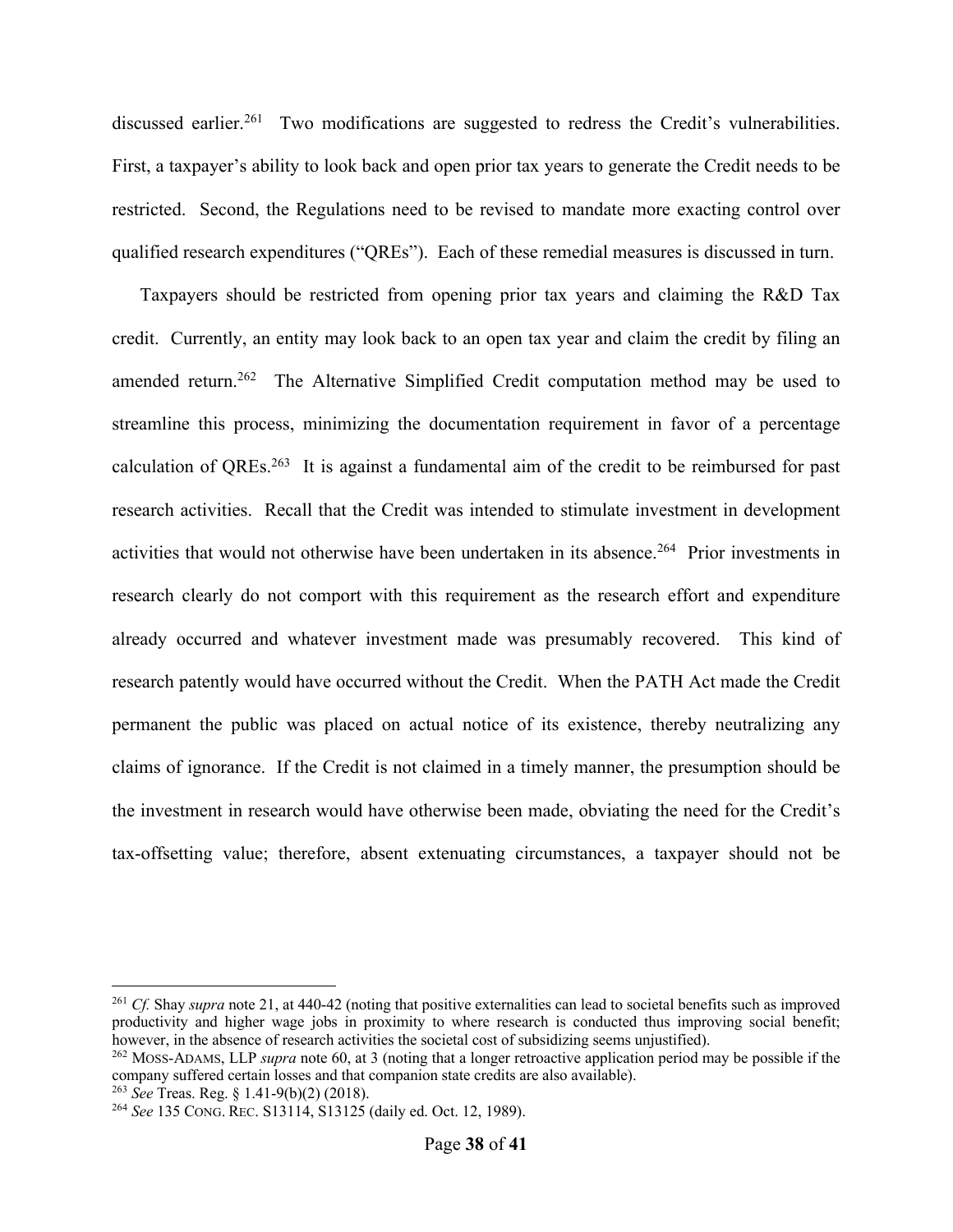entitled to retroactive relief. Indeed, other mechanisms besides a tax subsidy can provide adequate incentive for innovation, such as research grants.<sup>265</sup>

Opening prior tax years to claim the Credit is particularly egregious with the onset of the TCJA. As described above, eliminating AMT and reducing corporate tax rate increases the taxoffsetting power of the Credit.<sup>266</sup> This is so because the preliminary tax liability is necessarily reduced when the tax rate is reduced, and the Credit offsets this figure dollar-for-dollar—thereby increasing in force. A straightforward tax planning maneuver is to open all eligible tax years in an attempt to stockpile the maximum amount of Credits, and then apply them to future income tax. As we have seen, a credit stockpile can threaten all six aims of our evaluative framework.

The R&D Tax Credit should not be applied with the benefit of hindsight as part of a tax planning strategy. Permitting such activity affords businesses far too much discretion and advantage when computing and claiming the credit. It also provides perhaps the strongest incentive for over inflating QREs so the maximum Credit's will be generated.<sup>267</sup> For the Credit to be justified, societal benefits must at least balance the revenue costs.<sup>268</sup> Inflating QREs does nothing to promote innovation, experimentation, or incremental research activities. It does, however, expend revenue and detract from economic progress. In this case, the expected value to the company far exceeds the value to society.

<sup>265</sup> *See* Daniel J. Hemel & Lisa Larrimore Quellette, *Beyond the Patents—Prizes Debate* 92 TEX. L. REV. 303 (2013) (providing a framework to compare tax and nontax incentives for innovation).

<sup>266</sup> *See* Tax Cuts and Jobs Act of 2017 § 12001(b)(1) (amending Code section 11(b) and Code section 280(C)(c) of the Internal Revenue Code). *See also* Holtzman *supra* note 110 (explaining how the value of the Credit has increased for taxpayers).

<sup>267</sup> *See* Klein, *supra* note 27, at 1164 (recognizing the potential for significant financial benefit acts as an incentive to mis-categorize and inflate R&D expenditures thereby increasing the Tax Credit; finding a positive correlation between R&D expenditures and contemptuous tax reporting).

<sup>268</sup> *See* Shay *supra* note 14, at 421 (noting the basic premise for the R&D Tax Credit incentive contemplates new knowledge that leads to innovation and economic growth).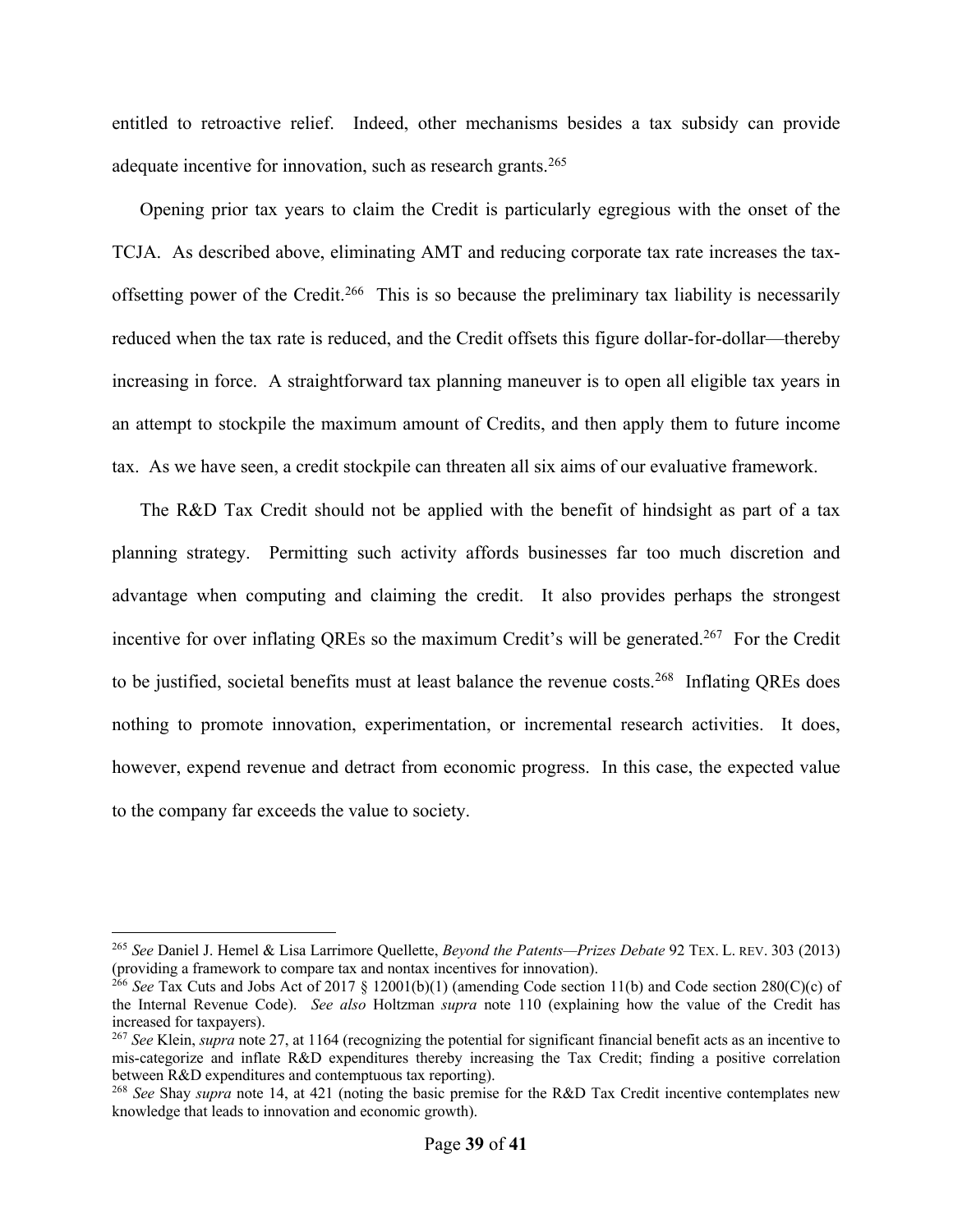The framework for allocating QREs needs to be re-worked. Specifically, the eighty percent threshold used to allocate the entirety of an employee's wage as a QRE should be eliminated.<sup>269</sup> The statutory four-part test as construed by the courts remains useful for qualifying certain inhouse expenditures, but it is less suited to wages.<sup>270</sup> Indeed, the largest component of R&D expenditures is employee wages and benefits.<sup>271</sup> The eighty percent rule encourages those who stand to benefit most from the credit to simply "round up" in an overzealous appraisal when recounting the extent of employee direct, supervisory, and support functions connected to research.<sup>272</sup> After all, it is easiest and most beneficial for the taxpayer to simply consider an employee's entire wage as a QRE—especially when such an optimistic accounting will maximize the tax credit.<sup>273</sup> The interests of administrative feasibility, compliance, and maximizing the aggregate QRE are all competing; however, a guestimate simply lacks the sophistication necessary to serve as a workable solution.

In the current digital age, it is not an insurmountable task to account for an employee's contribution accurately and honestly. Tools prepared by major accounting and technology firms are readily available that can assist with apportioning employee time.<sup>274</sup> Even if investment in an enterprise solution is not feasible, simple standard operating procedure can fill the void. This

<sup>269</sup> *See* Treas. Reg. § 1.41-2(d)(2).

<sup>270</sup> *See generally* I.R.C. at § 41(d); McFerrin, 570 F.3d at, 676 ("Qualified research" has four separate and independent requirements: (1) the expenses must be of the type deductible under I.R.C.  $\S$  174; (2) the research must be undertaken 'for the purpose of discovering information ... which is technological in nature;' (3) the application of that information must be 'intended to be useful in the development of anew or improved business component of the taxpayer;' and (4) substantially all of the research activities must 'constitute elements of a process of experimentation.').

<sup>271</sup> Shay *supra* note 14, at 426.

<sup>272</sup> *See* I.R.C. § 41(b)(2) (permitting direct engagement, supervision, and support as a qualifying activity). *See also*  Shami 741 F.3d at 564 (finding an over allocation of eligible wages the bulk of its QREs came from the salaries of the CEO and Cochairman of the Board, neither had formal training in chemistry or research).

<sup>&</sup>lt;sup>273</sup> *See* Klein, *supra* note 27, at 1164. <sup>274</sup> *See e.g*. PRICEWATERHOUSECOOPERS, *Research and Development Credit Services*, https://www.pwc.com/us/en/services/tax/specialized-tax/research-development-credit.html (last visited Apr. 5, 2020) ("[W]e have developed a flexible, customizable technology solution designed to build upon your existing technologies. Our unique web-based solution utilizes Microsoft SharePoint and is designed to minimize disruption to your business by incorporating data from existing payroll and ERP systems).